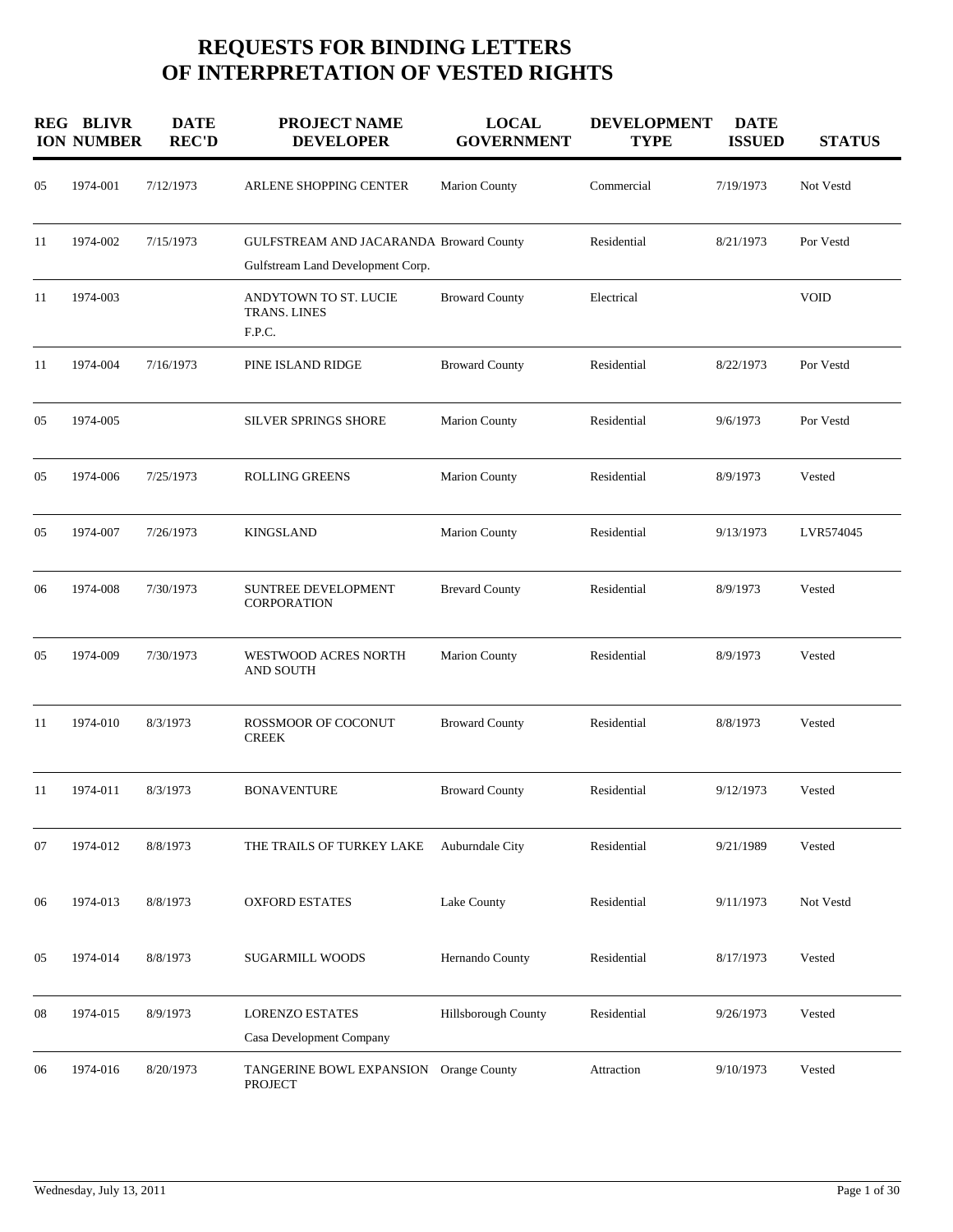|    | <b>REG BLIVR</b><br><b>ION NUMBER</b> | <b>DATE</b><br><b>REC'D</b> | <b>PROJECT NAME</b><br><b>DEVELOPER</b>              | <b>LOCAL</b><br><b>GOVERNMENT</b> | <b>DEVELOPMENT</b><br><b>TYPE</b> | <b>DATE</b><br><b>ISSUED</b> | <b>STATUS</b> |
|----|---------------------------------------|-----------------------------|------------------------------------------------------|-----------------------------------|-----------------------------------|------------------------------|---------------|
| 09 | 1974-017                              | 8/21/1973                   | DEAR RUN PGI<br>Punta Gorda Isles                    | <b>Charlotte County</b>           | Residential                       | 11/7/1973                    | Not Vestd     |
| 05 | 1974-018                              | 8/23/1973                   | CIRCLE SQUARE WOODS<br>Punta Gorda Isles             | <b>Marion County</b>              | Residential                       | 9/7/1973                     | Vested        |
| 05 | 1974-019                              | 8/24/1973                   | <b>ANTHONY FARMS</b><br>Punta Gorda Isles            | <b>Marion County</b>              | Residential                       | 9/12/1973                    | Vested        |
| 08 | 1974-020                              | 8/27/1973                   | EAST LAKE WOODLANDS<br>Norco Properties              | Pinellas County                   | Residential                       | 9/10/1973                    | Not Vestd     |
| 08 | 1974-021                              | 8/27/1973                   | ANDYTOWN TO ST. LUCIE<br>Florida Power and Light     | Pinellas County                   | Electrical                        | 9/25/1973                    | Vested        |
| 11 | 1974-022                              | 8/27/1973                   | <b>FLAMINGO WEST</b><br>Flamingo West Dev. Corp.     | <b>Broward County</b>             | Residential                       | 9/10/1973                    | Vested        |
| 11 | 1974-023                              | 8/27/1973                   | <b>MAULE INDUSTRIES</b>                              | Miami-Dade County                 | Industrial                        | 9/7/1973                     | Vested        |
| 11 | 1974-024                              | 8/27/1973                   | <b>MAULE INDUSTRIES</b>                              | Miami-Dade County                 | Industrial                        | 9/7/1973                     | Vested        |
| 11 | 1974-025                              | 8/28/1973                   | <b>MAULE INDUSTRIES</b>                              | Miami-Dade County                 | Industrial                        | 9/7/1983                     | Vested        |
| 08 | 1974-026                              | 8/30/1973                   | CF INDUSTRIES                                        | Hillsborough County               | Industrial                        | 8/30/1973                    | Not Vestd     |
| 08 | 1974-027                              | 8/30/1973                   | WALDEN LAKE DEVELOPMENT Hillsborough County          |                                   | Residential                       | 10/3/1973                    | Vested        |
| 09 | 1974-028                              | 8/27/1973                   | <b>PUNTA GORDA ISLES 19</b><br>Punta Gorda Isles     | <b>Charlotte County</b>           | Residential                       | 11/2/1973                    | Not Vestd     |
| 09 | 1974-029                              | 8/31/1973                   | PUNTA GORDA ISLES/SECTION<br>22<br>Punta Gorda Isles | Lee County                        | Residential                       | 7/5/1974                     | Not Vestd     |
| 10 | 1974-030                              | 8/31/1973                   | THREE SEASONS<br>Robino-Ladd of Fla., Inc.           | Palm Beach County                 | Residential                       | 9/18/1973                    | Not Vestd     |
| 11 | 1974-031                              | 8/31/1973                   | MIAMI TURF/SECTION A<br><b>Turf Communities</b>      | Miami-Dade County                 | Residential                       | 9/6/1973                     | Por Vestd     |
| 11 | 1974-032                              | 9/4/1973                    | <b>KENDALE LAKES</b><br>MGIC-Janis Properties, Inc.  | Miami-Dade County                 | Residential                       | 9/18/1973                    | Vested        |
| 11 | 1974-033                              | 9/5/1973                    | <b>SAGA DEVELOPMENT</b><br>CORPORATION               | Miami-Dade County                 | Residential                       | 9/18/1973                    | Vested        |
| 08 | 1974-034                              | 9/7/1973                    | CARROLLWOOD VILLAGE<br>Sunstate Builders, Inc.       | Hillsborough County               | Residential                       | 10/31/1973                   | Por Vestd     |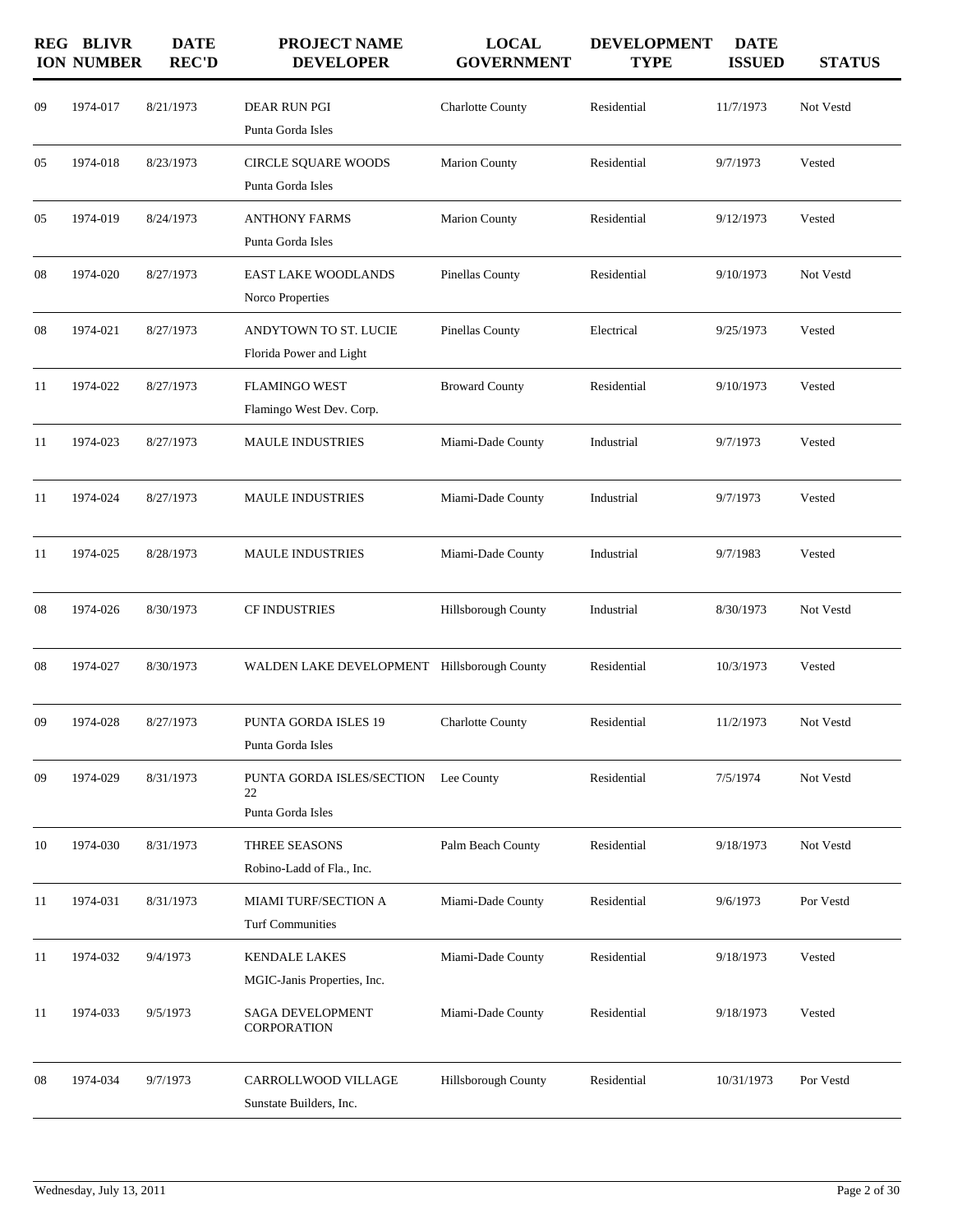|    | <b>REG BLIVR</b><br><b>ION NUMBER</b> | <b>DATE</b><br><b>REC'D</b> | <b>PROJECT NAME</b><br><b>DEVELOPER</b>                  | <b>LOCAL</b><br><b>GOVERNMENT</b> | <b>DEVELOPMENT</b><br><b>TYPE</b> | <b>DATE</b><br><b>ISSUED</b> | <b>STATUS</b> |
|----|---------------------------------------|-----------------------------|----------------------------------------------------------|-----------------------------------|-----------------------------------|------------------------------|---------------|
| 10 | 1974-035                              | 9/11/1973                   | <b>BOCA DEL MAR</b>                                      | Palm Beach County                 | Residential                       | 9/14/1973                    | Vested        |
| 11 | 1974-036                              | 9/12/1973                   | <b>INTERAMA</b><br>Inter-ama, Inc.                       | Miami-Dade County                 |                                   | 9/26/1973                    | Por Vestd     |
| 02 | 1974-037                              | 9/13/1973                   | <b>KILLEARN LAKES</b><br>Killearn Prop.                  | Leon County                       | Residential                       | 10/12/1973                   | Por Vestd     |
| 08 | 1974-038                              | 9/13/1973                   | UNIVERSITY SQUARE<br><b>EXPANSION</b>                    | Hillsborough County               | Commercial                        | 10/11/1973                   | Vested        |
| 06 | 1974-039                              | 9/13/1973                   | <b>VOLUSIA MALL</b>                                      | Volusia County                    | Commercial                        | 10/11/1973                   | Vested        |
| 06 | 1974-040                              | 9/13/1973                   | ALTAMONTE MALL                                           | Seminole County                   | Commercial                        | 10/11/1973                   | Vested        |
| 08 | 1974-041                              | 9/13/1973                   | <b>SUN CITY CENTER</b><br>W.G. Development Corporation   | <b>Hillsborough County</b>        | Residential                       | 11/7/1973                    | Por Vestd     |
| 08 | 1974-042                              | 9/13/1973                   | KING'S POINT WEST, INC.                                  | <b>Hillsborough County</b>        | Residential                       | 10/26/1973                   | Por Vestd     |
| 08 | 1974-043                              | 9/14/1973                   | TERRA CEIA ISLES                                         | Manatee County                    | Residential                       | 11/7/1973                    | Por Vestd     |
| 11 | 1974-044                              | 9/18/1973                   | <b>COUNTRY CLUB OF MIAMI</b><br><b>United Resources</b>  | Miami-Dade County                 | Residential                       | 11/7/1973                    | Por Vestd     |
| 05 | 1974-045                              | 9/13/1973                   | <b>KINGSLAND</b>                                         | Marion County                     | Residential                       | 9/24/1973                    | Por Vestd     |
| 01 | 1974-046                              | 9/20/1973                   | SANTA ROSA MALL<br><b>Colonial Properties</b>            | Okaloosa County                   | Commercial                        | 10/25/1973                   | Not Vestd     |
| 11 | 1974-047                              | 9/29/1973                   | MIAMI SURF-SEC B-G<br><b>Turf Communities</b>            | Miami-Dade County                 | Residential                       | 10/3/1973                    | Vested        |
| 11 | 1974-048                              | 9/21/1973                   | FOUNTAINBLEAU PARK<br>Trophy Developers of FL, Inc.      | Miami-Dade County                 | Residential                       | 9/27/1973                    | Vested        |
| 06 | 1974-049                              | 9/25/1973                   | <b>LOCHLEVEN</b><br>Dawn Investment                      | Lake County                       | Residential                       | 10/17/1973                   | Vested        |
| 06 | 1974-050                              | 9/25/1973                   | <b>ASTATULA</b><br>Florida Rock Industries, Inc.         | Lake County                       | Mining                            | 10/26/1973                   | Not a DRI     |
| 08 | 1974-051                              | 9/26/1973                   | <b>BEACON WOODS</b><br><b>Beacon Construction</b>        | Pasco County                      | Residential                       | 11/1/1974                    | Vested        |
| 10 | 1974-052                              | 9/26/1973                   | ROYAL PALM BEACH COLONY<br>Royal Palm Beach Colony, Inc. | Palm Beach County                 | Residential                       | 11/2/1973                    | Por Vestd     |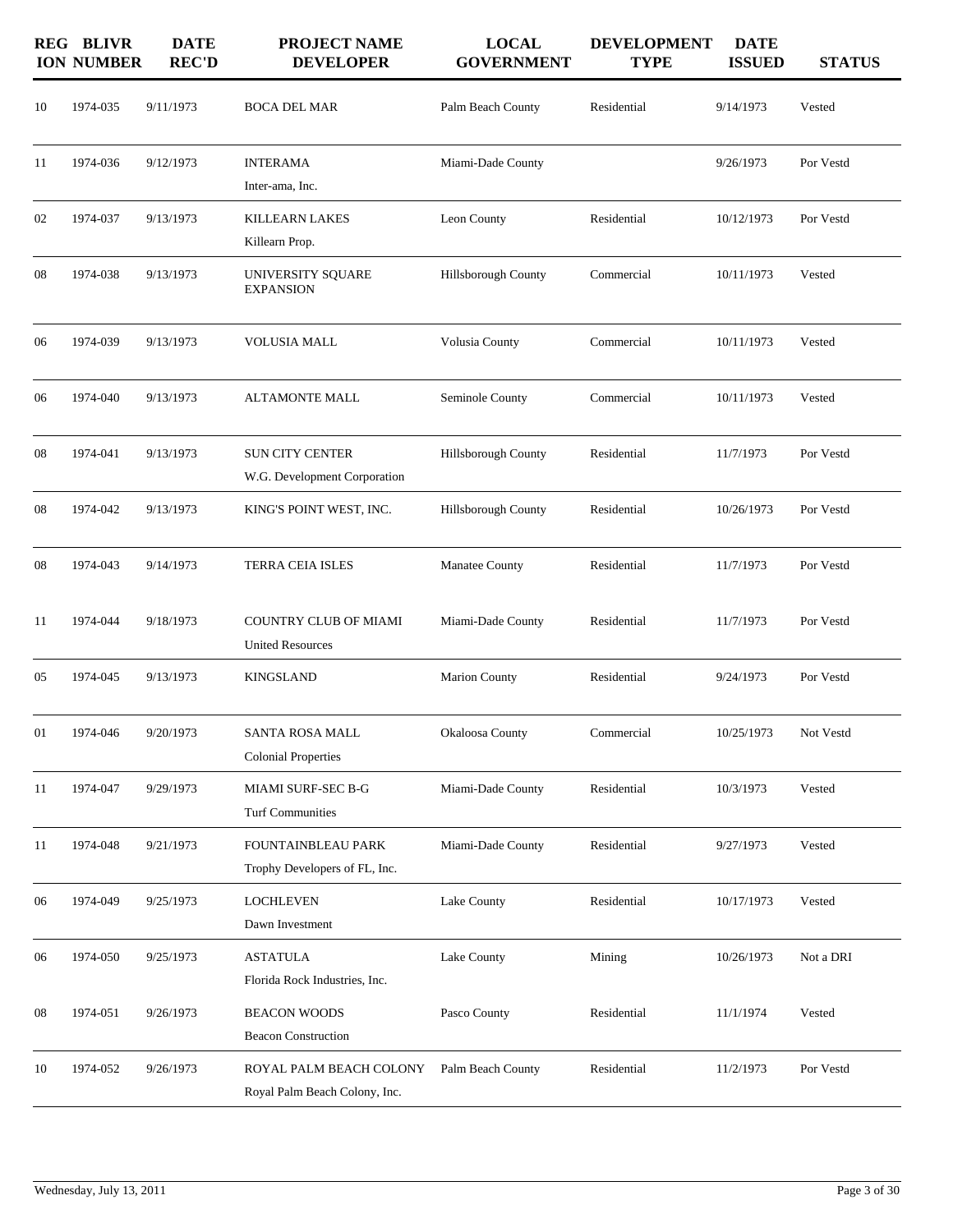|            | <b>REG BLIVR</b><br><b>ION NUMBER</b> | <b>DATE</b><br><b>REC'D</b> | PROJECT NAME<br><b>DEVELOPER</b>                                         | <b>LOCAL</b><br><b>GOVERNMENT</b> | <b>DEVELOPMENT</b><br><b>TYPE</b> | <b>DATE</b><br><b>ISSUED</b> | <b>STATUS</b>    |
|------------|---------------------------------------|-----------------------------|--------------------------------------------------------------------------|-----------------------------------|-----------------------------------|------------------------------|------------------|
| 11         | 1974-053                              | 9/26/1973                   | <b>RIVIERA</b><br>H. Miller & Sons, Inc.                                 | Miami-Dade County                 | Residential                       | 10/1/1973                    | Vested           |
| 10         | 1974-054                              | 10/1/1973                   | DADELAND TOWERS                                                          | Palm Beach County                 | Office                            | 10/29/1973                   | Vested           |
| 10         | 1974-055                              | 10/1/1973                   | <b>KIMBERLY ESTATES</b>                                                  | Palm Beach County                 | Residential                       | 10/18/1973                   | Vested           |
| 11         | 1974-056                              | 10/1/1973                   | CENTURY VILLAGE EAST, INC.                                               | <b>Broward County</b>             | Residential                       | 10/1/1973                    | Vested           |
| 05         | 1974-057                              | 10/3/1973                   | <b>CITRUS SPRINGS</b>                                                    | Citrus County                     | Residential                       | 2/28/1974                    | Por Vestd        |
| 06         | 1974-058                              | 10/3/1973                   | PINE RIDGE                                                               | Lake County                       | Residential                       | 2/28/1974                    | Por Vestd        |
| 05         | 1974-059                              | 10/5/1973                   | <b>FLORIDA SILICA MINING</b><br><b>PROJECT</b>                           | <b>Sumter County</b>              | Mining                            | 11/6/1973                    | Por Vestd        |
| 08         | 1974-060                              | 10/9/1973                   | <b>LAKE PADGETT PINES</b><br>Covington Development Co.                   | Pasco County                      | Residential                       | 10/18/1973                   | Not Vestd        |
| 11         | 1974-061                              |                             | <b>VOID NUMBER</b><br><b>VOID NUMBER</b>                                 | Miami-Dade County                 |                                   |                              | <b>BLID74028</b> |
| 11         | 1974-062                              | 10/17/1973                  | FOUNTAINEBLEAU PARK<br><b>SUBDIVISION</b><br><b>Trafalgar Developers</b> | Miami-Dade County                 | Residential                       | 11/16/1973                   | Not Vestd        |
| 06         | 1974-063                              |                             | ROYAL TRAILS (I & II)<br>Royal Palm Beach Colony, Inc.                   | Lake County                       | Residential                       | 4/9/1974                     | Vested           |
| 06         | 1974-063                              | 10/17/1973                  | ROYAL TRAILS (I & II)<br>Royal Palm Beach Colony, Inc.                   | Lake County                       | Residential                       | 2/2/1974                     | Not Vestd        |
| 07         | 1974-064                              | 10/18/1973                  | <b>SOLANA</b><br>Treasury Investment Corp.                               | Polk County                       | Residential                       | 11/26/1973                   | Vested           |
| ${\bf 08}$ | 1974-065                              | 10/18/1973                  | ORANGE BLOSSOM GARDENS<br>Orange Blossom Hills, Inc.                     | Pinellas County                   | Residential                       | 11/26/1973                   | Vested           |
| 06         | 1974-066                              | 10/22/1973                  | 112 DEVELOPMENT                                                          | Volusia County                    | Residential                       | 11/1/1973                    | Not a DRI        |
| 06         | 1974-067                              | 10/22/1973                  | STANDARD SAND AND SILICA<br><b>COMPANY</b>                               | Osceola County                    | Mining                            | 11/20/1973                   | Not a DRI        |
| 04         | 1974-068                              | 10/22/1973                  | ORANGE PARK NORTH<br>OPN, Inc.                                           | Clay County                       | Commercial                        | 10/29/1973                   | Vested           |
| 06         | 1974-069                              | 10/23/1973                  | <b>LAUREL HILLS</b>                                                      | Orange County                     | Commercial                        | 11/27/1973                   | Vested           |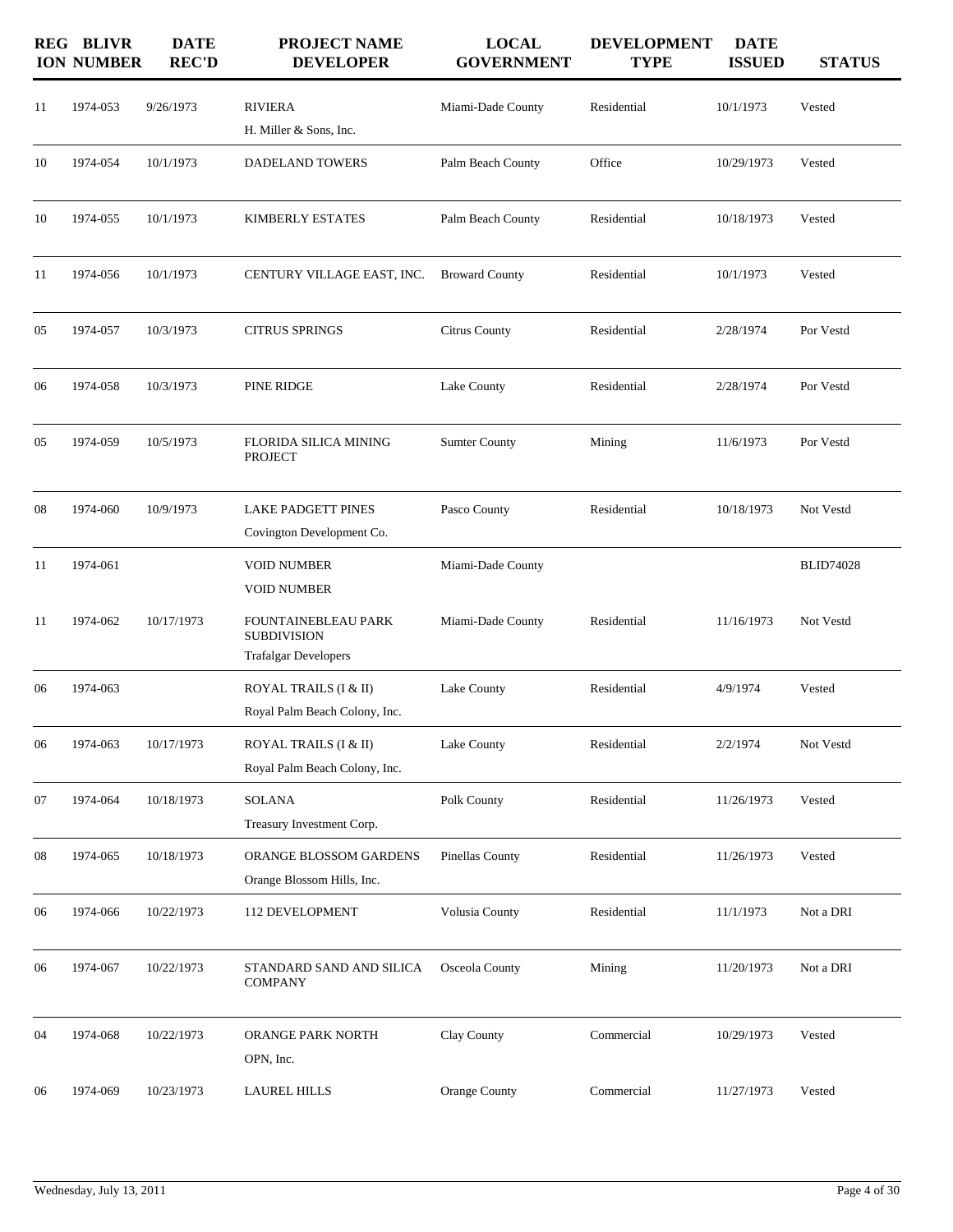|    | <b>REG BLIVR</b><br><b>ION NUMBER</b> | <b>DATE</b><br><b>REC'D</b> | <b>PROJECT NAME</b><br><b>DEVELOPER</b>                       | <b>LOCAL</b><br><b>GOVERNMENT</b> | <b>DEVELOPMENT</b><br><b>TYPE</b> | <b>DATE</b><br><b>ISSUED</b> | <b>STATUS</b> |
|----|---------------------------------------|-----------------------------|---------------------------------------------------------------|-----------------------------------|-----------------------------------|------------------------------|---------------|
| 10 | 1974-070                              | 10/23/1973                  | <b>BOCA DEL MAR ASSOCIATES</b>                                | Palm Beach County                 | Residential                       | 11/28/1973                   | Por Vestd     |
| 10 | 1974-071                              |                             | THE MEADOWS                                                   | Palm Beach County                 | Residential                       | 2/2/1974                     | Vested        |
| 10 | 1974-071                              | 10/23/1973                  | THE MEADOWS                                                   | Palm Beach County                 | Residential                       | 11/7/1973                    | Not Vestd     |
| 04 | 1974-072                              | 10/25/1973                  | <b>VILANO VILLAGE</b><br>Vilano, Inc.                         | St. Johns County                  | Residential                       | 11/7/1973                    | Not Vestd     |
| 08 | 1974-073                              | 10/25/1973                  | <b>GULF POINTE ISLAND</b><br>Block M, Inc.                    | Pasco County                      | Residential                       | 11/27/1973                   | Not Vestd     |
| 10 | 1974-074                              | 10/26/1973                  | <b>CRESTHAVEN VILLAS</b><br>Cresthaven Enterprises, Inc.      | Palm Beach County                 | Residential                       | 11/20/1973                   | Por Vestd     |
| 11 | 1974-075                              | 10/29/1973                  | VILLAGE OF WESTLAND &<br><b>COUNTRY CLUB</b>                  | Miami-Dade County                 | Residential                       | 11/6/1973                    | Vested        |
| 09 | 1974-076                              | 10/31/1973                  | MORRIS TRADING COMPANY<br>MHP<br>Morris Trading Corporation   | Sarasota County                   | Residential                       | 12/11/1973                   | Not Vestd     |
| 05 | 1974-077                              | 10/31/1973                  | <b>MEADOWS OF OCALA</b><br>Meadows Development Corporation    | Marion County                     | Residential                       | 11/29/1973                   | Por Vestd     |
| 10 | 1974-078                              | 11/2/1973                   | VISTA DEL LAGO<br>Vista Properties of Vero Bch., Inc.         | Martin County                     | Residential                       | 11/27/1973                   | Vested        |
| 06 | 1974-079                              | 11/2/1973                   | <b>CAPE ORLANDO ESTATES</b><br>Cape Orlando Corporation       | Orange County                     | Residential                       | 1/4/1974                     | Por Vestd     |
| 10 | 1974-080                              | 11/5/1973                   | <b>VILLAGES OF ORIOLE</b><br>Oriole Homes Corporation         | Palm Beach County                 | Residential                       | 11/26/1973                   | Vested        |
| 11 | 1974-081                              | 11/5/1973                   | SUNSET LAKES OF MIAMI, INC.<br>Courshon & Courshon, Attorneys | Miami-Dade County                 | Residential                       | 12/10/1973                   | Vested        |
| 09 | 1974-082                              | 11/6/1973                   | <b>GULF SHORES NORTH</b><br><b>Sunset Realty Corporation</b>  | <b>Charlotte County</b>           | Residential                       | 11/20/1973                   | Vested        |
| 09 | 1974-083                              | 11/7/1973                   | UNNAMED DEVELOPMENT                                           | <b>Charlotte County</b>           | Residential                       | 11/29/1973                   | No Interp     |
| 10 | 1974-084                              | 11/9/1973                   | DEER CREEK DEVELOPMENT                                        | Palm Beach County                 | Residential                       | 11/28/1973                   | Vested        |
| 10 | 1974-085                              | 11/13/1973                  | SANDALFOOT COVE<br>United Communities Corp.                   | Palm Beach County                 | Residential                       | 11/28/1973                   | Vested        |
| 10 | 1974-086                              | 11/13/1973                  | WELLINGTON<br>Breakwater Housing Corp.                        | Palm Beach County                 | Residential                       | 11/28/1973                   | Vested        |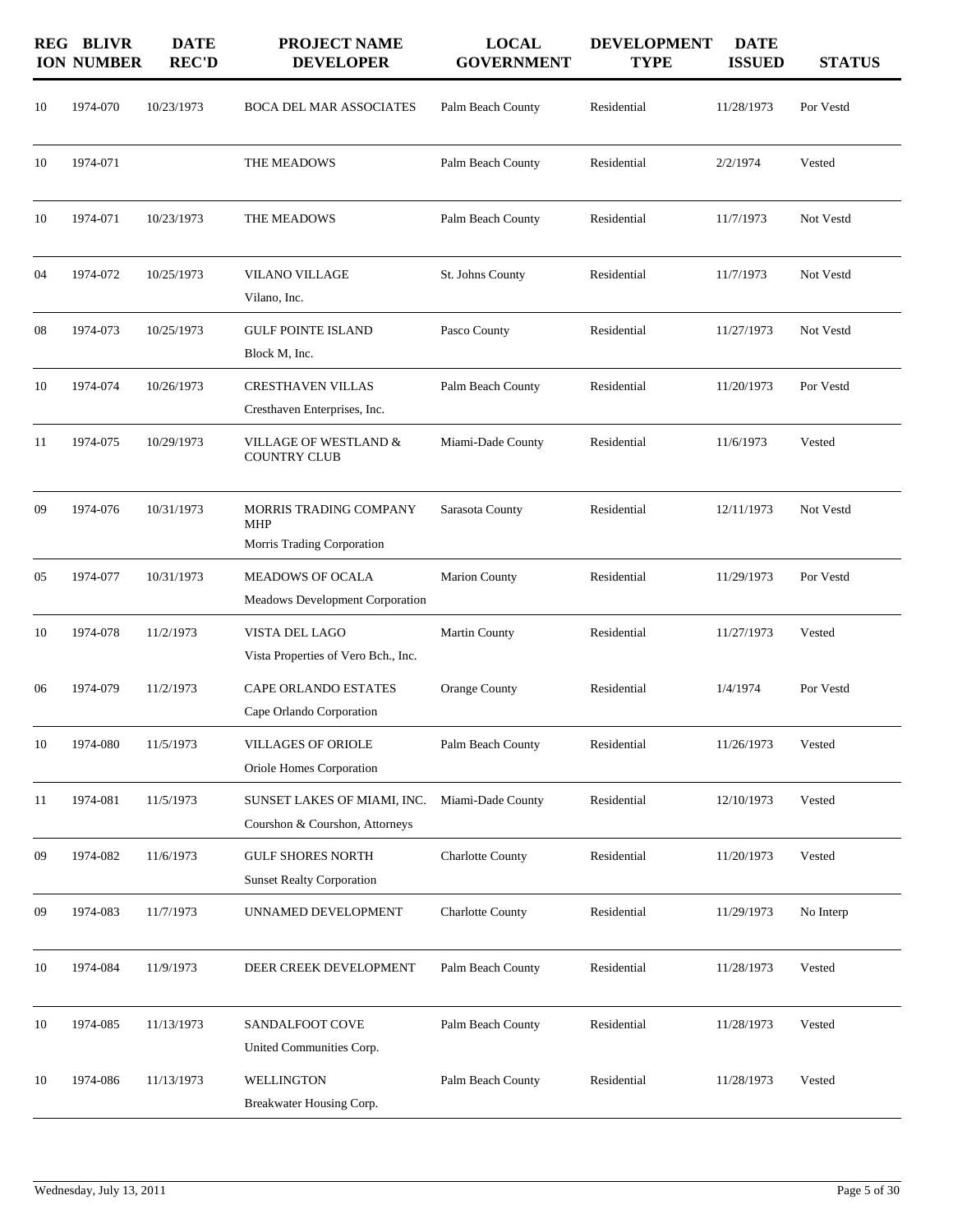| <b>REG BLIVR</b> | <b>DATE</b><br><b>REC'D</b> | <b>PROJECT NAME</b><br><b>DEVELOPER</b>                                | <b>LOCAL</b><br><b>GOVERNMENT</b>                                                               | <b>DEVELOPMENT</b><br><b>TYPE</b> | <b>DATE</b><br><b>ISSUED</b> | <b>STATUS</b> |
|------------------|-----------------------------|------------------------------------------------------------------------|-------------------------------------------------------------------------------------------------|-----------------------------------|------------------------------|---------------|
| 1974-087         | 11/16/1973                  | WINTER SPRINGS DEV. CORP.<br><b>TRACT</b><br>Winter Springs Dev. Corp. | Seminole County                                                                                 | Residential                       | 12/11/1973                   | Vested        |
| 1974-088         | 11/20/1973                  | <b>CORAL SPRINGS</b>                                                   | <b>Broward County</b>                                                                           | Residential                       | 1/18/1974                    | Vested        |
| 1974-089         |                             | <b>UNNAMED</b><br>Kenneth Boklaw                                       | Palm Beach County                                                                               | Residential                       | 12/21/1973                   | Vested        |
| 1974-089         | 11/21/1973                  | <b>UNNAMED</b><br>Denneth Boklaw                                       | Palm Beach County                                                                               | Residential                       | 12/14/1973                   | Not Vestd     |
| 1974-090         | 12/3/1973                   | <b>CHARTER WORLD</b><br>Palmland Development Corp.                     | Palm Beach County                                                                               | Residential                       | 1/9/1974                     | Vested        |
| 1974-091         | 12/3/1973                   | <b>SEVEN SPRINGS HOMES</b><br>Tahitian Development Corp.               | Pasco County                                                                                    |                                   | 1/16/1974                    | Por Vestd     |
| 1974-092         | 12/6/1973                   | <b>BROWARD COMMUNITY</b><br><b>COLLEGE</b>                             | <b>Broward County</b>                                                                           | School                            | 1/7/1974                     | Not Vestd     |
| 1974-093         | 12/5/1973                   | PINNACLE PORT<br>Pinnacle Port Condominiums                            | <b>Bay County</b>                                                                               | Residential                       | 3/14/1974                    | Vested        |
| 1974-094         | 12/11/1973                  | 7 SPRINGS GOLF COURSE<br><b>VILLAS</b><br>Tahitian Development Inc.    | Pasco County                                                                                    | Residential                       | 1/16/1974                    | Por Vestd     |
| 1974-095         | 12/12/1973                  | <b>INTERNATIONAL GARDENS</b><br>Southern Holding Corp.                 | Miami-Dade County                                                                               | Residential                       | 2/4/1974                     | Vested        |
| 1974-096         | 12/18/1973                  | <b>VENICE GARDENS</b><br>Gulfstream Land & Development<br>Corp.        | Sarasota County                                                                                 | Residential                       |                              | Vested        |
| 1974-097         | 12/19/1973                  | WIGGINS PASS LANDING<br>Mayflower Realty, Inc.                         | <b>Collier County</b>                                                                           | Residential                       | 2/19/1974                    | Vested        |
| 1974-098         | 12/20/1973                  | INTERNATIONTAL EXECUTIVE<br><b>CENTER</b>                              | <b>Hillsborough County</b>                                                                      | Office                            | 1/23/1974                    | Vested        |
| 1974-099         | 12/28/1973                  | <b>JENSEN PARK ESTATES</b><br>Jensen Land & Development, Inc.          | <b>Martin County</b>                                                                            | Residential                       | 2/19/1974                    | Vested        |
| 1974-100         | 1/3/1974                    | SUNCOAST COLISEUM SPORTS<br><b>COMPLEX</b>                             | <b>Hillsborough County</b>                                                                      | Attraction                        | 1/22/1974                    | Vested        |
| 1974-101         | 1/10/1974                   | <b>FAIRWAY LAKES MOBILE</b><br>HOME COMMUNITY                          | Charlotte County                                                                                | Residential                       | 2/25/1974                    | Vested        |
| 1974-102         | 1/11/1974                   | <b>AVENTURA</b><br>Donarl of Florida Inc.                              | Miami-Dade County                                                                               | Residential                       | 2/22/1974                    | Vested        |
|                  | <b>ION NUMBER</b>           |                                                                        | Coral Ridge Properties, Inc.<br>Suncoast Coliseum Sport Asso., Inc.<br>Fort Myers Assoc., Ltsd. |                                   |                              |               |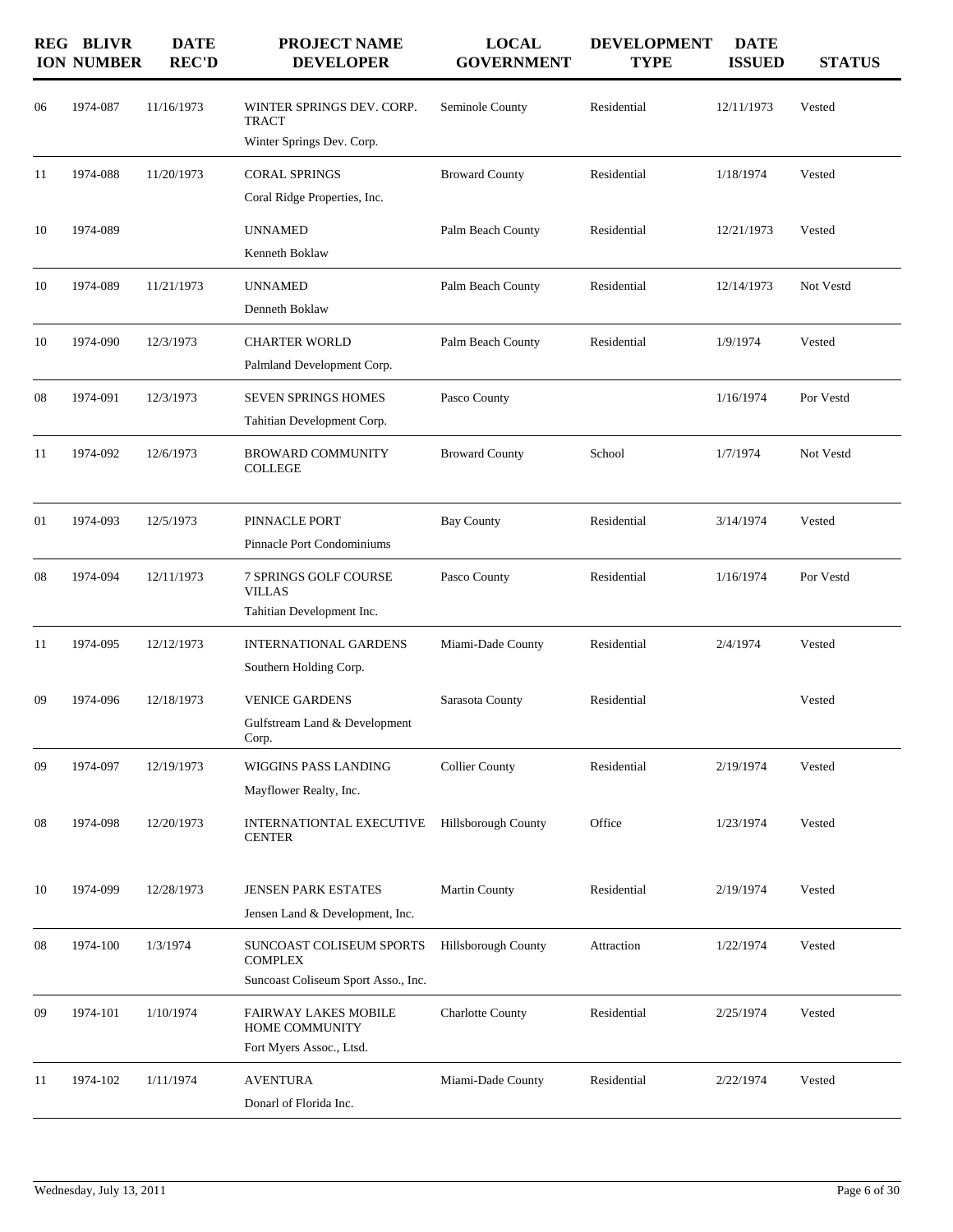|        | <b>REG BLIVR</b><br><b>ION NUMBER</b> | <b>DATE</b><br><b>REC'D</b> | <b>PROJECT NAME</b><br><b>DEVELOPER</b>                                    | <b>LOCAL</b><br><b>GOVERNMENT</b> | <b>DEVELOPMENT</b><br><b>TYPE</b> | <b>DATE</b><br><b>ISSUED</b> | <b>STATUS</b> |
|--------|---------------------------------------|-----------------------------|----------------------------------------------------------------------------|-----------------------------------|-----------------------------------|------------------------------|---------------|
| 10     | 1974-103                              | 1/14/1974                   | <b>BOCA WEST</b><br>Arvida Corp.                                           | Palm Beach County                 | Residential                       | 1/22/1974                    | Vested        |
| 10     | 1974-104                              | 1/14/1974                   | <b>WINDWOOD</b><br>Versatile Investment Properties Inc                     | Palm Beach County                 | Residential                       | 1/23/1974                    | Not a DRI     |
| 11     | 1974-105                              | 1/16/1974                   | <b>ISLAND IN THE SUN</b>                                                   | Monroe County                     | Residential                       | 1/23/1974                    | Vested        |
| 10     | 1974-106                              | 1/18/1974                   | THE SANCTUARY<br>Boca Raton Systems Co.                                    | Palm Beach County                 | Residential                       | 2/1/1974                     | Not a DRI     |
| 08     | 1974-107                              | 1/24/1974                   | <b>COUNTRYSIDE</b><br>U.S. Home Corp                                       | Pinellas County                   | Residential                       | 2/27/1974                    | Vested        |
| 08     | 1974-108                              | 1/24/1974                   | <b>BAYWAY ISLES</b><br>Trafalgar Developers of Florid Inc.                 | Pinellas County                   | Residential                       | 4/19/1974                    | Por Vestd     |
| 10     | 1974-109                              | 1/28/1974                   | <b>GOLDEN LAKES VILLAGE</b><br>Florida Planned Communities, Inc.           | Palm Beach County                 | Residential                       | 2/18/1974                    | Vested        |
| 06     | 1974-110                              | 1/29/1974                   | SABAL POINT PROPERTIES, INC. Seminole County                               |                                   | Residential                       | 2/21/1974                    | Vested        |
| 08     | 1974-111                              | 1/31/1974                   | APOLLO BEACH                                                               | Hillsborough County               | Residential                       | 4/29/1974                    | Not Vestd     |
| 04     | 1974-112                              | 2/4/1974                    | FLORIDA JUNIOR COLLEGE<br><b>DOWNTOWN</b><br>Florida Jr. College           | Duval County                      | School                            | 2/19/1974                    | Vested        |
| 01     | 1974-113                              | 2/4/1974                    | <b>LAGUNA BEACH/DESTIN</b><br>TRANSMISSION<br>Gulf Power Co.               | <b>Bay County</b>                 | Electrical                        | 3/19/1974                    | Not Vestd     |
| $01\,$ | 1974-114                              | 2/6/1974                    | OAKWOOD ESTATES UNIT<br>5/OAKWOOD HILL<br>Ecological Dev. Corp. of America | <b>Walton County</b>              | Residential                       | 3/28/1974                    | Not Vestd     |
| 02     | 1974-115                              | 2/7/1974                    | <b>LIBERTY HILLS ESTATES</b><br>Florida General Equities, Inc.             | <b>Liberty County</b>             | Residential                       | 3/28/1974                    | Not Vestd     |
| 02     | 1974-115                              |                             | LIBERTY HILLS ESTATES<br>Florida General Equities, Inc.                    | <b>Liberty County</b>             | Residential                       | 5/17/1974                    | Vestd         |
| 11     | 1974-116                              | 2/8/1974                    | NEW TOWN MIAMI LAKES<br>Sengra Development Corp.                           | Miami-Dade County                 | Residential                       | 3/11/1974                    | Vested        |
| 05     | 1974-117                              | 2/11/1974                   | RIVERHAVEN VILLAGE<br>Homosassa Springs, Inc.                              | Citrus County                     | Residential                       | 2/27/1974                    | Vested        |
| 10     | 1974-118                              | 2/11/1974                   | <b>OCEAN VILLAGE</b><br>Hutchinson Island, Ltd.                            | St. Lucie County                  | Residential                       | 2/26/1974                    | Vested        |
| 10     | 1974-119                              | 2/12/1974                   | COUNTRY CLUB TRAIL<br>Drexel Properties, Inc.                              | Palm Beach County                 | Residential                       | 2/26/1974                    | Vested        |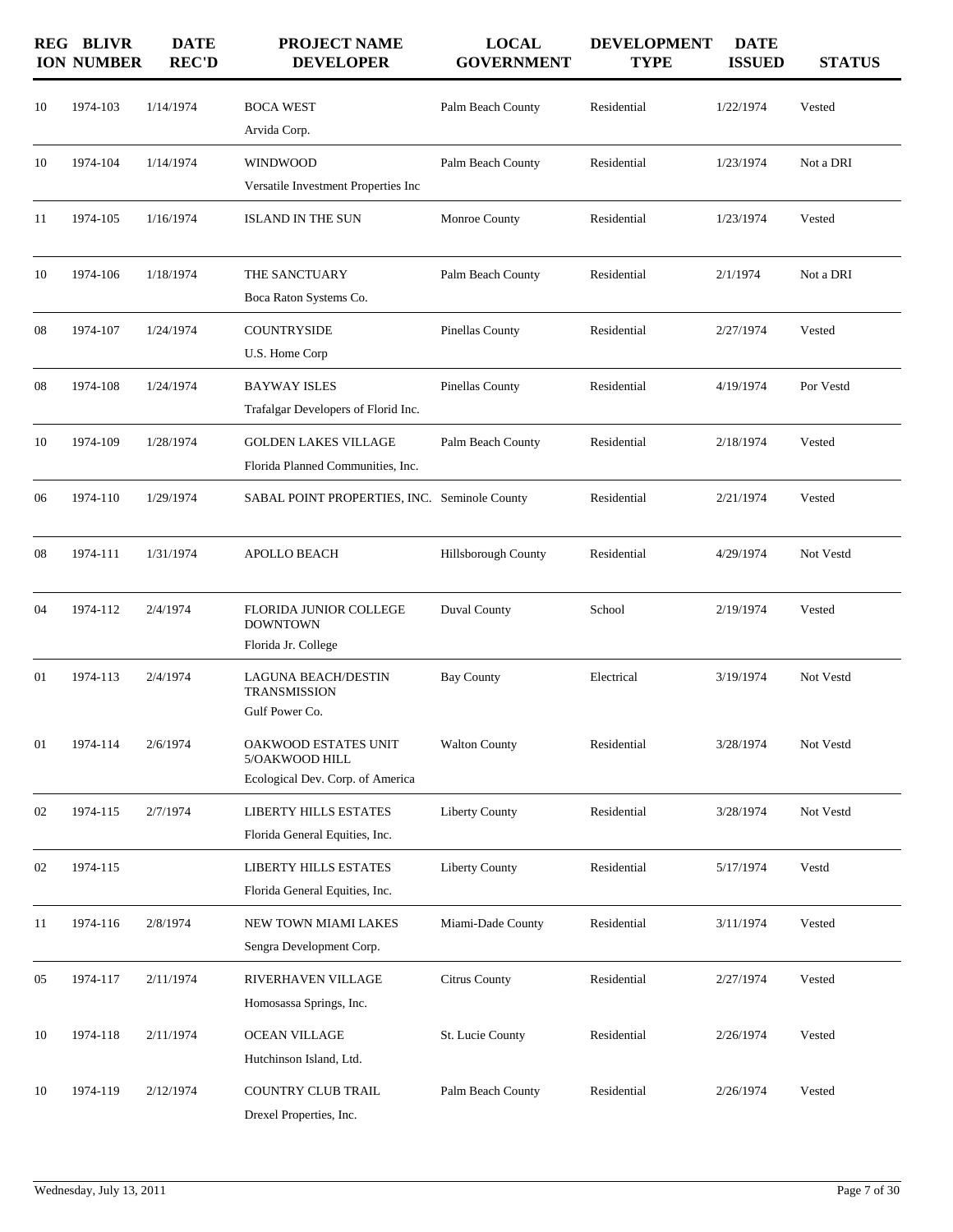|    | <b>REG BLIVR</b><br><b>ION NUMBER</b> | <b>DATE</b><br><b>REC'D</b> | <b>PROJECT NAME</b><br><b>DEVELOPER</b>                             | <b>LOCAL</b><br><b>GOVERNMENT</b> | <b>DEVELOPMENT</b><br><b>TYPE</b> | <b>DATE</b><br><b>ISSUED</b> | <b>STATUS</b> |
|----|---------------------------------------|-----------------------------|---------------------------------------------------------------------|-----------------------------------|-----------------------------------|------------------------------|---------------|
| 08 | 1974-120                              | 2/14/1974                   | <b>BULLARD'S BAY</b><br>Bullard's Bay, Inc.                         | Pinellas County                   | Residential                       | 3/22/1974                    | Por Vestd     |
| 11 | 1974-121                              | 2/15/1974                   | WELLEBY<br>Millstream Corp.                                         | <b>Broward County</b>             | Residential                       | 2/26/1974                    | Vested        |
| 10 | 1974-122                              | 2/15/1974                   | WESTWARD EXPANSION<br><b>PROJECT</b><br>Perini Land & Dev. Co.      | Palm Beach County                 | Residential                       | 3/22/1974                    | Vested        |
| 10 | 1974-124                              | 2/19/1974                   | <b>INDIAN SPRINGS</b><br>Epic Corp.                                 | Palm Beach County                 | Residential                       | 3/19/1974                    | Vested        |
| 05 | 1974-125                              | 2/19/1974                   | ROYAL HIGHLANDS<br>Royal Palm Beach Colony, Inc.                    | Hernando County                   | Residential                       | 4/12/1974                    | Por Vestd     |
| 07 | 1974-126                              | 2/22/1974                   | THE TRAILS<br><b>Atgar Development</b>                              | Polk County                       | Residential                       | 4/5/1974                     | Vested        |
| 11 | 1974-127                              | 2/25/1974                   | <b>INTERAMA CAMPUS OF FIU</b><br>Florida International University   | Miami-Dade County                 | School                            | 4/5/1974                     | Vested        |
| 11 | 1974-128                              | 2/26/1974                   | FLORIDA POWER AND LIGHT<br><b>COMPANY</b><br>Fla. Power & Light Co. | <b>Broward County</b>             | Petroleum                         | 4/30/1974                    | Not Vestd     |
| 06 | 1974-129                              | 2/27/1974                   | <b>GREENBELT</b><br>Greenbelt                                       | Seminole County                   | Residential                       | 3/28/1974                    | Vested        |
| 10 | 1974-130                              | 3/1/1974                    | <b>BOCA LAGO</b><br>Boca Lago Assoc.                                | Palm Beach County                 | Residential                       | 3/19/1974                    | Vested        |
| 07 | 1974-131                              | 3/1/1974                    | <b>HIGHLAND HILLS</b><br>Fla. Gen. Equities                         | <b>Highlands County</b>           | Residential                       | 4/17/1974                    | Vested        |
| 08 | 1974-132                              | 3/7/1974                    | TAHITIAN DEVELOPMENT<br>Tahitian Development Corp.                  | Pasco County                      | Residential                       | 4/12/1974                    | Por Vestd     |
| 06 | 1974-133                              | 3/11/1974                   | FLORIDA MALL DEVELOPMENT Orange County<br>Edward DeBartolo Corp     |                                   | Commercial                        | 3/28/1974                    | Not Vestd     |
| 11 | 1974-134                              | 3/18/1974                   | <b>NATURA</b><br>Comwel Dev.                                        | <b>Broward County</b>             | Residential                       | 3/28/1974                    | Vested        |
| 10 | 1974-135                              | 3/19/1974                   | TWIN BANYAN PLANTATION<br>Brown, Smith, Young & Pelham              | St. Lucie County                  | Residential                       | 3/28/1974                    | Not Vestd     |
| 09 | 1974-136                              | 3/21/1974                   | WIGGINS PASS LANDING 1<br>Tri-County Engineering                    | <b>Collier County</b>             | Residential                       | 3/28/1974                    | Vested        |
| 11 | 1974-137                              | 3/25/1974                   | TAMARAC SHOPPING CENTER<br><b>FACILITY</b>                          | <b>Broward County</b>             | Commercial                        | 5/13/1974                    | Vested        |
| 05 | 1974-138                              | 3/25/1974                   | <b>OCALA SPRINGS</b><br>GAC Properties, Inc.                        | <b>Marion County</b>              | Residential                       | 4/29/1974                    | Vested        |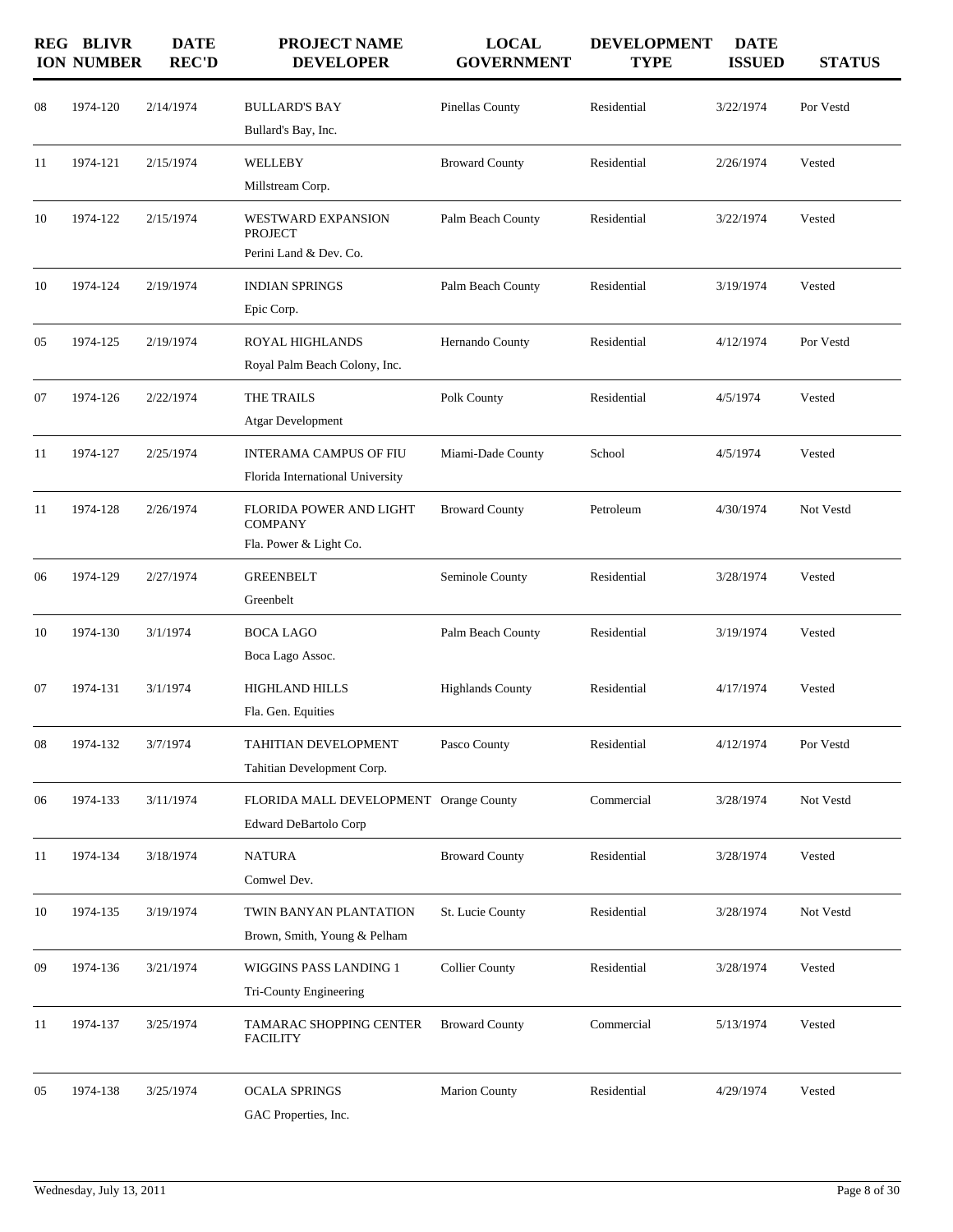|    | <b>REG BLIVR</b><br><b>ION NUMBER</b> | <b>DATE</b><br><b>REC'D</b> | <b>PROJECT NAME</b><br><b>DEVELOPER</b>                                   | <b>LOCAL</b><br><b>GOVERNMENT</b> | <b>DEVELOPMENT</b><br><b>TYPE</b> | <b>DATE</b><br><b>ISSUED</b> | <b>STATUS</b> |
|----|---------------------------------------|-----------------------------|---------------------------------------------------------------------------|-----------------------------------|-----------------------------------|------------------------------|---------------|
| 11 | 1974-139                              | 3/26/1974                   | <b>SKY LAKE NORTH</b><br>Sky Lake Development                             | Miami-Dade County                 | Residential                       | 5/28/1974                    | Por Vestd     |
| 06 | 1974-140                              | 3/27/1974                   | <b>SPRUCE CREEK</b><br>Fly-In Spruce Creek, Inc.                          | Volusia County                    | Residential                       | 5/8/1974                     | Vested        |
| 08 | 1974-141                              |                             | <b>BELCHER OIL COMPANY</b><br>Belcher Oil                                 | Manatee County                    | Petroleum                         | 5/24/1974                    | Vested        |
| 09 | 1974-142                              | 4/1/1974                    | PARKSHORE, UNIT 5<br>Parkshore                                            | <b>Collier County</b>             | Residential                       | 4/19/1974                    | Vested        |
| 05 | 1974-143                              | 4/4/1974                    | <b>RAINBOW SPRINGS</b><br>Rainbow Springs Corp.                           | Marion County                     | Residential                       | 4/17/1974                    | Por Vestd     |
| 10 | 1974-144                              | 4/1/1974                    | <b>VILLADELRAY</b><br>Villadelray, Inc.                                   | Palm Beach County                 | Residential                       | 4/19/1974                    | Vested        |
| 10 | 1974-145                              | 4/11/1974                   | SEMINOLE MOBILE VILLAGE<br>Seminole Mobile Village                        | <b>Martin County</b>              | Residential                       |                              | Withdrawn     |
| 09 | 1974-146                              | 4/12/1974                   | PARKSHORE UNIT 2<br>ParkShore                                             | <b>Collier County</b>             | Residential                       | 4/19/1974                    | Vested        |
| 08 | 1974-147                              | 4/15/1974                   | <b>CROSSWINDS MALL</b><br>Crosswinds Mall Subdivision                     | Pinellas County                   | Commercial                        | 4/16/1974                    | Vested        |
| 09 | 1974-148                              | 4/22/1974                   | <b>COLONY AT LEMON BAY</b><br>Colony Management Corp.                     | <b>Charlotte County</b>           | Residential                       | 5/17/1974                    | Not Vestd     |
| 05 | 1974-149                              | 4/22/1974                   | WILDWOOD COUNTRY ESTATES Sumter County<br><b>Context Development Corp</b> |                                   | Residential                       | 4/29/1974                    | Not Vestd     |
| 11 | 1974-150                              | 4/22/1974                   | <b>VADIA</b><br>Millstream Corp                                           | <b>Broward County</b>             | Residential                       | 7/17/1974                    | Not Vestd     |
| 04 | 1974-151                              |                             | PALM COAST SUBDIVISION<br>ITT Community Dev. Corp.                        | St. Johns County                  | Residential                       | 4/10/1974                    | Por Vestd     |
| 08 | 1974-152                              | 4/30/1974                   | <b>NINE EAGLES</b><br>Nine Eagles Subdivision                             | Hillsborough County               | Residential                       | 5/15/1974                    | Not Vestd     |
| 09 | 1974-153                              | 5/1/1974                    | <b>CAPE HAZE WINDWARD</b><br>Cape Cave Corp                               | Charlotte County                  | Residential                       | 5/15/1974                    | Not Vestd     |
| 09 | 1974-154                              |                             | <b>REMUDA RANCH</b><br>GAC Properties, Inc.                               | <b>Collier County</b>             | Residential                       | 10/2/1974                    | Por Vestd     |
| 08 | 1974-155                              | 5/10/1974                   | TAMPA CENTRAL PARK<br>Tampa Central Park, Inc.                            | Hillsborough County               | Commercial                        | 6/26/1974                    | Por Vestd     |
| 08 | 1974-156                              | 5/10/1974                   | TAMPA FOOTBALL STADIUM<br>Tampa Sports Authority                          | <b>Hillsborough County</b>        | Attraction                        | 7/22/1974                    | Vested        |
| 10 | 1974-157                              | 5/10/1974                   | <b>MIDPORT</b><br>General Development                                     | St. Lucie County                  | Residential                       | 5/17/1974                    | Vested        |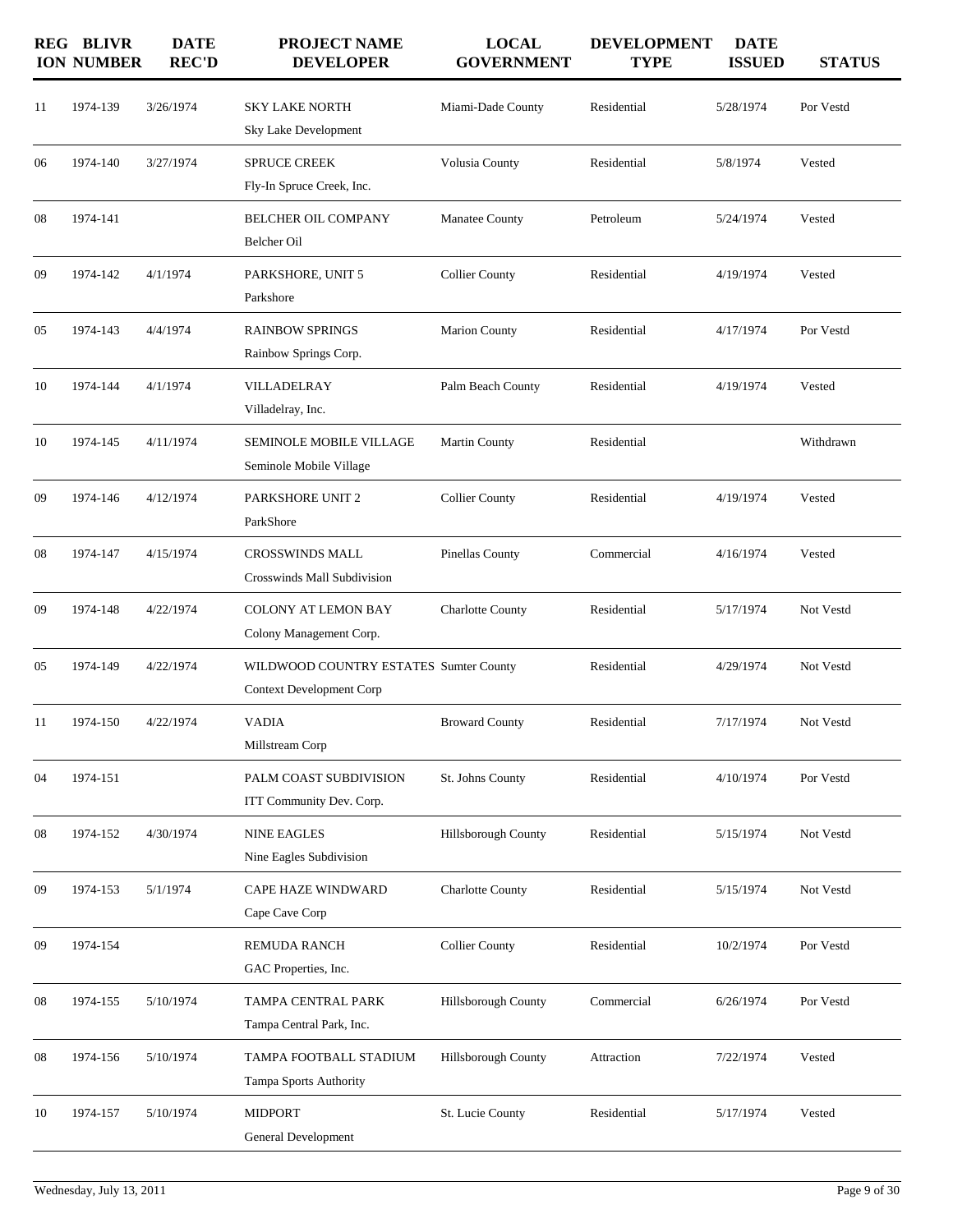|    | <b>REG BLIVR</b><br><b>ION NUMBER</b> | <b>DATE</b><br><b>REC'D</b> | <b>PROJECT NAME</b><br><b>DEVELOPER</b>                                         | <b>LOCAL</b><br><b>GOVERNMENT</b> | <b>DEVELOPMENT</b><br><b>TYPE</b> | <b>DATE</b><br><b>ISSUED</b> | <b>STATUS</b> |
|----|---------------------------------------|-----------------------------|---------------------------------------------------------------------------------|-----------------------------------|-----------------------------------|------------------------------|---------------|
| 11 | 1974-158                              | 5/10/1974                   | J.C. PENNEY PROPERTIES, INC.                                                    | Escambia County                   | Commercial                        | 5/17/1974                    | Vested        |
| 10 | 1974-159                              | 5/20/1974                   | UNNAMED MARINA<br>Ft. Pierce Pt. & Airport Auth.                                | St. Lucie County                  | Port                              | 5/24/1974                    | Vested        |
| 11 | 1974-160                              | 5/20/1974                   | UNIVERSITY MALL<br>University Mall Inc.                                         | Escambia County                   | Commercial                        | 5/24/1974                    | Vested        |
| 11 | 1974-161                              | 5/20/1974                   | <b>WATERWAYS TRACT</b><br>First Nat. Bank of Miami Beach                        | Miami-Dade County                 | Residential                       | 6/4/1974                     | Vested        |
| 11 | 1974-162                              | 5/20/1974                   | SUNRISE LAKES EAST AND<br><b>WEST</b><br>Oak Hill Homes Inc.                    | <b>Broward County</b>             | Residential                       | 7/15/1974                    | Vested        |
| 11 | 1974-163                              | 5/20/1974                   | THE GOODMAN PARCEL<br>Oak Hill Homes                                            | <b>Broward County</b>             | Residential                       | 7/15/1974                    | Vested        |
| 09 | 1974-164                              | 5/20/1974                   | <b>HOLIDAY MOBILE ESTATES</b><br>G.A. Mobile Homes, Inc.                        | <b>Charlotte County</b>           | Residential                       | 6/5/1974                     | Por Vestd     |
| 10 | 1974-165                              | 5/22/1974                   | PORT OF PALM BEACH<br>Port of Palm Beach                                        | Palm Beach County                 | Port                              | 6/4/1974                     | Vested        |
| 04 | 1974-166                              | 5/24/1974                   | DOWNTOWN DEVELOPMENT<br><b>PLAN</b><br>Jacksonville Downtown Dev. Plan          | Jacksonville City                 | Commercial                        | 6/11/1974                    | Withdrawn     |
| 11 | 1974-167                              | 5/30/1974                   | AMERADA HESS CORPORATION Broward County<br>Amerada Hess Corp.                   |                                   | Petroleum                         | 6/14/1974                    | Not Vestd     |
| 09 | 1974-168                              | 6/6/1974                    | <b>GASPARILLA PINES</b><br>Grove City Realty Corp.                              | <b>Charlotte County</b>           | Residential                       | 7/29/1974                    | Por Vestd     |
| 04 | 1974-169                              | 6/11/1974                   | ST. JOHN'S PLACE<br>Gulf Regency Co.                                            | Duval County                      | Commercial                        | 6/18/1974                    | Vested        |
| 07 | 1974-170                              | 6/12/1974                   | SUN 'N LAKES ESTATES UNITS                                                      | <b>Highlands County</b>           | Residential                       | 8/1/1974                     | Vested        |
| 09 | 1974-171                              | 6/21/1974                   | <b>GRENADA</b><br>Sterling Park, Inc.                                           | Sarasota County                   | Residential                       | 6/28/1974                    | Not Vestd     |
| 06 | 1974-172                              | 6/21/1974                   | <b>STERLING PARK</b><br>Sterling Park, Inc.                                     | Seminole County                   | Residential                       | 6/28/1974                    | Vested        |
| 04 | 1974-173                              | 6/24/1974                   | <b>DUNN'S TERMINAL</b><br>Dunn's Terminal                                       | <b>Duval County</b>               | Port                              | 6/28/1974                    | Vested        |
|    | 1974-174                              |                             | <b>GENERAL DEVELOPMENT</b><br>COPR. PROPERTY<br>General Development Corporation | Various                           | Residential                       | 1/6/1975                     | Por Vested    |
| 07 | 1975-001                              | 7/3/1974                    | HAYNSWORTH MINE<br><b>Brewster Phosphate Mining</b>                             | Polk County                       | Mining                            | 8/1/1974                     | Not Vestd     |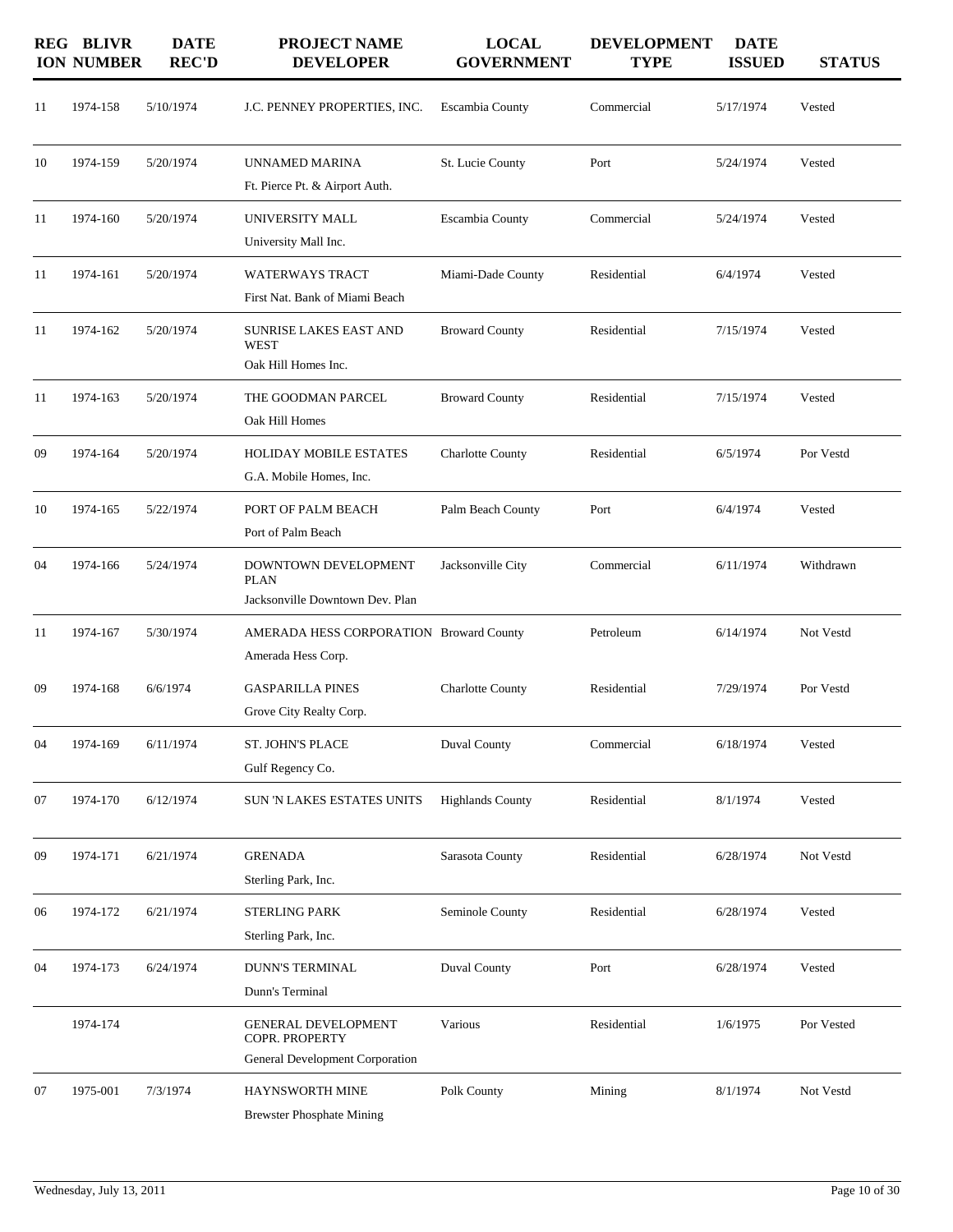|    | <b>REG BLIVR</b><br><b>ION NUMBER</b> | <b>DATE</b><br><b>REC'D</b> | <b>PROJECT NAME</b><br><b>DEVELOPER</b>                                         | <b>LOCAL</b><br><b>GOVERNMENT</b> | <b>DEVELOPMENT</b><br><b>TYPE</b> | <b>DATE</b><br><b>ISSUED</b> | <b>STATUS</b> |
|----|---------------------------------------|-----------------------------|---------------------------------------------------------------------------------|-----------------------------------|-----------------------------------|------------------------------|---------------|
| 10 | 1975-002                              | 7/12/1974                   | LUCERNE LAKES PUD                                                               | Palm Beach County                 | Residential                       | 8/1/1974                     | Vested        |
| 02 | 1975-003                              | 7/17/1974                   | WINEWOOD OFFICE PARK<br>Winewood Corp.                                          | Leon County                       | Office                            | 9/16/1974                    | Vested        |
| 09 | 1975-004                              | 7/19/1974                   | <b>MYAKKA ESTATES UNITS 1-4</b><br>General Development Corp.                    | Sarasota County                   | Residential                       | 7/29/1974                    | Vested        |
| 09 | 1975-005                              | 7/31/1974                   | INDIAN PINES (RECON IS BLVR- Lee County<br>$75-030$<br><b>Indian Pines West</b> |                                   | Residential                       | 9/26/1974                    | Por Vestd     |
| 06 | 1975-006                              | 8/5/1974                    | OAKWOOD LAKE ESTATES<br>VTN, Inc.                                               | Osceola County                    | Residential                       | 8/30/1974                    | Vested        |
| 06 | 1975-007                              | 8/6/1974                    | MELBOURNE POULTRY COLONY Brevard County<br>${\rm GDC}$                          |                                   | Residential                       | 8/23/1974                    | Not a DRI     |
| 10 | 1975-008                              | 8/6/1974                    | <b>INDIAN RIVER SHORES</b><br><b>GDC</b>                                        | St. Lucie County                  | Residential                       | 8/23/1974                    | No Interp     |
| 09 | 1975-009                              | 8/6/1974                    | PORT CHARLOTTE INDUSTRIAL Charlotte County<br><b>PARK</b><br><b>GDC</b>         |                                   | Industrial                        | 8/23/1974                    | No Interp     |
| 06 | 1975-010                              | 8/6/1974                    | PORT MALABAR INDUSTRIAL<br><b>PARK</b><br>${\rm GDC}$                           | <b>Brevard County</b>             | Industrial                        | 8/23/1974                    | Not a DRI     |
| 10 | 1975-011                              | 8/6/1974                    | SOUTH ST. LUCIE RIVER VISTA St. Lucie County<br>GDC                             |                                   | Residential                       | 8/23/1974                    | No Interp     |
| 11 | 1975-012                              | 8/9/1974                    | CORAL SPRINGS REGIONAL<br><b>SHOPPING CTR</b>                                   | <b>Broward County</b>             | Commercial                        | 8/23/1974                    | Vested        |
| 04 | 1975-013                              | 8/14/1974                   | <b>BIG TREE LAKES</b>                                                           | Clay County                       | Residential                       | 9/12/1974                    | Vested        |
| 08 | 1975-014                              | 8/15/1974                   | W-G DEVELOPMENT<br><b>RECONSIDERATION</b>                                       | <b>Hillsborough County</b>        | Residential                       | 9/18/1974                    | Not Vestd     |
| 11 | 1975-015                              | 8/28/1974                   | OMNI-INTERNATIONAL OF<br>MIAMI                                                  | Miami-Dade County                 | Commercial                        | 10/4/1974                    | Vested        |
| 09 | 1975-016                              |                             | LEHIGH ACRES DEVELOPMENT Lee County<br>(PORTIONS)                               |                                   | Residential                       | 12/2/1974                    | Vested        |
| 10 | 1975-017                              | 9/5/1974                    | <b>FOUNTAINS OF</b><br>PALMBCH(REC.BLVR75036)                                   | Palm Beach County                 | Residential                       | 10/7/1974                    | Not Vestd     |
| 06 | 1975-018                              | 10/8/1974                   | <b>IMPERIAL MOBILE TERRACE</b>                                                  | Lake County                       | Residential                       | 12/5/1974                    | Por Vestd     |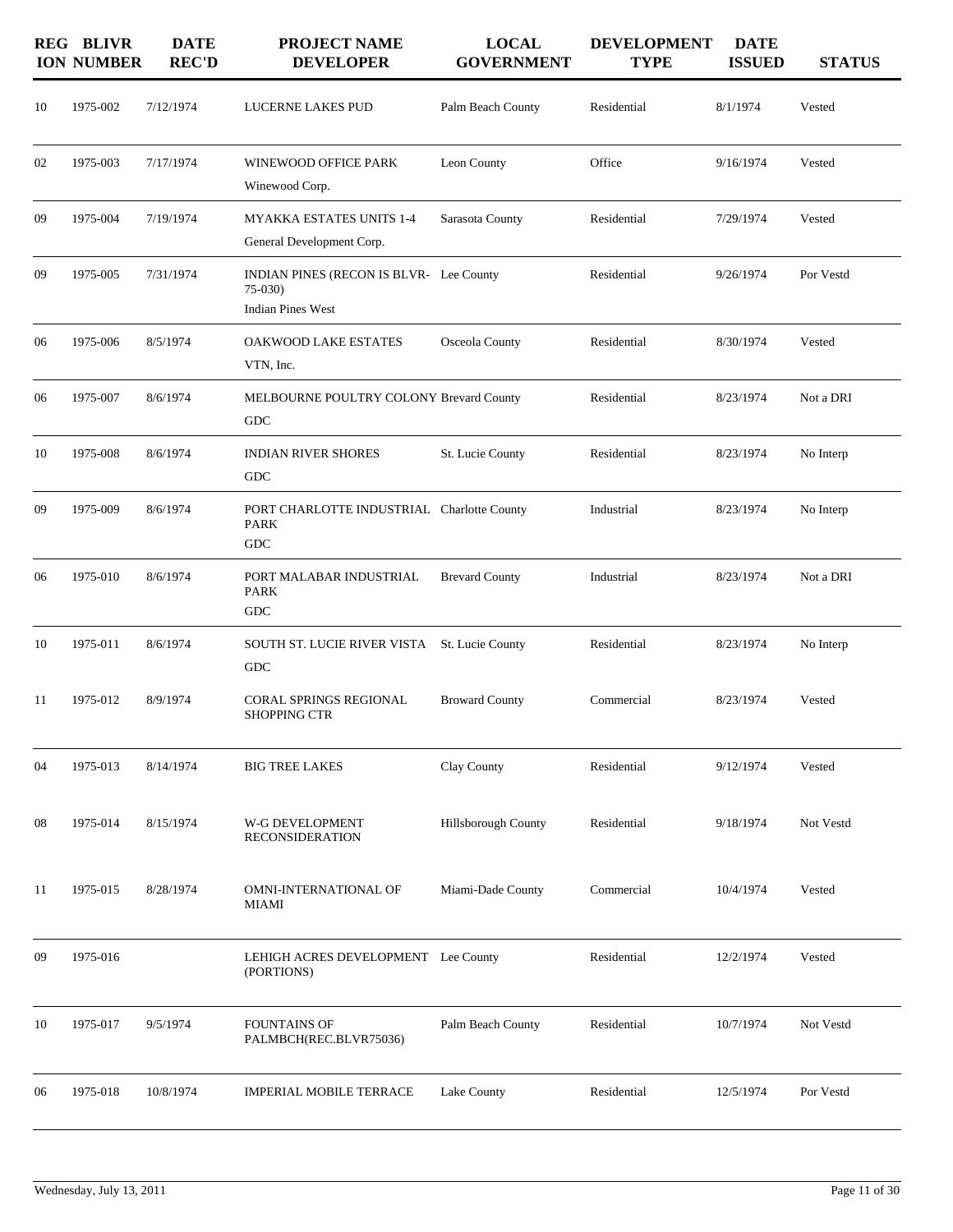|    | <b>REG BLIVR</b><br><b>ION NUMBER</b> | <b>DATE</b><br><b>REC'D</b> | <b>PROJECT NAME</b><br><b>DEVELOPER</b>                                                                | <b>LOCAL</b><br><b>GOVERNMENT</b> | <b>DEVELOPMENT</b><br><b>TYPE</b> | <b>DATE</b><br><b>ISSUED</b> | <b>STATUS</b> |
|----|---------------------------------------|-----------------------------|--------------------------------------------------------------------------------------------------------|-----------------------------------|-----------------------------------|------------------------------|---------------|
| 11 | 1975-019                              | 10/9/1974                   | THREE ISLANDS<br>Mailman Development                                                                   | <b>Broward County</b>             | Residential                       | 12/26/1974                   | Vested        |
| 09 | 1975-020                              |                             | <b>COASTLAND CENTER</b>                                                                                | <b>Collier County</b>             |                                   |                              | Withdrawn     |
| 02 | 1975-021                              | 12/29/1974                  | <b>TOWNE EAST</b><br>Killearn Properties, Inc.                                                         | Leon County                       | Residential                       | 2/12/1975                    | Por Vestd     |
| 07 | 1975-022                              |                             | <b>VOID NUMBER</b><br><b>VOID NUMBER</b>                                                               | Polk County                       |                                   |                              | Void          |
| 09 | 1975-023                              | 11/1/1974                   | PORT CHARLOTTE SQUARE<br>General Development Corporation                                               | <b>Charlotte County</b>           | Residential                       | 12/23/1974                   | Por Vestd     |
| 09 | 1975-024                              | 11/6/1974                   | PT. CHARLOTTE SUBD. FIFTY<br><b>FIFTH ADD</b><br>GDC                                                   | Sarasota County                   | Residential                       | 12/4/1974                    | Vested        |
| 08 | 1975-025                              | 11/12/1974                  | <b>FIVE TOWNS PUD</b><br>Metro Communities, Inc.                                                       | Pinellas County                   | Residential                       | 1/8/1975                     | Por Vestd     |
| 09 | 1975-026                              | 11/12/1974                  | <b>PALMHURST</b><br>T & H Associates, Ltd.                                                             | Lee County                        | Residential                       | 12/4/1975                    | Not Vestd     |
| 09 | 1975-027                              | 11/12/1974                  | <b>BAY BEACH</b><br>Estero Associates, Ltd.                                                            | Lee County                        | Residential                       | 2/11/1975                    | Vested        |
| 04 | 1975-028                              | 11/14/1974                  | <b>ST. JOHN'S PLACE</b><br>J. A. Jones Construction Co.                                                | Duval County                      | Commercial                        | 12/9/1974                    | Withdrawn     |
| 08 | 1975-029                              | 10/29/1974                  | FL. STATE FAIR & GASPARILLA Hillsborough County<br><b>VILLAGE</b><br>FL State Fair & Gasparilla Assoc. |                                   | Attraction                        | 12/2/1974                    | Not Vestd     |
| 09 | 1975-030                              | 12/2/1974                   | <b>INDIAN PINES WEST</b>                                                                               | Sarasota County                   | Residential                       | 12/23/1974                   | Vested        |
| 11 | 1975-031                              | 12/11/1974                  | <b>CUTLER RIDGE REGIONAL</b><br><b>CENTER</b>                                                          | Miami-Dade County                 | Commercial                        | 8/7/1975                     | Por Vestd     |
| 10 | 1975-032                              | 12/11/1974                  | BOCA RATON WEST TOWN<br><b>CENTER</b><br>Arvida Corp.                                                  | Palm Beach County                 | Commercial                        | 2/6/1975                     | Vested        |
| 01 | 1975-033                              | 12/9/1974                   | <b>GULF COAST COMMUNITY</b><br><b>HOSPITAL</b><br>Panama City Physicians Group                         | <b>Bay County</b>                 | Hospital                          | 12/27/1974                   | Vested        |
| 06 | 1975-034                              | 12/9/1974                   | SOUTH PENINSULAR PUD(REC<br><b>BLVR75-034</b><br>Great American Mortgage Investors                     | Volusia County                    | Residential                       | 2/6/1975                     | Not Vestd     |
| 09 | 1975-035                              | 12/11/1974                  | <b>COASTLAND CENTER</b>                                                                                | <b>Collier County</b>             | Commercial                        | 1/8/1975                     | Not a DRI     |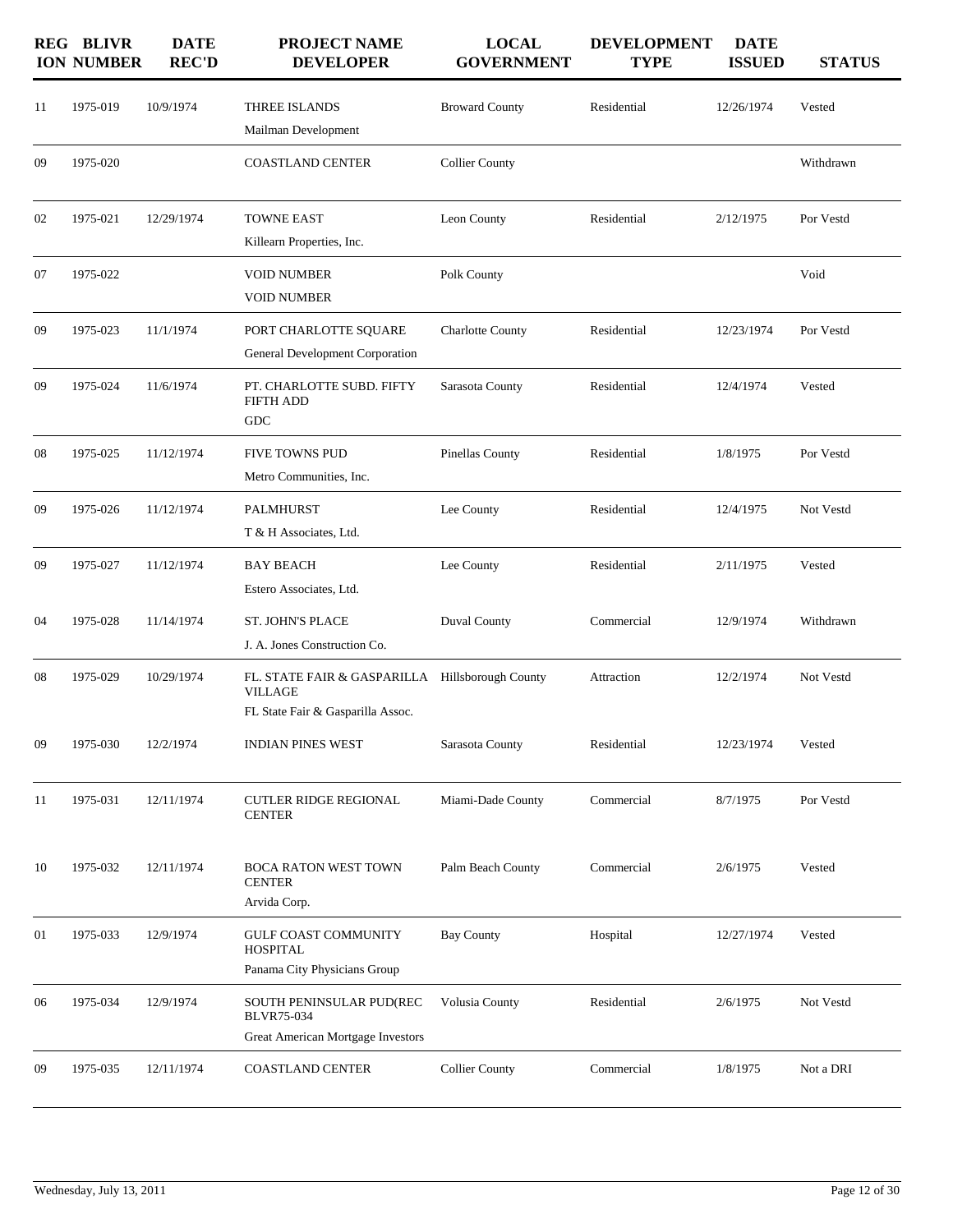|    | <b>REG BLIVR</b><br><b>ION NUMBER</b> | <b>DATE</b><br><b>REC'D</b> | <b>PROJECT NAME</b><br><b>DEVELOPER</b>                 | <b>LOCAL</b><br><b>GOVERNMENT</b> | <b>DEVELOPMENT</b><br><b>TYPE</b> | <b>DATE</b><br><b>ISSUED</b> | <b>STATUS</b> |
|----|---------------------------------------|-----------------------------|---------------------------------------------------------|-----------------------------------|-----------------------------------|------------------------------|---------------|
| 10 | 1975-036                              | 12/18/1974                  | FOUNTAINS OF PALM BEACH                                 | Palm Beach County                 | Residential                       | 1/7/1975                     | Por Vestd     |
| 05 | 1975-037                              | 12/23/1974                  | <b>BROOKRIDGE COMMUNITY</b>                             | Hernando County                   | Residential                       | 1/13/1975                    | Por Vestd     |
| 11 | 1975-038                              | 12/26/1974                  | <b>LEADERSHIP HOUSING</b>                               | <b>Broward County</b>             | Residential                       | 2/19/1975                    | Vested        |
| 08 | 1975-039                              | 12/12/1971                  | W-G DEVELOPMENT FUTURE<br><b>COMMUNITY</b>              | Hillsborough County               | Residential                       | 2/12/1975                    | Not Vestd     |
| 04 | 1975-040                              | 1/6/1975                    | OFFSHORE POWER SYSTEMS                                  | Duval County                      | Industrial                        | 4/17/1975                    | Vested        |
| 08 | 1975-041                              | 1/8/1975                    | MARINA CITY OF PALMETTO                                 | Manatee County                    | Port                              | 3/4/1975                     | Not Vestd     |
| 11 | 1975-042                              | 1/17/1975                   | HYMAN KIRSNER ENTERPRISES Broward County                |                                   | Residential                       | 4/17/1975                    | Vested        |
| 05 | 1975-043                              | 1/27/1975                   | <b>BROOKRIDGE UNIT 7 RECON</b>                          | Hernando County                   | Residential                       | 2/17/1975                    | Not Vestd     |
| 03 | 1975-044                              | 2/12/1975                   | WESTEL                                                  | Alachua County                    | Residential<br>Retail             | 4/11/1975                    | Vested        |
| 04 | 1975-045                              | 2/18/1975                   | JACKSONVILLE ELECTRIC<br><b>AUTHORITY</b>               | Duval County                      | Petroleum                         | 4/17/1975                    | Not Vestd     |
| 09 | 1975-046                              | 2/26/1975                   | <b>COASTLAND CENTER</b><br><b>RECONSIDERATION</b>       | <b>Collier County</b>             | Commercial                        | 4/4/1975                     | Not a DRI     |
| 10 | 1975-047                              | 3/17/1975                   | PROJECT ORIOLE<br>Oriole Homes Corp.                    | Palm Beach County                 | Residential                       | 7/8/1975                     | Not Vestd     |
| 11 | 1975-048                              | 4/4/1975                    | <b>FLORIDA MORGAN</b><br><b>COMMUNITY PROPERTY</b>      | Miami-Dade County                 | Residential<br>Retail             | 6/6/1975                     | Vested        |
| 08 | 1975-049                              | 4/8/1975                    | <b>BARDMOOR PROJECT</b>                                 | <b>Pinellas County</b>            | Residential                       | 5/13/1975                    | Not a DRI     |
| 08 | 1975-050                              | 4/8/1975                    | LORENZO LAKES                                           | Hillsborough County               | Residential                       | 5/14/1975                    | Vested        |
| 08 | 1975-051                              | 4/10/1975                   | <b>TIMBER OAKS</b>                                      | Pasco County                      | Residential                       | 7/1/1975                     | Vested        |
| 11 | 1975-052                              | 4/11/1975                   | FLORIDA INTERNATIONAL<br><b>UNIVERSITY</b><br>URS, Inc. | Miami-Dade County                 | School                            | 7/9/1975                     | Vested        |
| 07 | 1975-053                              | 4/21/1975                   | <b>IMPERIAL LAKES</b>                                   | Polk County                       | Residential                       | 7/9/1975                     | Not Vestd     |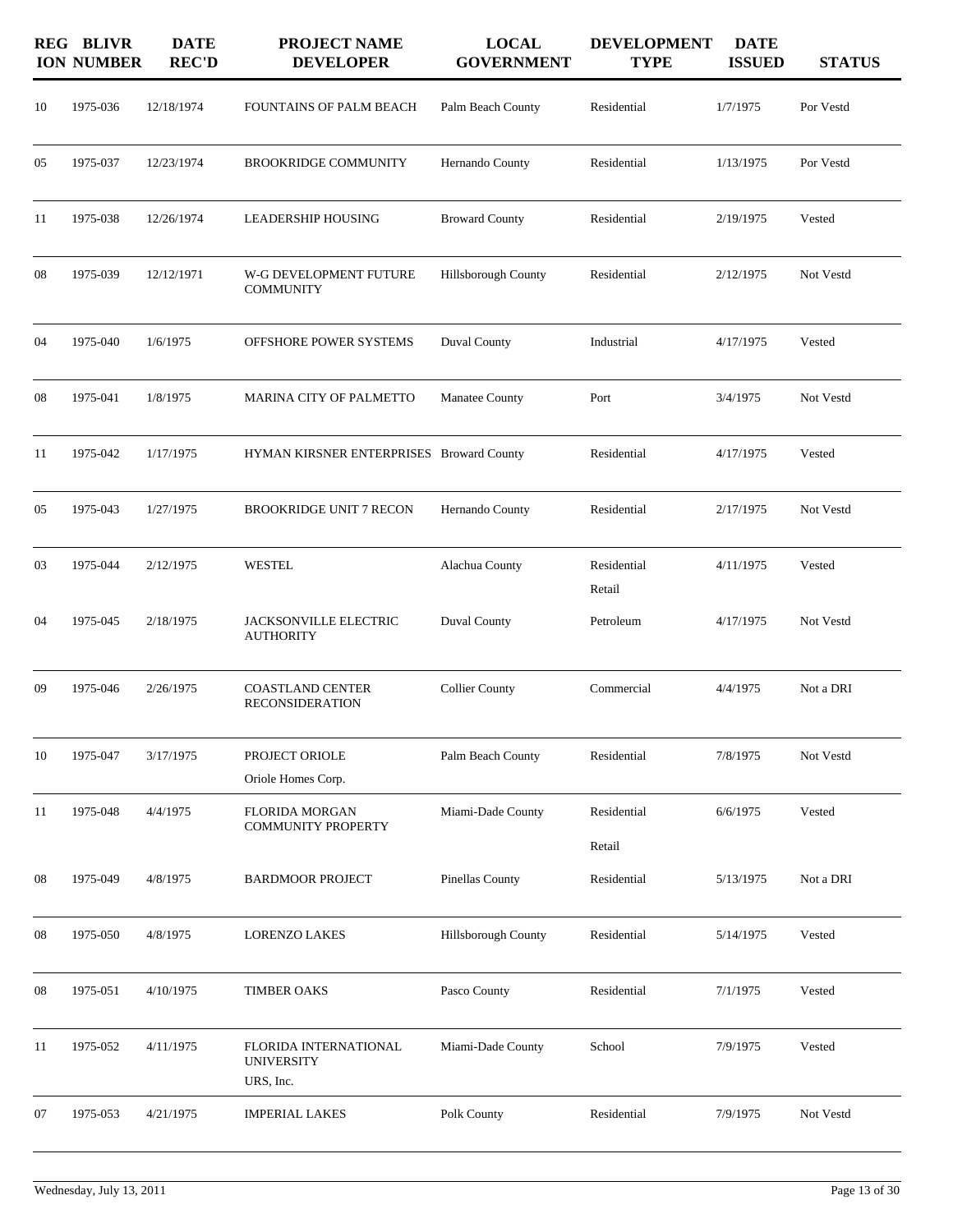|    | <b>REG BLIVR</b><br><b>ION NUMBER</b> | <b>DATE</b><br><b>REC'D</b> | <b>PROJECT NAME</b><br><b>DEVELOPER</b>                            | <b>LOCAL</b><br><b>GOVERNMENT</b> | <b>DEVELOPMENT</b><br><b>TYPE</b> | <b>DATE</b><br><b>ISSUED</b> | <b>STATUS</b> |
|----|---------------------------------------|-----------------------------|--------------------------------------------------------------------|-----------------------------------|-----------------------------------|------------------------------|---------------|
| 10 | 1975-054                              | 4/25/1975                   | SPANISH ISLES<br>Kay Ess Realty Corp.                              | Palm Beach County                 | Residential                       | 6/6/1975                     | Vested        |
| 04 | 1975-055                              | 4/28/1975                   | JACKSONVILLE SOUTH/UNITS<br>ONE & TWO<br>Omega Properties, Inc.    | Clay County                       | Residential                       | 5/16/1975                    | Vested        |
| 04 | 1975-056                              | 4/28/1975                   | BLACK CREEK PARK-UNITS 1,2,3 Clay County<br>Omega Properties, Inc. |                                   | Residential                       | 5/16/1975                    | Vested        |
| 06 | 1975-057                              | 5/5/1975                    | <b>ROSEMONT</b><br>Magic Janis Properties                          | Orange County                     | Residential                       | 7/1/1975                     | Por Vestd     |
| 01 | 1975-058                              | 5/6/1975                    | HOLLEY BY THE SEA                                                  | Santa Rosa County                 | Residential                       | 6/6/1975                     | Vested        |
| 04 | 1975-059                              | 5/7/1975                    | <b>FLORIDA FRONTIER UNIT 1</b>                                     | Clay County                       | Residential                       | 6/6/1975                     | Vested        |
| 06 | 1975-060                              | 5/2/1975                    | SOUTH PENINSULAR PUD                                               | Volusia County                    | Residential                       | 11/5/1975                    | Por Vestd     |
| 03 | 1975-061                              | 5/12/1975                   | <b>WESTEL</b>                                                      | Alachua County                    | Residential<br>Retail             | 7/16/1975                    | Por Vestd     |
| 11 | 1975-062                              | 5/13/1975                   | <b>OCEAN REEF CLUB</b>                                             | Monroe County                     | Residential<br>Port               | 7/11/1975                    | Por Vestd     |
| 11 | 1975-063                              | 5/19/1975                   | REGIONAL SERVICE CENTER<br>Department of General Services          | Miami-Dade County                 | Office                            | 7/8/1975                     | Not Vestd     |
| 02 | 1975-064                              | 6/10/1975                   | LAKEWOOD VILLAGE                                                   | Leon County                       | Residential                       | 8/7/1985                     | No Determ     |
| 06 | 1975-065                              | 6/25/1975                   | REGIONAL SERVICE CENTER<br>Department of General Services          | Orange County                     | Office                            | 8/7/1975                     | Not Vestd     |
| 07 | 1976-001                              | 7/28/1975                   | <b>POINCIANA</b><br><b>GAC</b> Properties                          | Polk County                       | Residential                       | 9/19/1975                    | Vested        |
| 04 | 1976-002                              | 8/4/1975                    | PARKWAY IND. COMP-UNITS<br>1,2,3                                   | Putnam County                     | Residential                       | 9/29/1975                    | Vested        |
| 04 | 1976-003                              | 8/4/1975                    | PARKWAY IND.COMP-UNIT 4                                            | Putnam County                     | Residential                       | 10/3/1975                    | Vested        |
| 04 | 1976-004                              | 8/11/1975                   | JACKSONVILLE ELEC.<br>AUTH/PET. STOR.                              | Duval County                      | Petroleum                         | 9/19/1975                    | Vested        |
|    | 1976-005                              |                             | <b>VOID FILE NUMBER</b><br><b>VOID NUMBER</b>                      | Void                              |                                   |                              | Void          |
| 09 | 1976-006                              | 9/10/1975                   | PARK SHORE DOWNS                                                   | <b>Collier County</b>             | Port                              | 10/8/1975                    | Vested        |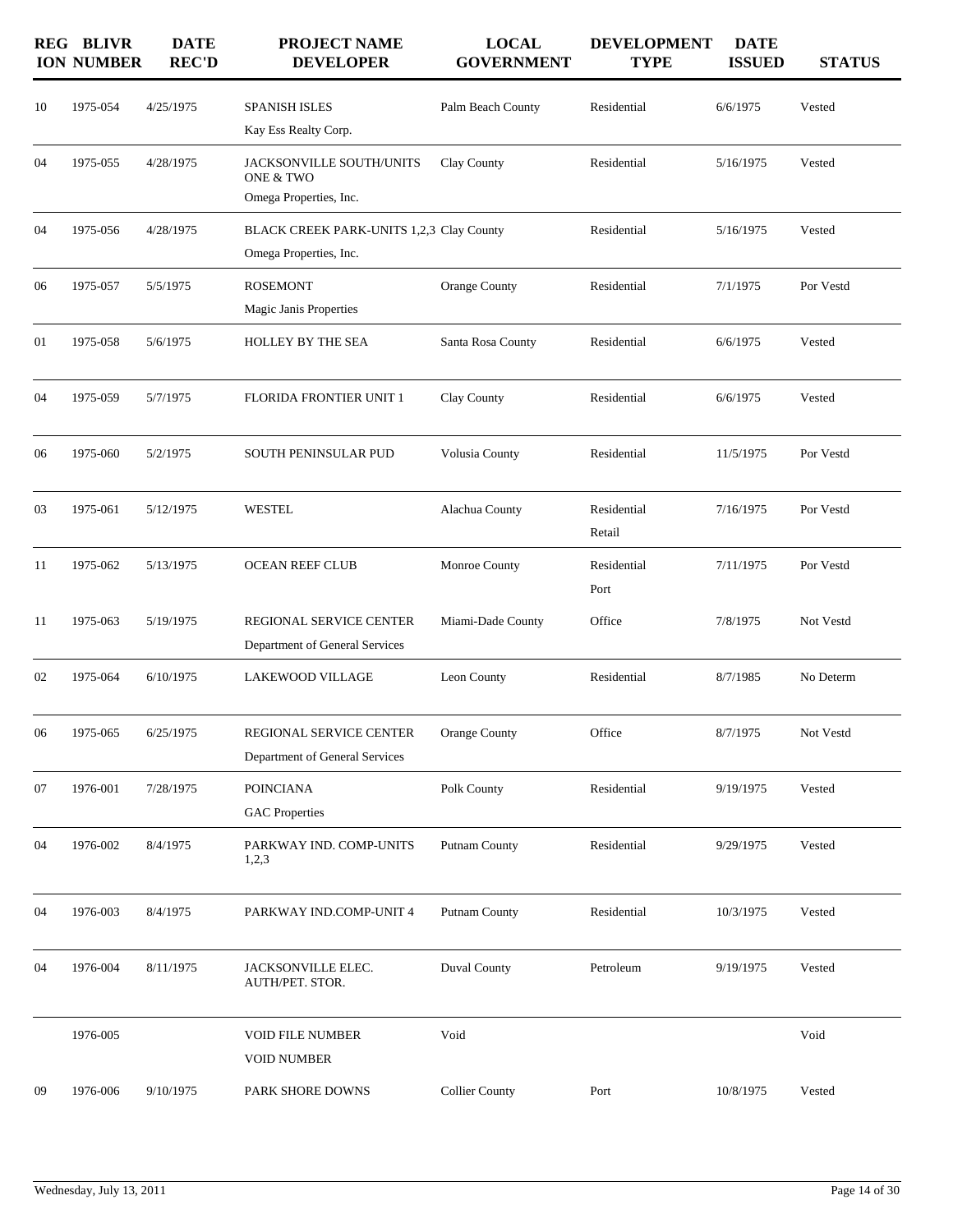|    | <b>REG BLIVR</b><br><b>ION NUMBER</b> | <b>DATE</b><br><b>REC'D</b> | PROJECT NAME<br><b>DEVELOPER</b>                               | <b>LOCAL</b><br><b>GOVERNMENT</b> | <b>DEVELOPMENT</b><br><b>TYPE</b> | <b>DATE</b><br><b>ISSUED</b> | <b>STATUS</b> |
|----|---------------------------------------|-----------------------------|----------------------------------------------------------------|-----------------------------------|-----------------------------------|------------------------------|---------------|
| 05 | 1976-007                              | 9/10/1975                   | CEDAR HAVEN ESTATES                                            | Levy County                       | Residential                       | 9/30/1975                    | Not a DRI     |
| 05 | 1976-008                              | 9/10/1975                   | <b>CEDAR MOBILE HOMES</b><br><b>ESTATES</b>                    | Levy County                       | Residential                       | 9/30/1975                    | Not a DRI     |
| 05 | 1976-009                              | 9/10/1975                   | CEDAR KEY FLYING CLUB SITES Levy County                        |                                   | Airport<br>Residential            | 9/30/1975                    | Not a DRI     |
| 05 | 1976-010                              | 9/10/1975                   | <b>CEDAR KEY CAMPSITES</b>                                     | Levy County                       | Residential                       | 9/30/1975                    | Not a DRI     |
| 05 | 1976-011                              | 9/10/1975                   | CEDAR KEY MOBILE HOME<br><b>VILLAGE</b>                        | Levy County                       | Residential                       | 9/30/1975                    | Vested        |
| 07 | 1976-012                              | 9/30/1975                   | PLACID LAKES                                                   | <b>Highlands County</b>           | Residential                       | 11/7/1975                    | Vested        |
| 04 | 1976-013                              | 10/2/1975                   | <b>AMELIA BEACH</b><br>Amelia Island Co.                       | Nassau County                     | Residential                       | 10/2/1975                    | Not Vestd     |
| 04 | 1976-014                              | 10/2/1975                   | SEA MARSH-UNIT 3, AMELIA<br><b>ISLAND</b><br>Amelia Island Co. | Nassau County                     | Residential                       | 12/2/1975                    | Vested        |
| 06 | 1976-015                              | 10/7/1975                   | ORANGEWOOD<br>Florida Land Company                             | Orange County                     | Attraction<br>Industrial          | 12/23/1975                   | Vested        |
| 04 | 1976-016                              | 10/31/1975                  | JACKSONVILLE ELECTRIC<br><b>AUTHORITY</b>                      | <b>Duval County</b>               | Port                              | 11/24/1975                   | Vested        |
| 07 | 1976-017                              | 12/10/1975                  | HOOKER'S PRAIRIE MINE/W.R.<br><b>GRACE CO</b>                  | Polk County                       | Mining                            | 2/9/1976                     | Vested        |
| 04 | 1976-018                              | 1/26/1976                   | NORTHSIDE GENERATING<br><b>STATION</b>                         | Duval County                      | Petroleum                         | 3/26/1976                    | Vested        |
| 06 | 1976-019                              | 2/4/1976                    | CAPE ATLANTIC ESTATES                                          | <b>Brevard County</b>             | Residential                       | 3/26/1976                    | Vested        |
| 06 | 1976-020                              | 2/9/1976                    | PORT EVERGLADES<br>AUTH.(SOUTH EXT.)                           | <b>Brevard County</b>             | Port                              | 4/23/1976                    | Vested        |
| 11 | 1976-021                              | 2/25/1976                   | PENSACOLA REGIONAL<br><b>AIRPORT</b>                           | Escambia County                   | Airport                           | 6/16/1976                    | Por Vestd     |
| 08 | 1976-022                              | 3/3/1976                    | BICENTENNIAL PARK & S.<br>YACHT BASIN                          | St. Petersburg City               | Port                              | 6/3/1976                     | Vested        |
|    | 1976-023                              |                             | <b>VOID NUMBER</b><br><b>VOID NUMBER</b>                       | Void                              |                                   |                              | Void          |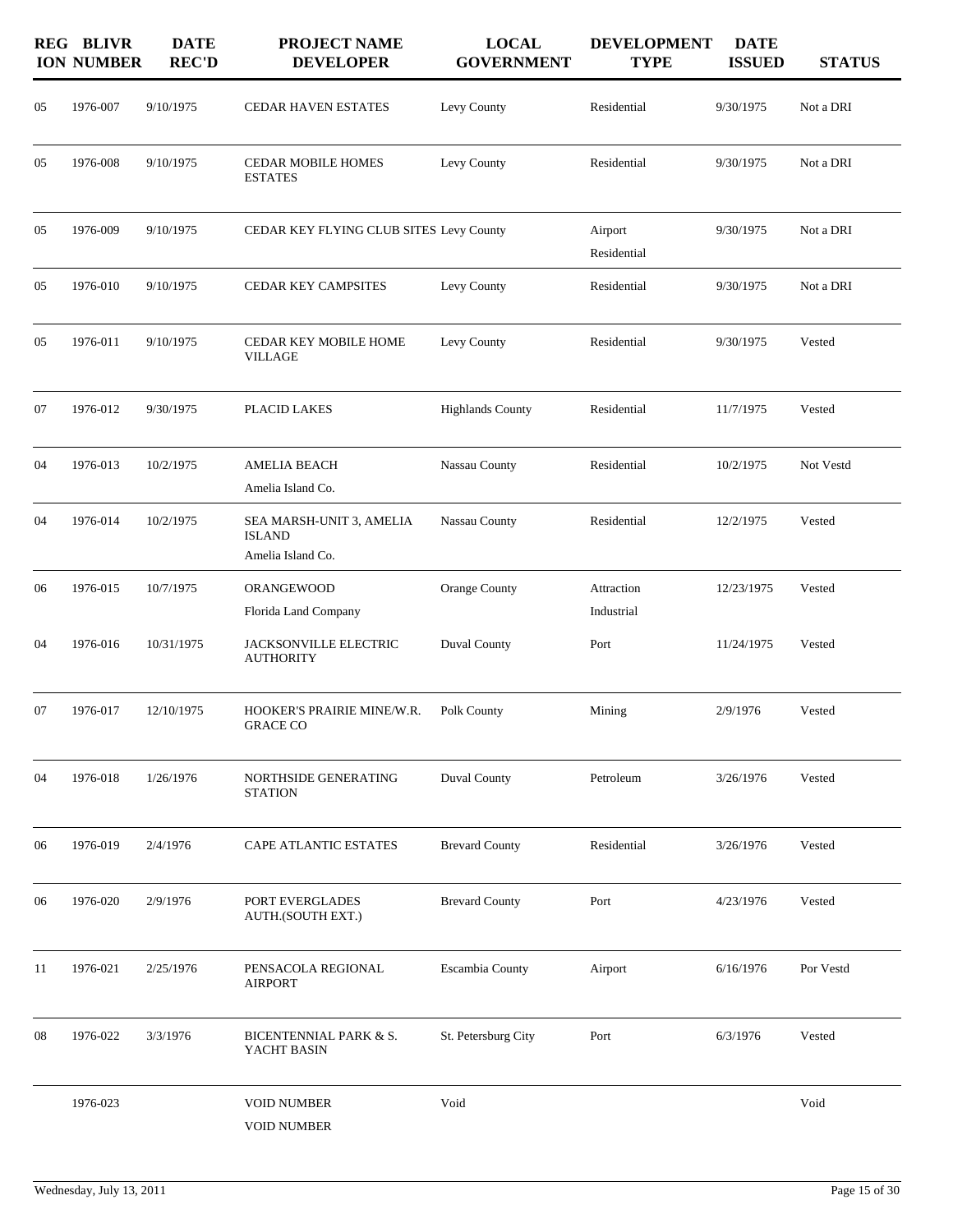|    | <b>REG BLIVR</b><br><b>ION NUMBER</b> | <b>DATE</b><br><b>REC'D</b> | PROJECT NAME<br><b>DEVELOPER</b>                            | <b>LOCAL</b><br><b>GOVERNMENT</b> | <b>DEVELOPMENT</b><br><b>TYPE</b> | <b>DATE</b><br><b>ISSUED</b> | <b>STATUS</b> |
|----|---------------------------------------|-----------------------------|-------------------------------------------------------------|-----------------------------------|-----------------------------------|------------------------------|---------------|
| 08 | 1976-024                              | 3/24/1976                   | PORT SUTTON                                                 | Hillsborough County               | Port                              | 5/19/1976                    | Vested        |
| 11 | 1976-025                              | 3/30/1976                   | FIU INTERAMA CAMPUS                                         | Miami-Dade County                 | School                            | 7/2/1976                     | Not Vestd     |
| 09 | 1976-026                              | 6/9/1976                    | BUCCANEER MOBILE ESTATES Lee County                         |                                   | Residential                       | 7/30/1976                    | No Determ     |
| 09 | 1976-027                              | 6/3/1976                    | <b>ESTERO WOODS VILLAGE</b>                                 | Lee County                        | Residential                       | 11/17/1976                   | Not Vestd     |
| 11 | 1976-028                              | 6/18/1976                   | <b>CUTLER RIDGE REGIONAL</b><br><b>CENTER</b>               | Miami-Dade County                 | Commercial<br>Office              | 8/4/1976                     | Vested        |
| 11 | 1976-029                              | 6/21/1976                   | <b>HOLIDAY SPRINGS VILLAGE</b><br>Gustafson, Caldwell et al | <b>Broward County</b>             | Residential                       | 9/7/1976                     | Vested        |
| 09 | 1977-001                              | 7/1/1976                    | <b>HARBOR COVE</b>                                          | Sarasota County                   | Residential                       | 9/9/1976                     | Vested        |
| 09 | 1977-002                              | 7/6/1976                    | LACASA MOBILE HOME PARK                                     | Sarasota County                   | Residential                       | 9/30/1976                    | Not Vestd     |
| 08 | 1977-003                              |                             | PALM-AIRE AT SARASOTA                                       | Manatee County                    | Residential                       | 9/23/1977                    | Vested        |
| 08 | 1977-003                              | 7/8/1976                    | PALM-AIRE AT SARASOTA                                       | Manatee County                    | Residential                       | 11/4/1976                    | Por Vestd     |
| 02 | 1977-004                              | 7/12/1976                   | TALLAHASSEE-LEON COUNTY<br>CIVIC CTR.                       | Leon County                       | Attraction                        | 8/4/1976                     | Not Vestd     |
| 11 | 1977-005                              | 9/3/1976                    | THE HAMPTONS                                                | <b>Broward County</b>             | Residential                       | 10/4/1976                    | Not Vestd     |
| 10 | 1977-006                              | 11/1/1976                   | ARVIDA PARK OF COMMERCE                                     | Palm Beach County                 | Industrial                        | 11/30/1976                   | Vested        |
| 11 | 1977-007                              | 11/5/1976                   | S.E. FL. REGIONAL AIRPORT<br>(STE14)                        | Miami-Dade County                 | Airport                           | 1/4/1977                     | Not Vestd     |
| 11 | 1977-008                              | 11/8/1976                   | WORLD OF INDUSTRY AND<br><b>COMMERCE</b>                    | Miami-Dade County                 | Industrial                        | 1/7/1977                     | Vested        |
| 09 | 1977-009                              | 11/8/1976                   | LEE CO. AGRICULTURE & REC.<br><b>CENTER</b>                 | Lee County                        | Attraction                        | 1/5/1977                     | Not Vestd     |
| 11 | 1977-010                              | 10/26/1976                  | HAMPTON PROPERTIES                                          | <b>Broward County</b>             | Residential                       | 2/23/1977                    | No Determ     |
| 06 | 1977-011                              | 11/8/1976                   | ORLANDO CENTRAL PARK<br>Martin Marietta Corp.               | Orange County                     | Attraction<br>Industrial          | 1/14/1977                    | Vested        |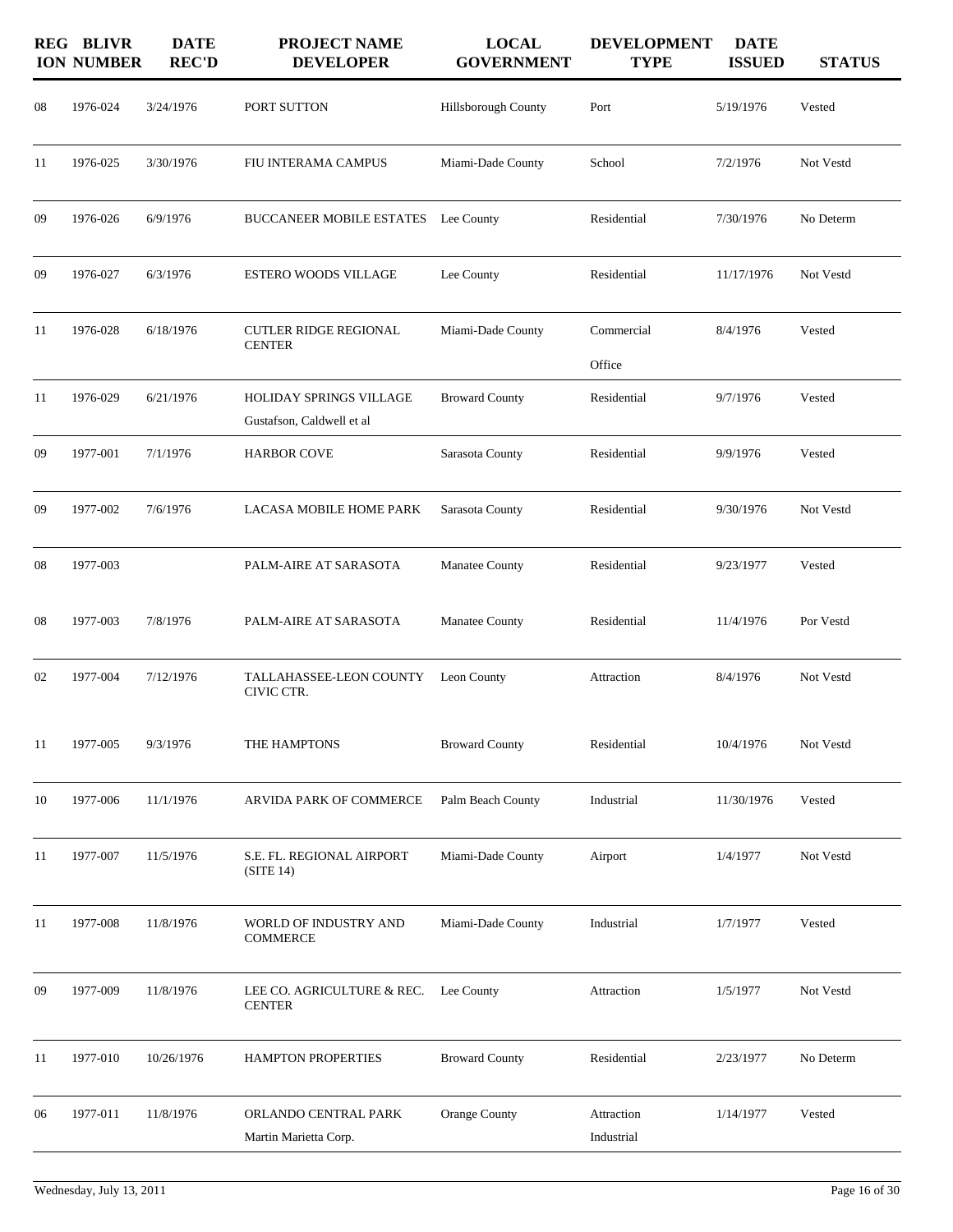|    | <b>REG BLIVR</b><br><b>ION NUMBER</b> | <b>DATE</b><br><b>REC'D</b> | <b>PROJECT NAME</b><br><b>DEVELOPER</b>                                     | <b>LOCAL</b><br><b>GOVERNMENT</b> | <b>DEVELOPMENT</b><br><b>TYPE</b> | <b>DATE</b><br><b>ISSUED</b> | <b>STATUS</b> |
|----|---------------------------------------|-----------------------------|-----------------------------------------------------------------------------|-----------------------------------|-----------------------------------|------------------------------|---------------|
| 09 | 1977-012                              | 11/22/1976                  | EDISON MALL SHOPPING<br><b>CENTER</b>                                       | Lee County                        | Commercial                        | 12/13/1976                   | Not Vestd     |
| 07 | 1977-013                              | 11/29/1976                  | <b>BORDEN TENOROC MINE</b><br><b>ADDITION</b>                               | Polk County                       | Mining                            | 12/23/1976                   | Not Vestd     |
|    |                                       |                             | Borden, Inc.                                                                |                                   |                                   |                              |               |
| 06 | 1977-014                              | 12/3/1976                   | PROFESSIONAL OFFICE<br><b>BUILDING</b>                                      | Volusia County                    | Office                            | 2/2/1977                     | Not Vestd     |
|    |                                       |                             | Co. of Volusia                                                              |                                   |                                   |                              |               |
| 01 | 1977-015                              | 12/14/1976                  | CENTURY III CIVIC<br><b>CONVENTION</b>                                      | Okaloosa County                   | Attraction                        | 3/1/1977                     | Not a DRI     |
|    |                                       |                             | Okaloosa County                                                             |                                   |                                   |                              |               |
| 05 | 1977-016                              | 2/28/1977                   | CIRCLE SQUARE WOODS                                                         | <b>Marion County</b>              | Residential                       | 4/8/1977                     | Vested        |
|    |                                       |                             | L'Hayian Corp.                                                              |                                   |                                   |                              |               |
| 08 | 1977-017                              | 3/11/1977                   | <b>APOLLO BEACH</b>                                                         | Hillsborough County               | Residential                       | 5/10/1977                    | Por Vestd     |
| 11 | 1977-018                              | 3/22/1977                   | PERDIDO BAY COUNTRY CLUB<br><b>ESTATES</b>                                  | <b>Escambia County</b>            | Residential                       | 6/10/1977                    | Por Vestd     |
| 06 | 1977-019                              | 3/22/1977                   | ORLANDO CENTRAL PARK<br>RECONSIDER.                                         | Orange County                     | Attraction                        | 5/8/1978                     | Vested        |
|    |                                       |                             | Orlando Central Park                                                        |                                   | Office                            |                              |               |
| 06 | 1977-020                              | 3/23/1977                   | ROYAL TRAILS-UNIT 2                                                         | Lake County                       | Residential                       | 5/23/1977                    | Not a DRI     |
|    |                                       |                             | Royal Palm Beach Colony, Inc.                                               |                                   |                                   |                              |               |
| 10 | 1977-021                              | 5/16/1977                   | CROSS COUNTY MALL                                                           | Palm Beach County                 | Commercial                        | 7/7/1977                     | Por Vestd     |
| 11 | 1977-022                              | 5/18/1977                   | OMNI-MARINA                                                                 | Miami-Dade County                 | Port                              | 6/6/1977                     | Withdrawn     |
| 11 | 1977-023                              | 6/22/1977                   | SPRINGTREE AND SPRINGTREE Broward County<br>LAKES<br>MGIC Development Corp. |                                   | Residential                       | 8/19/1977                    | Vested        |
|    |                                       |                             |                                                                             |                                   |                                   |                              |               |
| 09 | 1978-001                              | 7/11/1977                   | THE LANDINGS                                                                | Lee County                        | Port                              | 10/10/1977                   | Vested        |
|    |                                       |                             | McGregor Villas, Inc.                                                       |                                   |                                   |                              |               |
| 09 | 1978-002                              | 7/15/1977                   | NORTHPORT GOLF COURSE MF<br>GDC                                             | Sarasota County                   | Attraction<br>Residential         | 10/28/1977                   | Not Vestd     |
| 06 | 1978-003                              | 8/2/1977                    | TRI-CITY AIRPORT                                                            | Orange County                     | Airport                           | 9/30/1977                    | Not Vestd     |
|    |                                       |                             | Tri-City Airport Authority                                                  |                                   |                                   |                              |               |
| 09 | 1978-004                              | 8/5/1977                    | GRENADA P.U.D.                                                              | Sarasota County                   | Residential                       | 9/23/1977                    | Vested        |
| 06 | 1978-005                              | 8/9/1977                    | <b>COUNTRY CREEK PUD</b>                                                    | Seminole County                   | Residential                       | 10/13/1977                   | Vested        |
|    |                                       |                             | Guardian Mortgage Investors                                                 |                                   | Retail                            |                              |               |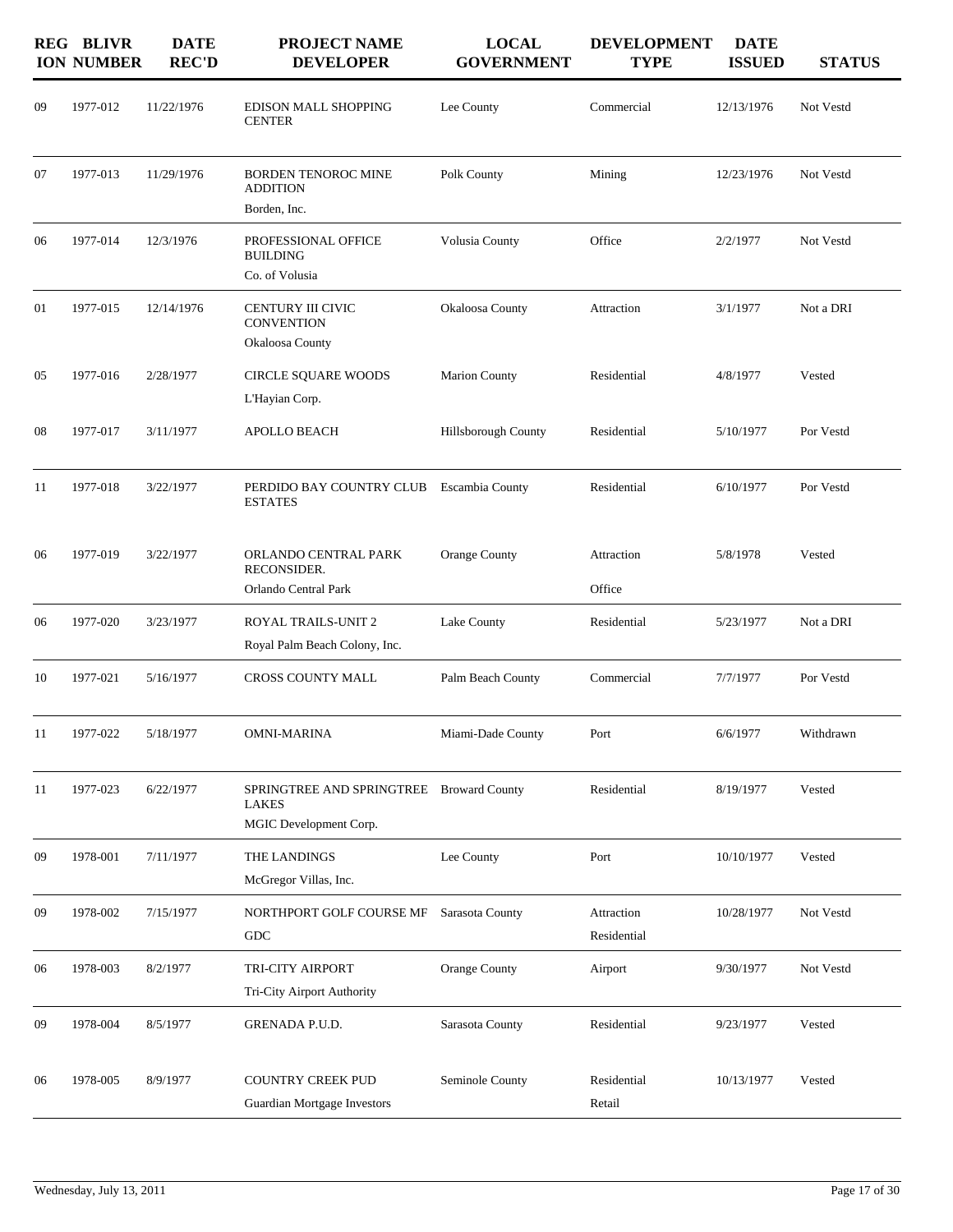|    | <b>REG BLIVR</b><br><b>ION NUMBER</b> | <b>DATE</b><br><b>REC'D</b> | <b>PROJECT NAME</b><br><b>DEVELOPER</b>                                | <b>LOCAL</b><br><b>GOVERNMENT</b> | <b>DEVELOPMENT</b><br><b>TYPE</b> | <b>DATE</b><br><b>ISSUED</b> | <b>STATUS</b> |
|----|---------------------------------------|-----------------------------|------------------------------------------------------------------------|-----------------------------------|-----------------------------------|------------------------------|---------------|
| 11 | 1978-006                              | 8/26/1977                   | <b>SUNRISE SHOPPING CENTER</b>                                         | <b>Broward County</b>             | Commercial                        | 10/19/1977                   | Vested        |
| 04 | 1978-007                              | 9/9/1977                    | <b>DUNN'S TERMINAL</b><br>Smith, Young & Blue P.A.                     | <b>Duval County</b>               | Petroleum                         | 12/8/1978                    | Vested        |
| 11 | 1978-008                              | 9/14/1977                   | <b>COCOPLUM MARINA</b>                                                 | Miami-Dade County                 | Port                              | 11/16/1977                   | Not Vestd     |
| 11 | 1978-009                              | 12/19/1977                  | <b>BELCHER OIL COMPANY</b>                                             | Escambia County                   | Petroleum                         | 2/28/1978                    | Not Vestd     |
| 09 | 1978-010                              | 10/20/1977                  | <b>MARCO BEACH</b><br>The Deltona Corp.                                | <b>Collier County</b>             | Residential                       | 1/19/1978                    | Vested        |
| 10 | 1978-011                              | 10/31/1977                  | PALM BEACH HEIGHTS<br>Palm Beach Heights Development                   | Palm Beach County                 | Residential                       | 12/30/1977                   | Vested        |
| 09 | 1978-012                              | 12/6/1977                   | NORTHPORT GCMFA<br><b>RECONSIDERATION</b><br>General Development Corp. | Sarasota County                   | Residential                       | 4/21/1978                    | Vested        |
| 09 | 1978-013                              | 12/23/1977                  | MOBILE HOME TRAILER PARK                                               | <b>Charlotte County</b>           | Residential                       | 2/21/1987                    | Vested        |
| 05 | 1978-014                              | 1/23/1978                   | <b>UNIVERSITY OAKS</b>                                                 | Levy County                       | Residential                       | 3/9/1978                     | Vested        |
| 07 | 1978-015                              | 3/1/1978                    | <b>SPRING LAKE</b><br>Smith, Young and Blue                            | <b>Highlands County</b>           | Residential                       | 5/24/1978                    | Vested        |
| 08 | 1978-016                              | 4/17/1978                   | <b>BAY PORT COLONY</b><br>Carlton, Fields, Ward, etc.                  | Hillsborough County               | Hospital<br>Port                  | 8/16/1978                    | Vested        |
| 10 | 1978-017                              | 4/24/1978                   | PALM BEACH MALL                                                        | Palm Beach County                 | Commercial                        | 6/5/1978                     | Vested        |
| 07 | 1978-018                              | 3/13/1978                   | S.E. FLORIDA PROPERTIES                                                | Okeechobee County                 | Residential                       | 6/9/1978                     | Vested        |
| 07 | 1978-019                              | 5/15/1978                   | HIGHLANDS PARK ESTATES<br><b>SUBDIVISION</b>                           | <b>Highlands County</b>           | Residential                       | 9/8/1978                     | Vested        |
| 02 | 1978-020                              | 5/30/1978                   | <b>COMPASS LAKE HILLS</b><br>Compass Lake Development Corp.            | Jackson County                    | Residential                       | 8/30/1978                    | Por Vestd     |
| 02 | 1978-020                              | 9/29/1978                   | <b>COMPASS LAKE HILLS</b><br>Compass Lake Development Corp.            | Jackson County                    | Residential                       | 5/4/1979                     | Appealed      |
| 07 | 1979-001                              | 8/7/1978                    | SOUTH FT. MEADE TRACT<br>Mobil Chemical Co.                            | Polk County                       | Mining                            | 10/6/1978                    | Not Vestd     |
| 09 | 1979-002                              | 8/21/1978                   | <b>BIRD BAY VILLAGE</b>                                                | Sarasota County                   | Residential                       | 10/6/1978                    | Vested        |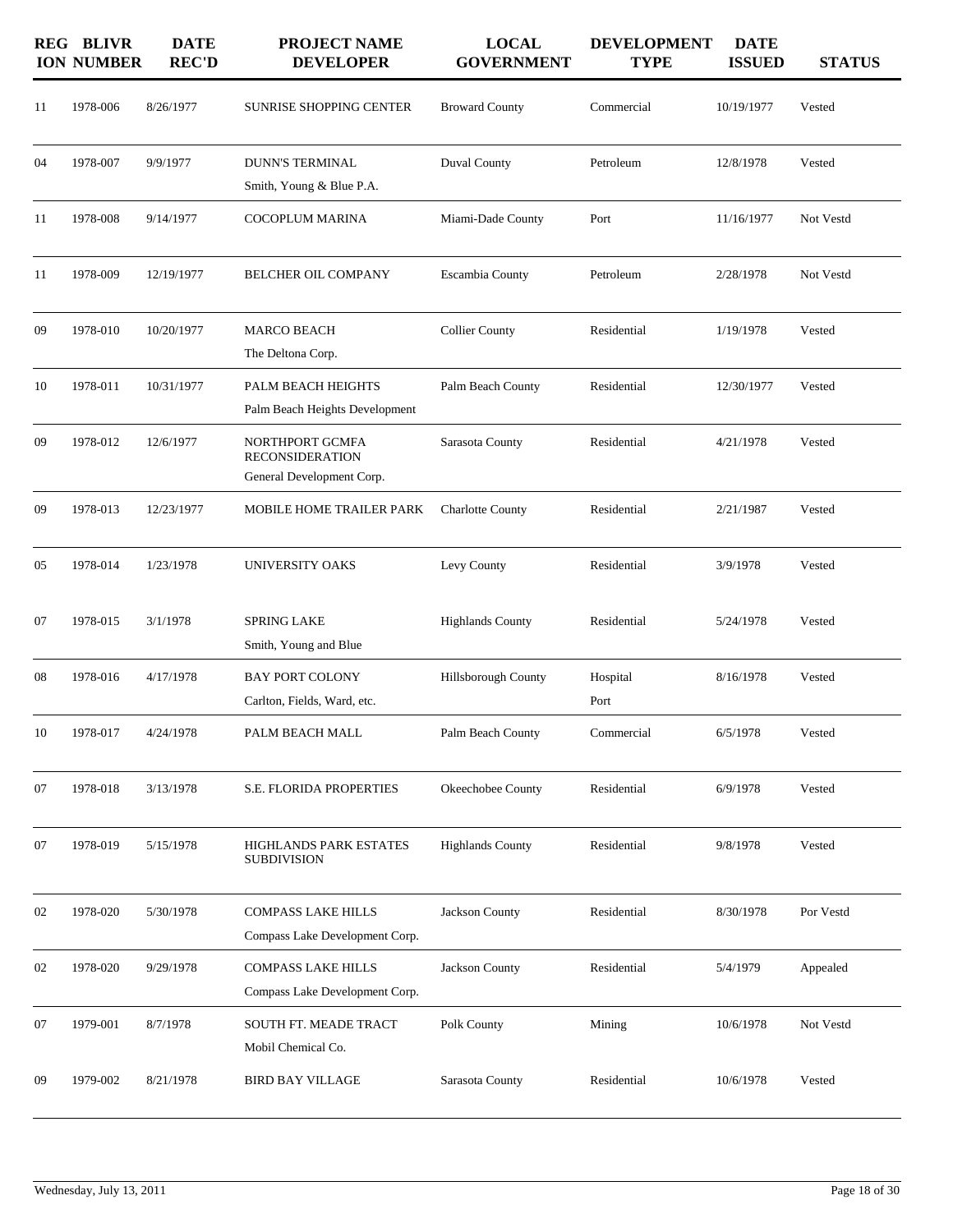|    | <b>REG BLIVR</b><br><b>ION NUMBER</b> | <b>DATE</b><br><b>REC'D</b> | <b>PROJECT NAME</b><br><b>DEVELOPER</b>                                     | <b>LOCAL</b><br><b>GOVERNMENT</b> | <b>DEVELOPMENT</b><br><b>TYPE</b> | <b>DATE</b><br><b>ISSUED</b> | <b>STATUS</b> |
|----|---------------------------------------|-----------------------------|-----------------------------------------------------------------------------|-----------------------------------|-----------------------------------|------------------------------|---------------|
| 01 | 1979-003                              | 9/6/1978                    | <b>SEASCAPE</b><br>Great Am. Properties - Fla. Inc.                         | <b>Walton County</b>              | Residential                       | 2/19/1979                    | Por Vestd     |
| 01 | 1979-003                              | 10/25/1979                  | <b>SEASCAPE</b><br>Great Am. Properties - Fla. Inc.                         | <b>Walton County</b>              | Residential                       |                              | Withdrawn     |
| 06 | 1979-004                              | 10/30/1978                  | PROJECT 535                                                                 | Osceola County                    | Residential                       | 1/29/1979                    | Not Deter     |
| 11 | 1979-005                              | 10/9/1978                   | MIAMI BEACH YACHT<br>CORPORATION                                            | Miami-Dade County                 | Port                              |                              | Withdrawn     |
| 04 | 1979-006                              | 12/11/1978                  | REGENCY SQUARE SHOPPING<br><b>CENTER</b>                                    | <b>Duval County</b>               | Commercial                        | 2/16/1979                    | Vested        |
| 03 | 1979-007                              | 1/29/1979                   | STENGEL FIELD DEVELOPMENT Alachua County                                    |                                   | Residential<br>Retail             | 3/30/1979                    | Vested        |
| 03 | 1979-008                              | 3/1/1979                    | NORTH FLORIDA REGIONAL<br><b>HOSPITAL</b>                                   | Alachua County                    | Hospital                          | 5/1/1979                     | Por Vestd     |
| 07 | 1979-009                              | 3/7/1979                    | OKEECHOBEE COUNTY<br><b>AIRPORT</b>                                         | Okeechobee County                 | Airport                           | 5/4/1979                     | V.R. N/A      |
| 08 | 1979-010                              | 3/15/1979                   | <b>REGENCY PARK</b><br>Minieri Comm. of Fl. Inc.                            | Pasco County                      | Residential                       |                              | Withdrawn     |
| 09 | 1979-011                              | 3/21/1979                   | PORT LABELLE<br>G.D.C.                                                      | <b>Glades County</b>              | Residential                       | 9/5/1979                     | Por Vestd     |
| 11 | 1979-012                              | 4/26/1979                   | <b>BRENTWOOD APARTMENTS</b>                                                 | <b>Broward County</b>             | Residential                       | 6/25/1979                    | Vested        |
| 09 | 1979-013                              | 5/2/1979                    | PORT BOCA GRANDE<br>Lee Co. Port Authority                                  | Lee County                        | Port                              |                              | Withdrawn     |
| 06 | 1980-001                              | 9/7/1979                    | <b>RIO VISTA</b>                                                            | Orange County                     | Residential                       |                              | Withdrawn     |
| 09 | 1980-002                              | 11/14/1979                  | <b>MARCO SHORES</b><br>Deltona Corporation                                  | <b>Collier County</b>             | Residential                       |                              | Suspended     |
| 09 | 1980-003                              | 12/17/1979                  | LEISURE VILLAGE AT SEVEN<br><b>LAKES</b><br>Leisure Technology of Fla. Inc. | Lee County                        | Residential                       | 6/2/1980                     | Por Vestd     |
| 09 | 1980-003                              | 12/17/1979                  | LEISURE VILLAGE AT SEVEN<br>LAKES<br>Leisure Technology of Fla. Inc.        | Lee County                        | Residential                       |                              | Suspended     |
| 06 | 1980-004                              | 1/17/1980                   | CAPE KENNEDY ESTATES, INC.                                                  | <b>Brevard County</b>             | Residential                       | 3/6/1980                     | Vested        |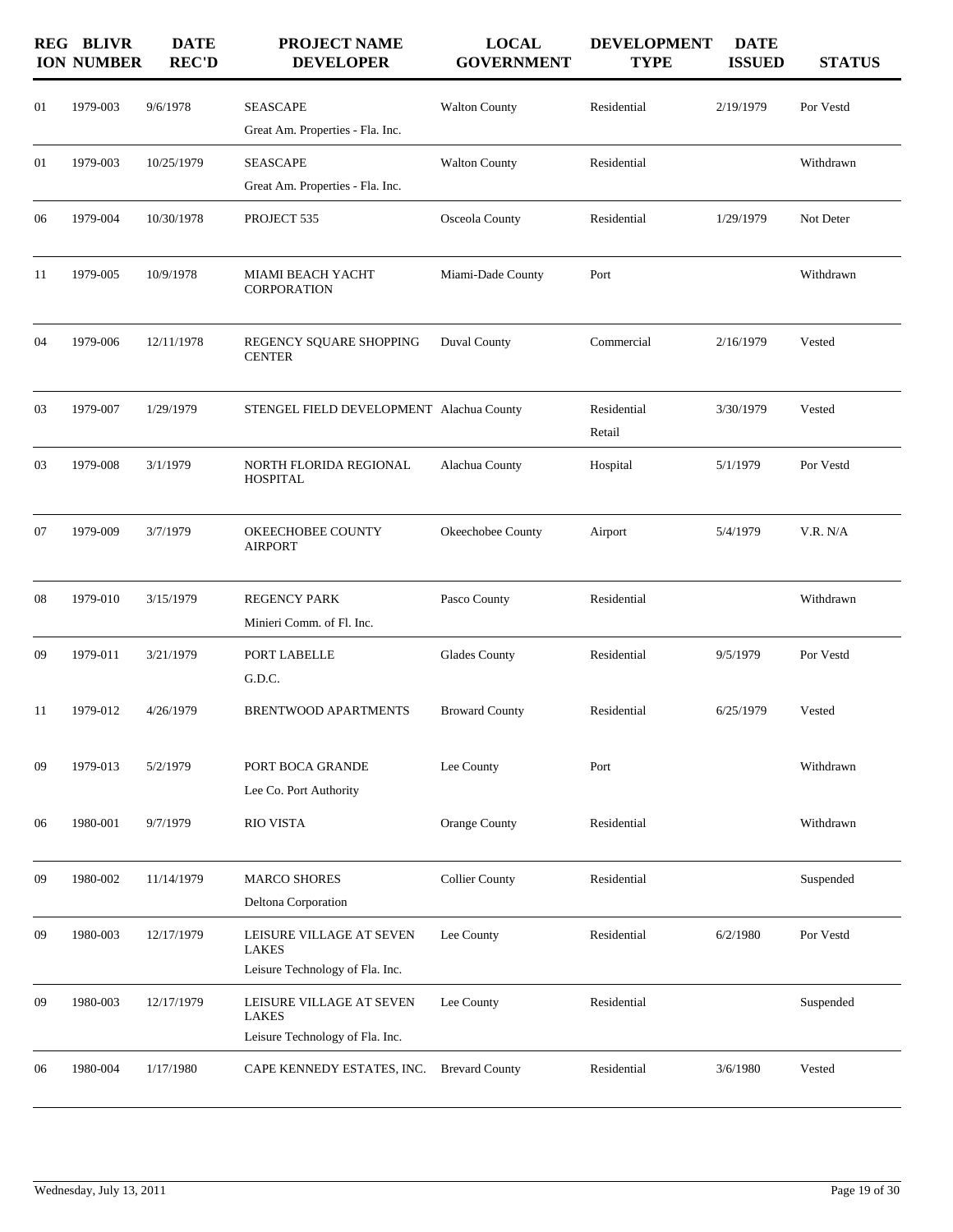|    | <b>REG BLIVR</b><br><b>ION NUMBER</b> | <b>DATE</b><br><b>REC'D</b> | <b>PROJECT NAME</b><br><b>DEVELOPER</b>                                                                        | <b>LOCAL</b><br><b>GOVERNMENT</b> | <b>DEVELOPMENT</b><br><b>TYPE</b> | <b>DATE</b><br><b>ISSUED</b> | <b>STATUS</b> |
|----|---------------------------------------|-----------------------------|----------------------------------------------------------------------------------------------------------------|-----------------------------------|-----------------------------------|------------------------------|---------------|
| 08 | 1980-005                              | 1/18/1980                   | TAMPA INTERNATIONAL<br><b>AIRPORT</b><br><b>Hillsborough Aviation Authority</b>                                | Hillsborough County               | Airport                           | 6/24/1980                    | Vested        |
| 05 | 1980-006                              | 2/15/1980                   | OAK RIDGE ESTATES<br>First Management Co.                                                                      | Levy County                       | Residential                       | 4/8/1980                     | Vested        |
| 07 | 1980-007                              | 2/29/1980                   | EDGEHILL (CRESCENT ESTATES) Polk County<br>Central Dev. and Properties Inc.                                    |                                   | Residential                       | 4/25/1980                    | Por Vestd     |
| 07 | 1980-007                              | 5/27/1980                   | EDGEHILL (CRESCENT ESTATES) Polk County<br>Central Dev. and Properties Inc.                                    |                                   | Residential                       |                              |               |
| 08 | 1980-008                              | 3/12/1980                   | <b>SUNSHINE VILLAGE</b><br>Milledge and Hermelee                                                               | <b>Hillsborough County</b>        | Residential<br>Attraction         |                              | Withdrawn     |
| 08 | 1980-009                              | 3/31/1980                   | ON TOP OF THE WORLD                                                                                            | Pinellas County                   | Residential                       | 6/30/1980                    | Por Vestd     |
| 06 | 1980-010                              | 5/9/1980                    | <b>FLORIDA CENTER</b><br>Major Realty Corp.                                                                    | Orange County                     | Attraction                        | 7/7/1980                     | Vested        |
| 06 | 1980-010                              |                             | <b>FLORIDA CENTER</b><br>Major Realty Corp.                                                                    | Orange County                     | Attraction                        | 9/10/1980                    | Vested        |
| 08 | 1981-001                              | 10/9/1980                   | PORT MANATEE<br>Manatee County Port Authority                                                                  | <b>Manatee County</b>             | Port                              | 8/27/1981                    | Por Vestd     |
| 08 | 1981-001                              | 9/28/1981                   | PORT MANATEE<br>Manatee County Port Authority                                                                  | Manatee County                    | Port                              | 2/12/1982                    | Por Vestd     |
| 07 | 1981-002                              | 1/12/1981                   | <b>MEADOW WOOD LAKES</b><br><b>SUBDIVISION</b>                                                                 | Polk County                       | Residential                       | 2/26/1981                    | Not Vestd     |
| 07 | 1981-002                              |                             | Meadow Wood Associates, Inc.<br><b>MEADOW WOOD LAKES</b><br><b>SUBDIVISION</b><br>Meadow Wood Associates, Inc. | Polk County                       | Residential                       | 4/1/1981                     | Por Vestd     |
| 09 | 1981-003                              | 3/25/1981                   | <b>BUCCANEER MOBILE HOME</b><br><b>ESTATES</b><br>De Anza Properties XI, Ltd.                                  | Lee County                        | Residential                       | 12/21/1981                   | Not Vestd     |
| 04 | 1981-004                              | 3/24/1981                   | ORANGE PARK MALL, PHASE II Clay County<br>Corporate Property Investors                                         |                                   | Commercial                        | 6/12/1981                    | Vested        |
| 11 | 1981-005                              | 2/19/1981                   | THREE ISLANDS MALL<br>American S & L of Fla.                                                                   | <b>Broward County</b>             | Commercial                        | 4/16/1981                    | Vested        |
| 05 | 1981-006                              | 5/6/1981                    | <b>GRACELAND SHORES</b><br>Graceland Shore, Inc.                                                               | Levy County                       | Residential                       |                              | Not Vestd     |
| 09 | 1981-007                              | 5/13/1981                   | <b>GULF WINDS EAST</b><br>Gulf Winds Comm. Corp.                                                               | <b>Collier County</b>             | Residential                       |                              | Por Vestd     |
| 06 | 1981-008                              | 5/20/1981                   | TITUSVILLE MUNICIPAL<br>MARINA<br>City of Titusville                                                           | <b>Brevard County</b>             | Port                              |                              | Not a DRI     |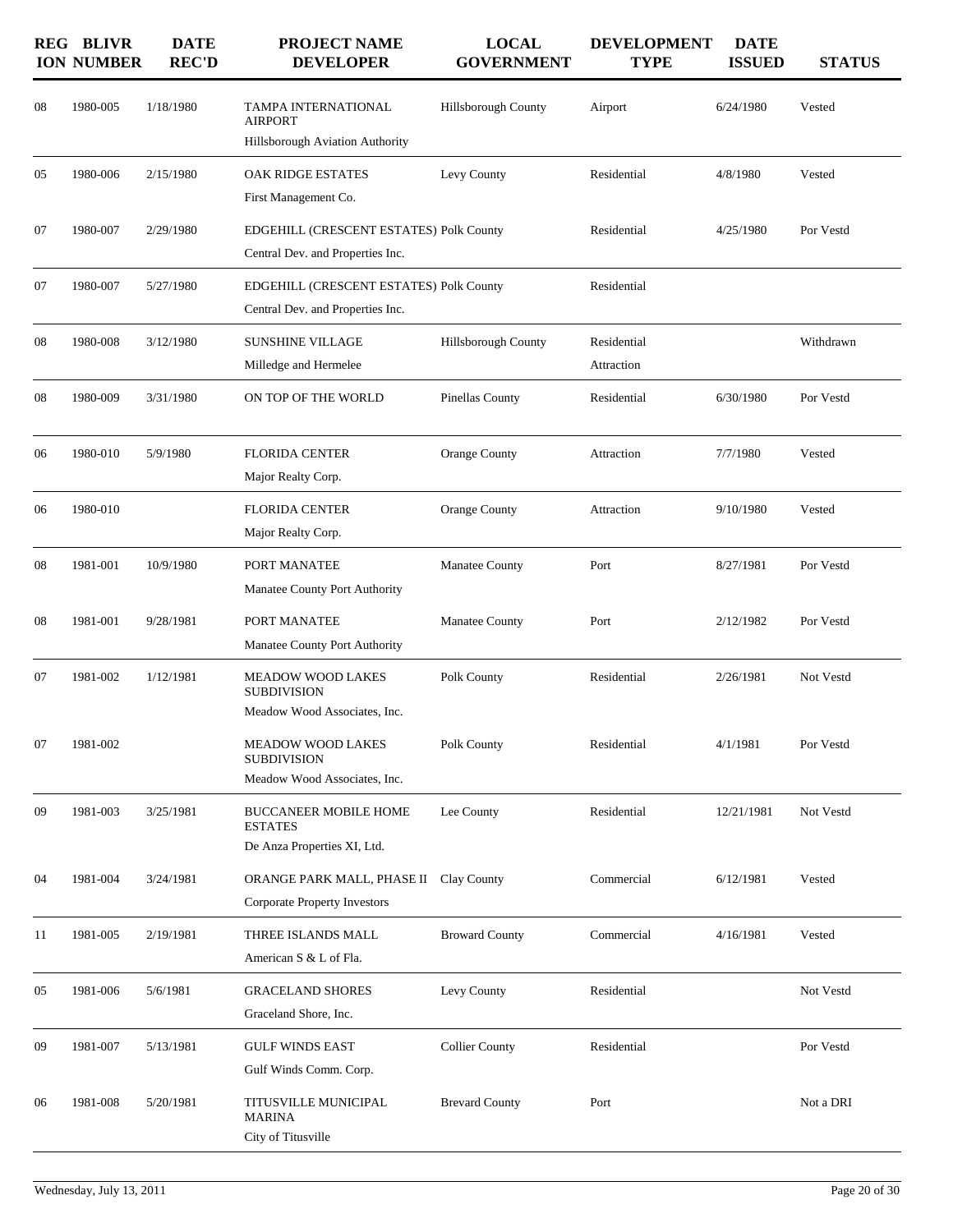|    | <b>REG BLIVR</b><br><b>ION NUMBER</b> | <b>DATE</b><br><b>REC'D</b> | <b>PROJECT NAME</b><br><b>DEVELOPER</b>                                                      | <b>LOCAL</b><br><b>GOVERNMENT</b> | <b>DEVELOPMENT</b><br><b>TYPE</b> | <b>DATE</b><br><b>ISSUED</b> | <b>STATUS</b> |
|----|---------------------------------------|-----------------------------|----------------------------------------------------------------------------------------------|-----------------------------------|-----------------------------------|------------------------------|---------------|
| 11 | 1981-009                              | 6/22/1981                   | <b>HOLLYWOOD CENTER MXD</b><br>Hollywood, Inc.                                               | <b>Broward County</b>             | Office<br>Residential             | 9/18/1981                    | Vested        |
| 08 | 1982-001                              | 10/9/1980                   | PORT MANATEE<br>Manatee County Port Authority                                                | Manatee County                    | Port                              | 8/27/1981                    | Vested        |
| 06 | 1982-002                              | 8/7/1981                    | NORTH LAKE PUD<br>Crow-Childress-Harrod, Ltd.                                                | Seminole County                   | Residential                       |                              | Vested        |
| 11 | 1982-003                              | 11/24/1981                  | FT. LAUDERDALE EXECUTIVE<br><b>AIRPORT</b><br>City of Ft. Lauderdale                         | <b>Broward County</b>             | Airport                           | 1/8/1982                     | Not Vestd     |
| 09 | 1982-004                              | 4/7/1982                    | <b>WESTPORT</b><br>Westshore Developers, Ltd.                                                | <b>Charlotte County</b>           | Residential                       |                              | Withdrawn     |
| 09 | 1982-005                              | 4/7/1982                    | <b>OCEAN FOREST</b><br>Westshore Developers, Ltd.                                            | Charlotte County                  | Residential<br>Retail             | 4/30/1982                    | Withdrawn     |
| 07 | 1983-001                              | 8/25/1982                   | ORANGE WALK COUNTRY<br><b>CLUB ESTATES</b><br>Sebring Development Corp.                      | <b>Highlands County</b>           | Residential                       | 11/29/1982                   | Por Vestd     |
| 07 | 1983-002                              | 9/15/1982                   | <b>POINCIANA</b><br>Avatar Properties, Inc.                                                  | Polk County                       | Residential<br>Industrial         | 5/17/1983                    | Vested        |
| 08 | 1983-003                              | 10/1/1982                   | UNIVERSITY OF S. FLA.<br>MEDICAL CTR.<br><b>State University System</b>                      | Hillsborough County               | Hospital                          | 12/14/1982                   | Vested        |
| 09 | 1983-004                              | 1/27/1983                   | <b>COASTLAND CENTER</b><br><b>Coastland Center</b>                                           | Naples City                       | Commercial                        | 8/4/1983                     | Not Vestd     |
| 04 | 1983-005                              | 12/13/1983                  | DEERWOOD CTR. OFF. & LIGHT Jacksonville City<br>IND. PK.<br>Stockton, Whatley, Davin and Co. |                                   | Office<br>Industrial              | 2/3/1984                     | Vested        |
| 04 | 1983-005                              | 3/7/1983                    | DEERWOOD CTR. OFF. & LIGHT Jacksonville City<br>IND. PK.<br>Stockton, Whatley, Davin and Co. |                                   | Office<br>Industrial              | 11/30/1983                   | Por Vestd     |
| 05 | 1983-006                              |                             | RIDGE MANOR WEST<br>Ridge Manor West                                                         | Hernando County                   | Residential                       | 2/11/1984                    | Vested        |
| 05 | 1983-006                              | 4/22/1983                   | RIDGE MANOR WEST<br>Ridge Manor West                                                         | Hernando County                   | Residential                       | 7/18/1983                    | Por Vestd     |
| 11 | 1983-007                              | 5/25/1983                   | <b>CITY NATIONAL BANK</b><br><b>BUILDING</b><br>Greenberg, Traurig, Askew, et al             | Miami City                        | Office                            | 7/8/1983                     | Not Vestd     |
| 05 | 1984-001                              | 8/30/1983                   | CITRUS HILLS FIRST ADDITION<br>Citrus Hills Investment Properties                            | <b>Citrus County</b>              | Residential                       | 10/25/1983                   | Vested        |
| 08 | 1984-002                              | 10/19/1983                  | PEBBLE CREEK VILLAGE<br>Pebblecreek Developers                                               | Hillsborough County               | Residential                       | 1/13/1984                    | Vested        |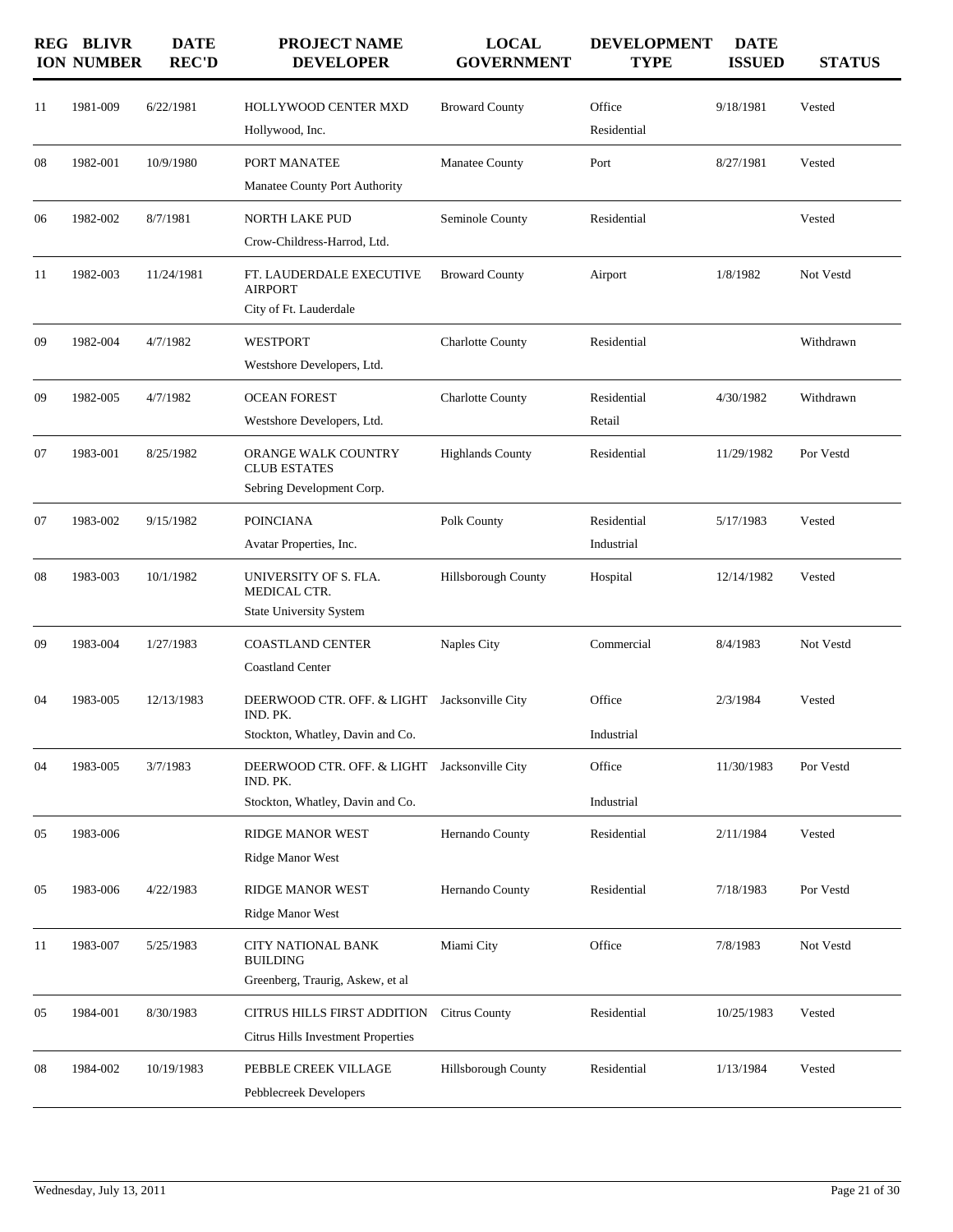|    | <b>REG BLIVR</b><br><b>ION NUMBER</b> | <b>DATE</b><br><b>REC'D</b> | <b>PROJECT NAME</b><br><b>DEVELOPER</b>                                           | <b>LOCAL</b><br><b>GOVERNMENT</b> | <b>DEVELOPMENT</b><br><b>TYPE</b> | <b>DATE</b><br><b>ISSUED</b> | <b>STATUS</b> |
|----|---------------------------------------|-----------------------------|-----------------------------------------------------------------------------------|-----------------------------------|-----------------------------------|------------------------------|---------------|
| 04 | 1984-003                              | 10/20/1983                  | DUVAL CONNECTING<br><b>RAILROAD</b><br>Duval Connecting Railroad Co.              | Duval County                      | Industrial                        | 12/16/1983                   | Withdrawn     |
| 05 | 1984-004                              | 11/15/1983                  | CONTINENTAL COUNTRY<br>CLUB, INC.<br>Carlton, Fields, Ward, et al                 | <b>Sumter County</b>              | Residential                       | 3/2/1984                     | Por Vestd     |
| 05 | 1984-004                              | 3/27/1984                   | CONTINENTAL COUNTRY<br>CLUB, INC.<br>Carlton, Fields, Ward, Emmanuel, et          | <b>Sumter County</b>              | Residential                       | 5/31/1984                    | Vested        |
| 06 | 1984-005                              | 1/12/1984                   | <b>CRANE'S ROOST OFFICE PARK</b><br><b>Washington National Development</b><br>Co. | <b>Altamonte Springs City</b>     | Office                            | 4/6/1984                     | Por Vestd     |
| 09 | 1984-006                              | 2/20/1984                   | <b>SUN-N-FUN RESORT</b><br>Santa Fe Travel Trailer Park, Ltd.                     | Sarasota County                   | Residential                       | 5/11/1984                    | Por Vestd     |
| 02 | 1984-007                              | 3/30/1984                   | ANNEEWAKEE CAMPER PARK<br>Anneewakee Foundation, Inc.                             | Carrabelle City                   | Residential                       | 8/9/1984                     | Not a DRI     |
| 09 | 1984-008                              | 6/18/1984                   | PEPPERTREE POINTE<br>Chudnow Construction Co. of Fla.                             | Lee County                        | Residential                       | 9/27/1984                    | Not Vestd     |
| 09 | 1984-008                              | 10/16/1984                  | PEPPERTREE POINTE<br>Chudnow Construction Co. of Fla.                             | Lee County                        | Residential                       | 12/21/1984                   | Vested        |
| 09 | 1985-001                              | 10/9/1984                   | <b>MYERLEE</b><br>L & M Development Corp.                                         | Lee County                        | Residential                       | 1/14/1985                    | Por Vestd     |
| 11 | 1985-002                              | 8/20/1985                   | THE FALLS SHOPPING CENTER<br>Courtelis Company                                    | Miami-Dade County                 | Commercial                        | 11/6/1985                    | Vested        |
| 11 | 1985-002                              | 2/6/1985                    | THE FALLS SHOPPING CENTER<br>Courtelis Company                                    | Miami-Dade County                 | Commercial                        | 7/19/1985                    | Not Vestd     |
| 01 | 1985-003                              | 2/20/1985                   | BAY POINT YACHT AND<br><b>COUNTRY CLUB</b><br>Bay Point Yacht and Country Club    | <b>Bay County</b>                 | Residential                       | 8/20/1985                    | Por Vestd     |
| 06 | 1985-004                              | 5/3/1985                    | COCOA BEACH MARINA<br>City of Cocoa Beach                                         | Cocoa Beach City                  | Port                              | 7/26/1985                    | Por Vestd     |
| 05 | 1985-005                              | 6/5/1985                    | <b>CITRUS HILLS</b>                                                               | Citrus County                     | Residential                       | 8/27/1985                    | Vested        |
| 08 | 1986-001                              | 8/2/1985                    | <b>IRONWOOD</b><br>Bacon and Bacon                                                | Manatee County                    | Residential                       | 11/25/1985                   | Por Vestd     |
| 06 | 1986-002                              | 9/16/1985                   | SEABOARD INDUSTRIAL PARK<br><b>DSJ</b> Developments                               | <b>Orange County</b>              | Industrial                        |                              | Withdrawn     |
| 11 | 1986-003                              | 10/3/1985                   | <b>ESPEY TRACT</b><br>George B. Espey and Sophia C. Espey                         | Monroe County                     | Office<br>Port                    | 2/17/1986                    | Withdrawn     |
| 09 | 1986-004                              | 12/20/1985                  | NORTH GOLDEN GATE<br>Argo Development Corp.                                       | <b>Collier County</b>             | Residential                       | 4/8/1986                     | Not Vestd     |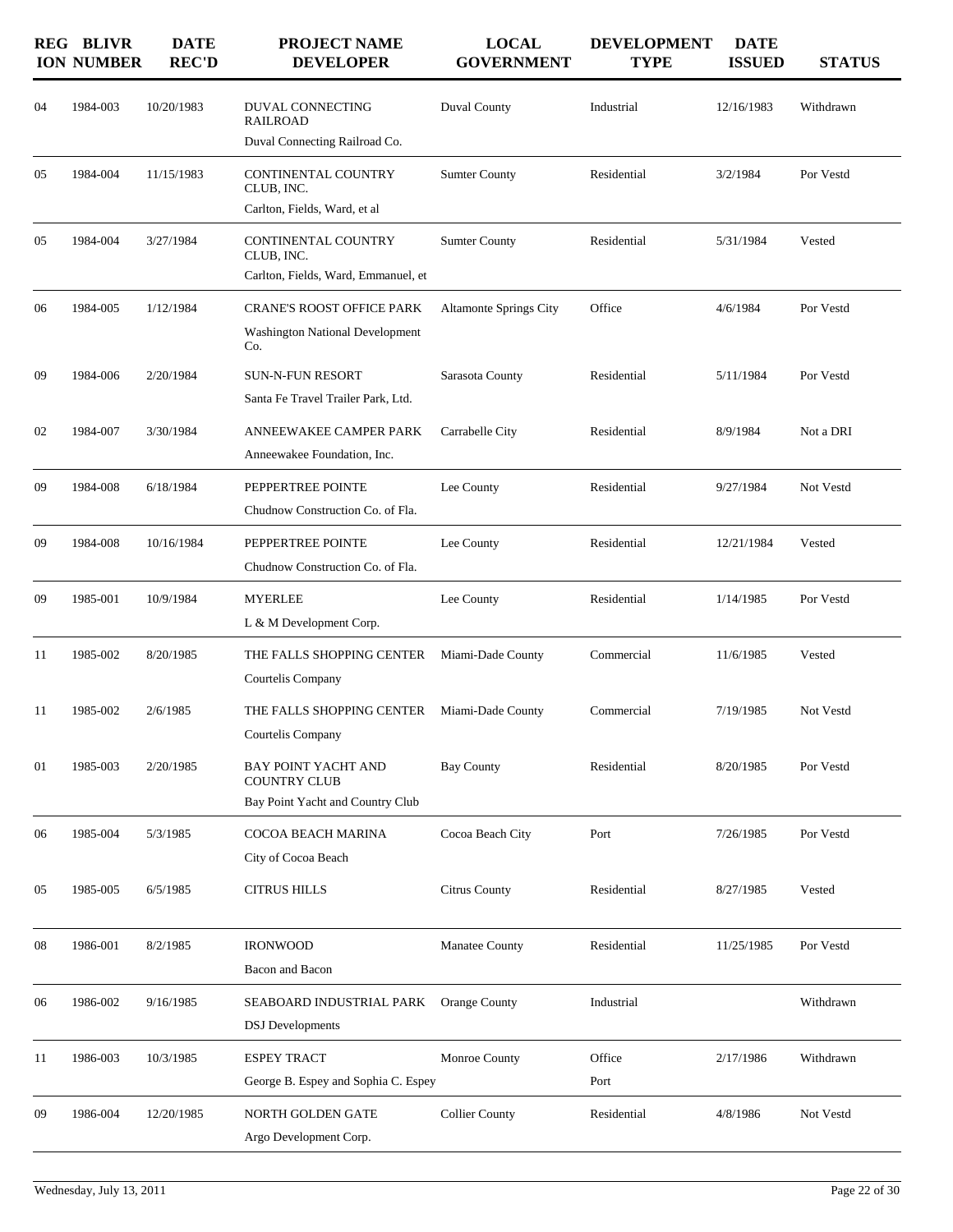|    | <b>REG BLIVR</b><br><b>ION NUMBER</b> | <b>DATE</b><br><b>REC'D</b> | <b>PROJECT NAME</b><br><b>DEVELOPER</b>                                         | <b>LOCAL</b><br><b>GOVERNMENT</b> | <b>DEVELOPMENT</b><br><b>TYPE</b> | <b>DATE</b><br><b>ISSUED</b> | <b>STATUS</b> |
|----|---------------------------------------|-----------------------------|---------------------------------------------------------------------------------|-----------------------------------|-----------------------------------|------------------------------|---------------|
| 11 | 1986-005                              | 5/29/1986                   | SUNRISE SPORTS ARENA                                                            | Sunrise City                      | Retail                            |                              | Withdrawn     |
|    |                                       |                             | Royal Corporation                                                               |                                   | Attraction                        |                              |               |
| 11 | 1987-001                              | 8/27/1986                   | UNIVERSITY MALL                                                                 | Escambia County                   | Retail                            | 9/9/1986                     | Withdrawn     |
|    |                                       |                             | University Mall, Inc.                                                           |                                   |                                   |                              |               |
| 08 | 1987-002                              | 7/6/1987                    | <b>GULF HARBORS</b> (a/k/a<br>LINDRICK)-Recon                                   | Pasco County                      | Port                              | 10/23/1987                   | Vested        |
|    |                                       |                             | Gulf Landings Development Corp.                                                 |                                   | Residential                       |                              |               |
| 08 | 1987-002                              | 7/6/1987                    | GULF HARBORS (a/k/a<br>LINDRICK)-Recon                                          | Pasco County                      | Port                              | 10/23/1987                   | Vested        |
|    |                                       |                             | Gulf Landings Development Corp.                                                 |                                   | Residential                       |                              |               |
| 08 | 1987-002                              | 11/3/1986                   | LINDRICK DEVELOPMENT                                                            | Pasco County                      | Port                              | 2/23/1987                    | Por Vestd     |
|    |                                       |                             | <b>Lindrick Corporation</b>                                                     |                                   | Residential                       |                              |               |
| 11 | 1987-003                              | 11/12/1986                  | THE COLONNADE                                                                   | Coral Gables City                 | Office                            | 4/16/1987                    | Por Vestd     |
|    |                                       |                             | Honterbrook Development<br>Corporation                                          |                                   | Retail                            |                              |               |
| 04 | 1987-004                              | 1/16/1987                   | THE MARKETPLACE<br>Ralph M. Waller                                              | Jacksonville City                 | Commercial                        | 6/1/1987                     | Withdrawn     |
| 05 | 1987-005                              | 2/10/1987                   | <b>OCALA RIDGE</b>                                                              | <b>Marion County</b>              | Residential                       | 5/4/1987                     | Por Vestd     |
|    |                                       |                             | Sebring Country Estates, Inc.                                                   |                                   |                                   |                              |               |
| 07 | 1987-006                              | 3/16/1987                   | CAMP INN RESORTS, PHASES III Polk County<br>& IV                                |                                   | <b>RV</b> Park                    | 5/4/1987                     | Por Vestd     |
|    |                                       |                             | Rollar Homes, Inc.                                                              |                                   |                                   |                              |               |
| 11 | 1987-007                              | 4/3/1987                    | <b>AEROJET FACILITY</b>                                                         | Miami-Dade County                 | Industrial                        | 9/2/1987                     | Not a DRI     |
|    |                                       |                             | <b>AEROJET GENERAL</b><br><b>CORPORATION</b>                                    |                                   | Port                              |                              |               |
| 09 | 1987-008                              | 4/30/1987                   | <b>GULF WINDS EAST</b>                                                          | <b>Collier County</b>             | Residential                       | 8/27/1987                    | DRI           |
|    |                                       |                             | Gulfwinds Commercial Corp.                                                      |                                   | Retail                            |                              |               |
| 04 | 1987-009                              | 5/26/1987                   | ST. AUGUSTINE SHORES                                                            | St. Johns County                  | Residential                       |                              | Withdrawn     |
|    |                                       |                             | The Deltona Corporation                                                         |                                   | Office                            |                              |               |
| 08 | 1987-010                              | 6/26/1987                   | ANHEUSER-BUSCH, INC. TAMPA Tampa City<br><b>BREWERY</b><br>Anheuser-Busch, Inc. |                                   | Industrial                        | 8/14/1987                    | Not a DRI     |
| 07 | 1988-001                              | 9/4/1987                    | SUN 'N LAKE ESTATES OF<br><b>SEBRING</b>                                        | <b>Highlands County</b>           | Residential                       | 6/3/1988                     | Por Vestd     |
|    |                                       |                             | CFD, Incorporated                                                               |                                   | Retail                            |                              |               |
| 08 | 1988-002                              | 11/25/1987                  | RADISSON BAYSIDE HOTEL<br>AND CONF CTR                                          | Clearwater City                   | Hotel                             |                              | Withdrawn     |
|    |                                       |                             | Anthony A. Petrarca                                                             |                                   | Retail                            |                              |               |
| 04 | 1988-003                              | 4/1/1988                    | ST. VINCENT'S MEDICAL<br><b>CENTER</b>                                          | Jacksonville City                 | Hospital                          |                              | Withdrawn     |
| 07 | 1989-002                              | 11/23/1988                  | NICHOLS MINE<br>Mobil Mining and Minerals Company                               | Polk County                       | Mining                            | 8/21/1989                    | Not a DRI     |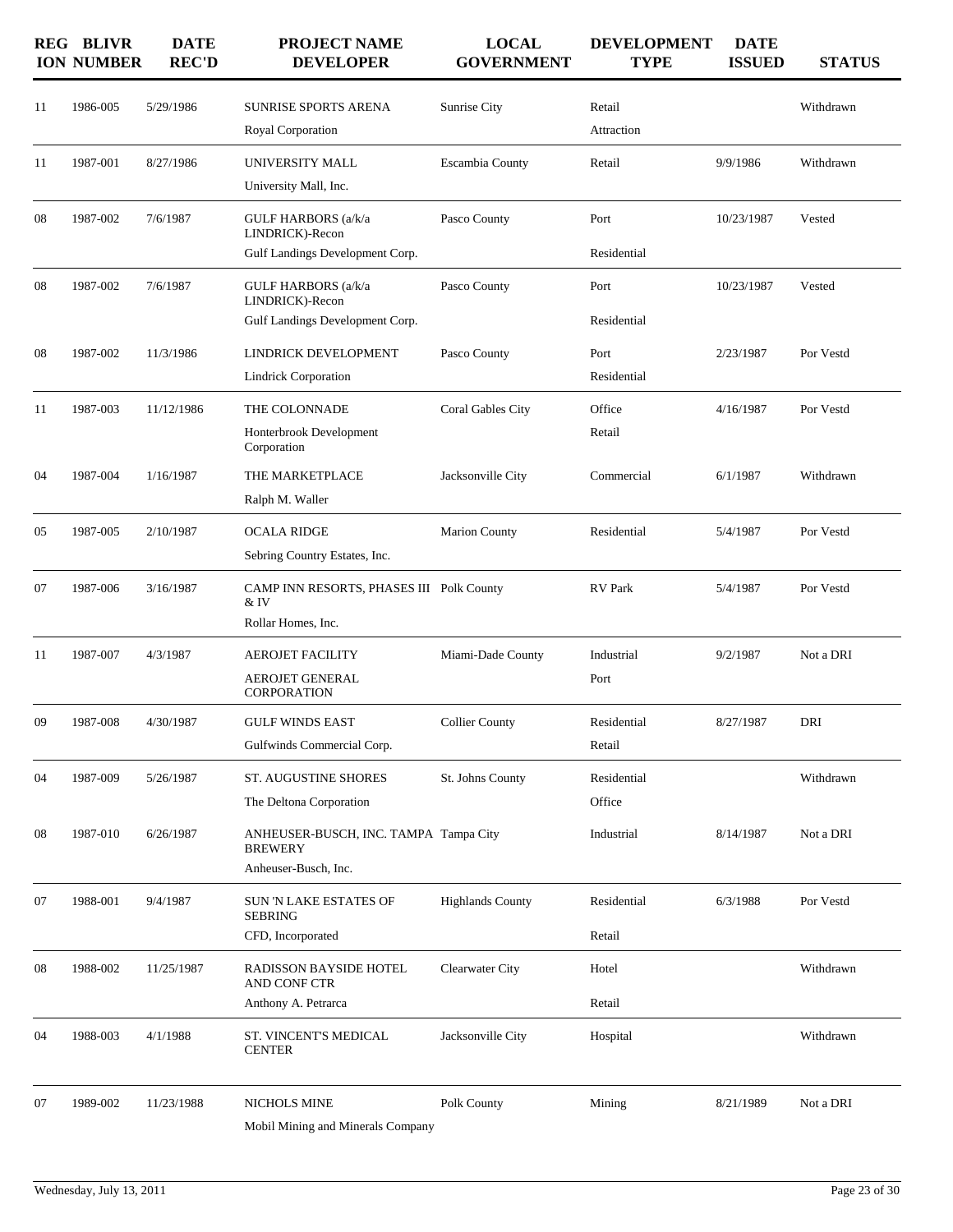|    | <b>REG BLIVR</b><br><b>ION NUMBER</b> | <b>DATE</b><br><b>REC'D</b> | <b>PROJECT NAME</b><br><b>DEVELOPER</b>                                                       | <b>LOCAL</b><br><b>GOVERNMENT</b> | <b>DEVELOPMENT</b><br><b>TYPE</b> | <b>DATE</b><br><b>ISSUED</b> | <b>STATUS</b> |
|----|---------------------------------------|-----------------------------|-----------------------------------------------------------------------------------------------|-----------------------------------|-----------------------------------|------------------------------|---------------|
| 04 | 1989-003                              | 11/30/1988                  | ST. VINCENT'S MEDICAL<br><b>CENTER</b><br>St. Vincent's Medical Center, Inc.                  | Jacksonville City                 | Hospital                          | 2/14/1989                    | Vested        |
| 10 | 1989-004                              | 12/13/1988                  | NORTHCORP CENTER<br>PBG Development Associates                                                | Palm Beach Gardens City           | Office                            |                              | W/Drawn       |
| 06 | 1989-005                              | 4/17/1989                   | ORLANDO REGIONAL MEDICAL Orlando City<br><b>CENTER</b><br>Orlando Regional Medical Ctr., Inc. |                                   | Hospital                          | 8/25/1989                    | Por Vestd     |
| 06 | 1989-006                              | 4/24/1989                   | <b>FASHION SQUARE MALL</b><br>Fund A. Orlando, Inc.                                           | Orlando City                      | Retail                            | 8/7/1989                     | Por Vestd     |
| 02 | 1989-007                              | 5/12/1989                   | <b>NORTHWOOD CENTRE</b><br>Mark Development Company                                           | Tallahassee City                  | Multi-Use                         | 12/8/1989                    | Vested        |
| 11 | 1989-008                              | 5/18/1989                   | BAPTIST HOSPITAL OF MIAMI<br>Baptist Hospital of Miami, Inc.                                  | Miami-Dade County                 | Hospital                          | 9/6/1989                     | Por Vestd     |
| 04 | 1989-009                              | 6/1/1989                    | AMELIA ISLAND YACHT CLUB<br>Amelia Island Yacht Club, Inc.                                    | Nassau County                     | Port                              |                              | Withdrawn     |
| 10 | 1989-010                              | 5/11/1989                   | <b>BOCA RATON RESORT AND</b><br><b>CLUB</b><br>Boca Raton Hotel and Club Ltd. Part            | Palm Beach County                 | Hotel<br>Residential              | 7/14/1989                    | Not a DRI     |
| 08 | 1990-001                              | 7/13/1989                   | <b>CLEARWATER TOWER</b><br>Mas One Limited                                                    | Clearwater City                   | Office                            | 11/3/1989                    | Vested        |
| 02 | 1990-002                              | 12/13/1989                  | TALLAHASSEE MALL<br><b>EXPANSION</b><br>Tallahassee Mall Associates                           | Leon County                       | Retail                            | 7/3/1990                     | Vested        |
| 06 | 1990-003                              | 1/9/1990                    | MELBOURNE JAI ALAI<br><b>CONVERSION</b><br>Sports Palace, Inc.                                | Melbourne City                    | Attraction                        | 2/20/1990                    | Vested        |
| 08 | 1990-004                              | 1/17/1991                   | <b>BAYSHORE GARDENS</b><br><b>SHOPPING CENTER</b><br>Deckinger Properties, Inc.               | <b>Hillsborough County</b>        | Retail                            | 2/14/1991                    | Not a DRI     |
| 11 | 1990-005                              | 1/25/1990                   | SHERIDAN PLAZA<br>Michael Swerdlow Companies, Inc.                                            | <b>Hollywood City</b>             | Multi-Use                         | 6/8/1990                     | Not a DRI     |
| 10 | 1990-006                              | 2/6/1990                    | JENSEN BEACH MARINA<br>Jensen Marina, Inc.                                                    | <b>Martin County</b>              | Port                              | 5/1/1990                     | Not a DRI     |
| 08 | 1990-007                              | 2/16/1990                   | <b>SUNSHINE VILLAGE</b><br>Lennar Homes, Inc.                                                 | Hillsborough County               | Residential<br>Retail             | 8/16/1991                    | Not Vestd     |
| 04 | 1990-008                              | 2/16/1990                   | ST. JOHNS LANDINGS<br>Frank J. & Dolores Uddo                                                 | Putnam County                     |                                   |                              | W/Drawn       |
| 06 | 1990-009                              | 3/7/1990                    | MCDONNELL DOUGLAS<br>MISSILE SYSTEM CO<br>McDonnel Douglas                                    | <b>Brevard County</b>             | Industrial                        | 9/7/1990                     | Vested        |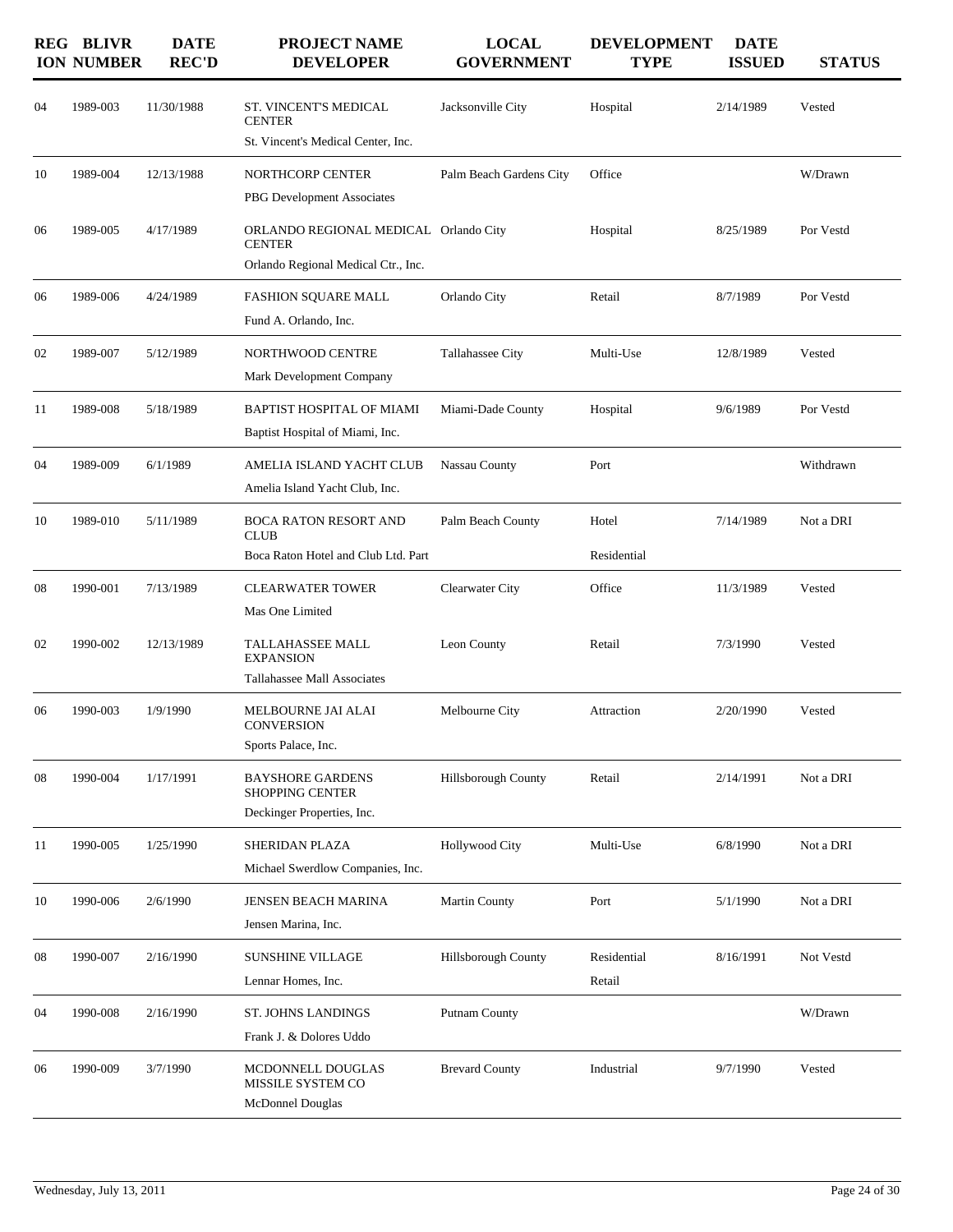|    | <b>REG BLIVR</b><br><b>ION NUMBER</b> | <b>DATE</b><br><b>REC'D</b> | <b>PROJECT NAME</b><br><b>DEVELOPER</b>                             | <b>LOCAL</b><br><b>GOVERNMENT</b> | <b>DEVELOPMENT</b><br><b>TYPE</b> | <b>DATE</b><br><b>ISSUED</b> | <b>STATUS</b>   |
|----|---------------------------------------|-----------------------------|---------------------------------------------------------------------|-----------------------------------|-----------------------------------|------------------------------|-----------------|
| 08 | 1990-010                              | 3/13/1990                   | UNIVERSITY PLAZA                                                    | Hillsborough County               | Retail                            | 7/9/1990                     | Por Vestd       |
| 11 | 1990-011                              | 4/3/1990                    | UNIVERSITY OF MIAMI CORAL<br><b>GABLES</b><br>Steel Hector & Davis  | Coral Gables City                 | School                            | 6/1/1990                     | Not a DRI       |
| 11 | 1990-012                              | 3/15/1990                   | AMI PALMETTO GENERAL<br><b>HOSPITAL</b><br>Pal Med Health Services  | Miami-Dade County                 | Hospital                          | 6/7/1990                     | Por Vestd       |
| 08 | 1990-013                              | 6/5/1990                    | <b>INDIAN SPRINGS MARINA</b><br>Intercoastal Marine Inc.            | Pinellas County                   | Port                              | 8/24/1990                    | Vested          |
| 09 | 1991-001                              | 7/13/1990                   | <b>SOUTHGATE PLAZA</b><br>Equity Properties & Development Co.       | Sarasota City                     | Retail                            | 9/26/1990                    | Not a DRI       |
| 09 | 1991-002                              | 7/16/1990                   | <b>MID ISLAND MARINA</b><br>Mid Island Marina, Inc.                 | Lee County                        | Port                              | 6/20/1991                    | Vested          |
| 06 | 1991-003                              | 8/17/1990                   | AQUARINA DEVELOPMENTS,<br>INC.<br>Aquarina Developments, Inc.       | <b>Brevard County</b>             | Residential<br>Port               | 10/5/1990                    | Por Vestd       |
| 09 | 1991-004                              | 8/31/1990                   | SARASOTA MEMORIAL<br><b>HOSPITAL</b>                                | Sarasota County                   | Hospital                          | 12/3/1990                    | Por Vestd       |
| 02 | 1991-005                              | 10/24/1990                  | TALLAHASSEE MEMORIAL<br><b>REGIONAL M C</b>                         | Tallahassee City                  | Hospital<br>Office                | 2/15/1991                    | Vested          |
| 06 | 1991-006                              | 1/14/1991                   | MELBOURNE REGIONAL<br><b>AIRPORT</b><br>Melbourne Airport Authority | Melbourne City                    | Airport                           | 8/1/1991                     | Por Vestd       |
| 06 | 1991-007                              | 1/17/1991                   | <b>BAREFOOT BAY</b><br>Avatar Properties, Inc.                      | <b>Brevard County</b>             | Residential                       | 3/24/1992                    | Por Vestd       |
| 09 | 1991-008                              | 5/8/1991                    | HIDDEN LAKES RANCH<br>Harold Holder                                 | <b>Glades County</b>              | Residential                       | 11/26/1996                   | Vested          |
| 05 | 1991-009                              | 5/28/1991                   | <b>CASON'S INGLIS ACRES</b><br>Cason Brothers                       | Inglis City                       | Residential<br>Retail             |                              | Vested          |
| 05 | 1991-009                              | 10/2/1992                   | <b>CASON'S INGLIS ACRES</b><br>Cason Brothers                       | Inglis City                       | Residential<br>Retail             |                              | No Letter Req'd |
| 03 | 1992-001                              | 9/24/1991                   | <b>GAINESVILLE MALL</b><br>Gainesville Mall Limited                 | Gainesville City                  | Retail                            | 1/31/1992                    | Por Vestd       |
| 02 | 1992-002                              | 9/27/1991                   | KIRKMAN COMPLEX<br><b>DHSMV</b>                                     | Tallahassee City                  | Office                            | 12/2/1991                    | Not a DRI       |
| 11 | 1993-001                              | 9/10/1992                   | MERCY HOSPITAL                                                      | Miami-Dade County                 | Hospital                          | 7/12/1993                    | Por Vested      |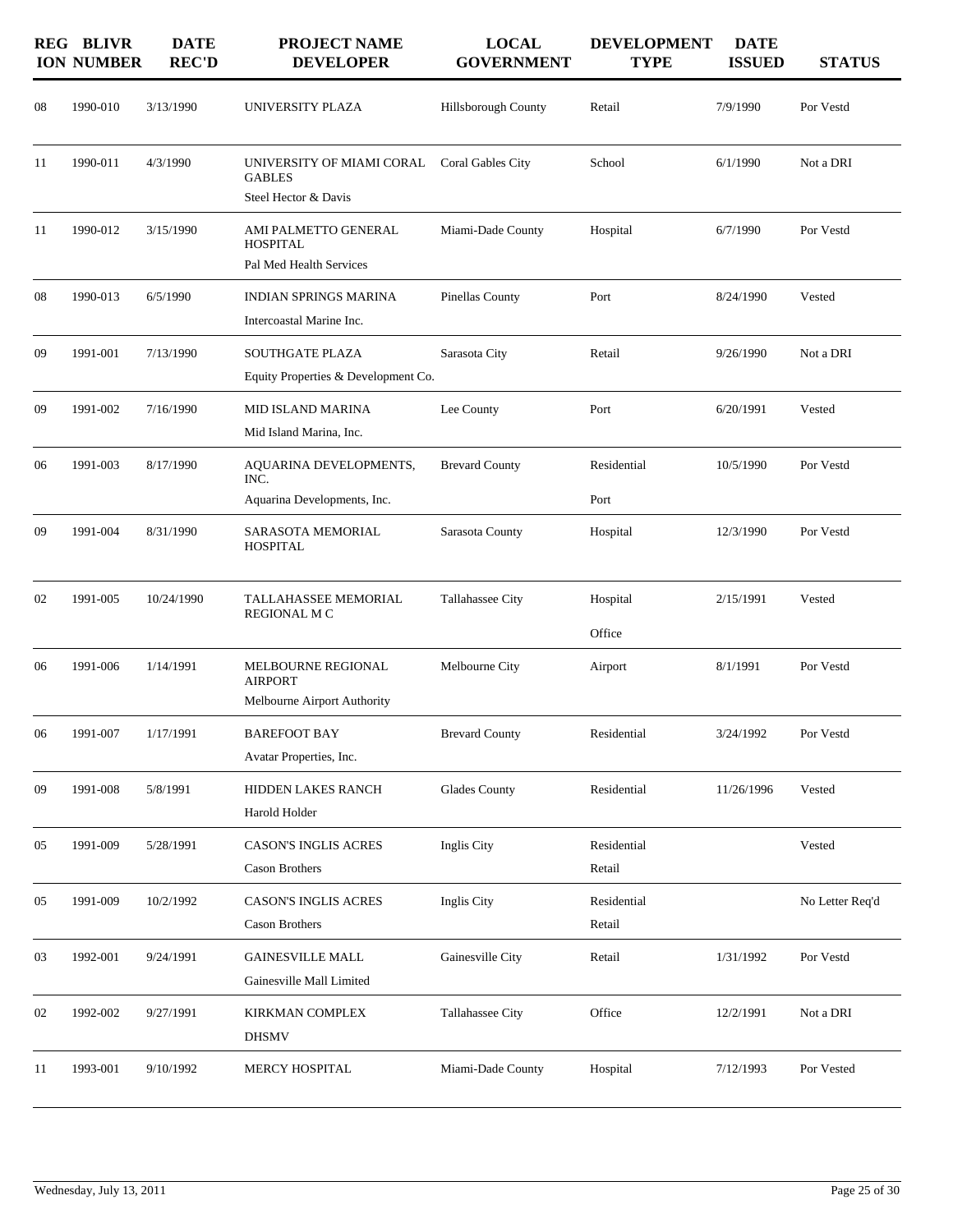|    | <b>REG BLIVR</b><br><b>ION NUMBER</b> | <b>DATE</b><br><b>REC'D</b> | <b>PROJECT NAME</b><br><b>DEVELOPER</b>                           | <b>LOCAL</b><br><b>GOVERNMENT</b> | <b>DEVELOPMENT</b><br><b>TYPE</b> | <b>DATE</b><br><b>ISSUED</b> | <b>STATUS</b>  |
|----|---------------------------------------|-----------------------------|-------------------------------------------------------------------|-----------------------------------|-----------------------------------|------------------------------|----------------|
| 11 | 1993-002                              | 12/3/1992                   | AMI/PALMETTO GENERAL<br><b>HOSPITAL</b>                           | Miami-Dade County                 | Multi-Use                         | 3/1/1993                     | Por Vested     |
|    |                                       |                             | Lifemark Hospitals, Inc.                                          |                                   | Hospital                          |                              |                |
| 06 | 1993-003                              | 1/26/1993                   | <b>VISTANA RESORT</b>                                             | Orange County                     | Residential                       | 6/8/1993                     | Vested         |
|    |                                       |                             | Lowndes, Drosdick, Doster, Kantor                                 |                                   |                                   |                              |                |
| 08 | 1993-004                              | 6/2/1993                    | <b>GATEWAY MALL</b>                                               | St. Petersburg City               |                                   |                              | Withdrawn      |
|    |                                       |                             | Debbie M. Orshefsky                                               |                                   |                                   |                              |                |
| 06 | 1994-001                              | 11/12/1993                  | <b>EMBRY-RIDDLE</b><br>AERONAUTICAL UNIVERSIT                     | Daytona Beach City                | School                            | 3/23/1995                    | See AGM-95-014 |
| 07 | 1994-002                              | 4/25/1994                   | <b>AVATAR LEISURE LAKES</b>                                       | <b>Highlands County</b>           | Multi-Use                         | 8/18/1995                    | Por Vested     |
|    |                                       |                             | Avatar Leisure Lakes, Inc.                                        |                                   |                                   |                              |                |
| 04 | 1994-003                              | 6/29/1994                   | ORANGE PARK KENNEL CLUB                                           | Jacksonville City                 | <b>RV</b> Park                    | 10/11/1994                   | Vested         |
|    |                                       |                             | Orange Park Kennel Club, Inc.                                     |                                   |                                   |                              |                |
| 11 | 1995-001                              | 4/3/1995                    | MIAMI INTERNATIONAL<br><b>AIRPORT</b><br>Metro Dade County        | Miami-Dade County                 | Airport                           | 6/23/1995                    | Por Vested     |
| 11 | 1995-001                              | 8/30/1995                   | <b>MIAMI INTERNATIONAL</b><br><b>AIRPORT</b><br>Metro Dade County | Miami-Dade County                 | Airport                           | 12/20/1995                   | Por Vested     |
| 11 | 1996-001                              | 7/14/1995                   | PORTOFINO HOLDINGS                                                | <b>Broward County</b>             | Residential                       | 9/15/1995                    | Vested         |
|    |                                       |                             | Portofino                                                         |                                   | Office                            |                              |                |
| 08 | 1996-002                              | 10/12/1995                  | <b>TROPICANA</b>                                                  | Manatee County                    | Industrial                        | 5/15/1996                    | Vested         |
|    |                                       |                             | Tropicana Products, Inc.                                          |                                   |                                   |                              |                |
| 11 | 1996-003                              | 10/12/1995                  | JACKSON MEMORIAL HOSPITAL Miami-Dade County                       |                                   | Hospital                          | 3/20/1996                    | Por Vested     |
|    |                                       |                             | <b>Public Health Trust</b>                                        |                                   |                                   |                              |                |
| 04 | 1996-004                              | 1/17/1996                   | IMESON INTERN'L INDUSTRIAL Jacksonville City<br><b>PARK</b>       |                                   | Industrial                        | 9/16/1996                    | Vested         |
| 10 | 1996-005                              | 2/19/1996                   | <b>IBM BOCA RATON</b>                                             | <b>Boca Raton City</b>            | Industrial                        | 8/15/1996                    | Por Vested     |
|    |                                       |                             | <b>IBM</b> Corporation                                            |                                   |                                   |                              |                |
| 11 | 1996-006                              | 5/17/1996                   | RICKENBACKER MARINA                                               | Miami City                        | Port                              | 8/13/1996                    | Not a DRI      |
|    |                                       |                             | Rickenbacker Marina, Inc.                                         |                                   |                                   |                              |                |
| 11 | 1997-001                              | 12/2/1996                   | <b>HAULOVER PARK MARINA</b><br>Dade County Park & Recreation Dept | Miami-Dade County                 | Hotel                             | 3/27/1997                    | Divested       |
| 09 | 1997-002                              | 8/22/1996                   | SARASOTA MEMORIAL                                                 | Sarasota County                   | Hospital                          |                              | Por Divested   |
|    |                                       |                             | <b>HOSPITAL</b><br>Sarasota County Public Hospital                |                                   | Office                            |                              |                |
| 11 | 1997-003                              | 2/10/1997                   | DINNER KEY BOAT YARD<br>DOCKING FAC.<br>City of Miami             | Miami City                        | Port                              | 6/2/1997                     | Por Vested     |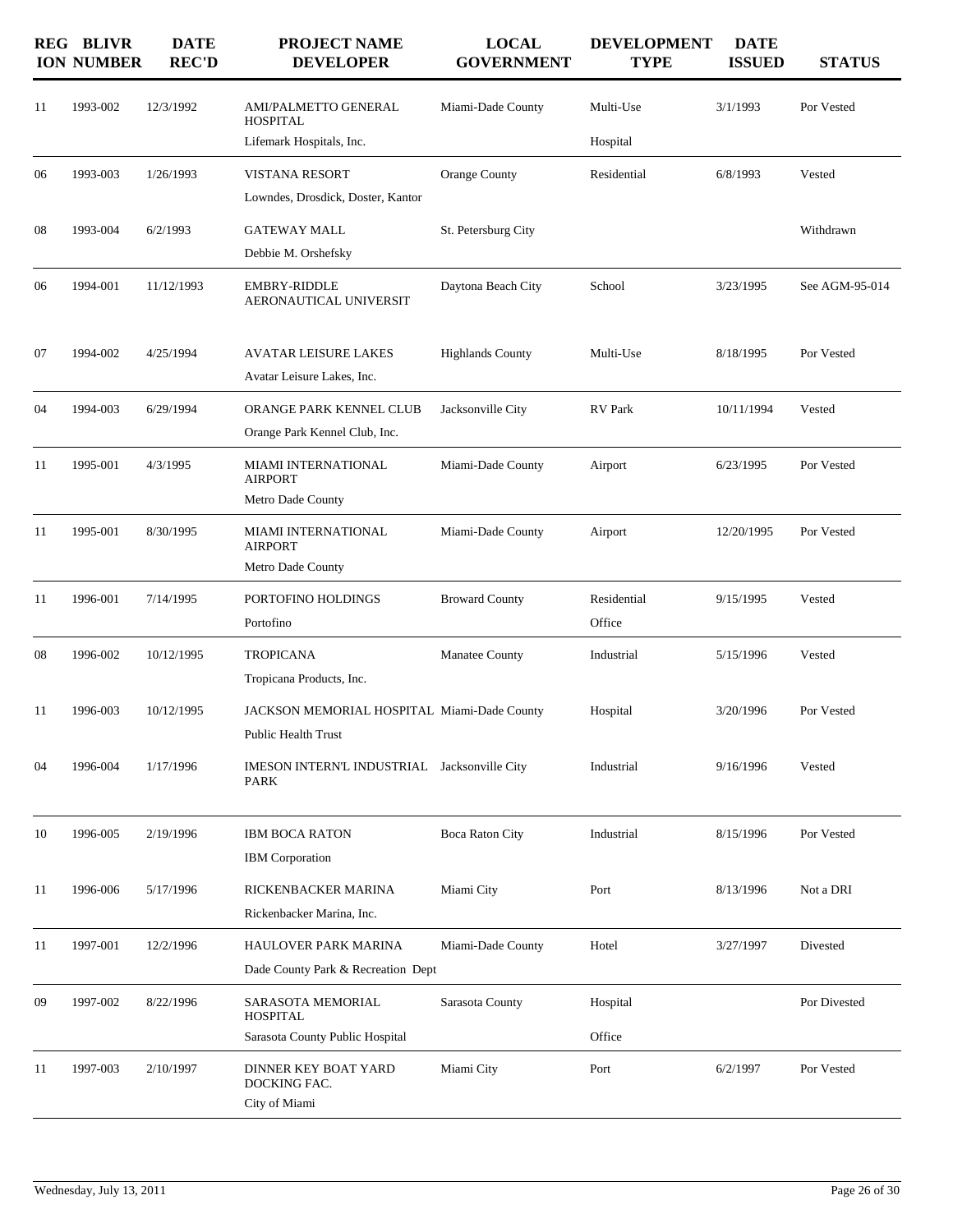|    | <b>REG BLIVR</b><br><b>ION NUMBER</b> | <b>DATE</b><br><b>REC'D</b> | <b>PROJECT NAME</b><br><b>DEVELOPER</b>                                            | <b>LOCAL</b><br><b>GOVERNMENT</b> | <b>DEVELOPMENT</b><br><b>TYPE</b> | <b>DATE</b><br><b>ISSUED</b> | <b>STATUS</b> |
|----|---------------------------------------|-----------------------------|------------------------------------------------------------------------------------|-----------------------------------|-----------------------------------|------------------------------|---------------|
| 11 | 1997-004                              | 4/25/1997                   | <b>HAULOVER PARK MARINA</b><br>Dade County Park & Recreation Dept                  | Miami-Dade County                 | Hotel                             | 7/18/1997                    | Por Vested    |
| 11 | 1997-005                              | 6/16/1997                   | <b>FOUNTAINBLUE HILTON</b><br>Hotelerama Associates, Ltd.                          | Miami-Dade County                 | Hotel                             |                              | Pending       |
| 04 | 1998-001                              | 10/16/1997                  | <b>GATEWAY MALL</b><br>Gateway Center Economic Dev.                                | Duval County                      | Retail                            | 4/8/1998                     | Por Vested    |
| 06 | 1998-002                              | 10/27/1997                  | WINTER PARK MALL<br>Orlando Regional Center Asso., Inc.                            | Winter Park City                  | Retail                            | 1/30/1998                    | Por Vested    |
| 11 | 1998-003                              | 10/28/1997                  | <b>LAS OLAS RIVERFRONT</b><br>(BRICKELL STA.)<br>Brickell Station Asso., Ltd.      | <b>Broward County</b>             | Retail                            |                              | Withdrawn     |
| 05 | 1998-004                              | 3/25/1998                   | RIVER MARINA ENTERPRISES<br>River Marina Enterprise                                | <b>Crystal River City</b>         | Port                              |                              | Withdrawn     |
| 11 | 1998-005                              | 4/27/1998                   | DIPLOMAT RESORT AND<br><b>COUNTRY CLUB</b><br>Diplomat Properties, Ltd.            | <b>Broward County</b>             | Hotel                             | 6/16/1998                    | Por Vested    |
| 11 | 1999-001                              | 8/31/1998                   | KSL HOTEL CORPORATION<br>KSL Hotel Corp.                                           | Miami-Dade County                 | Hotel                             | 10/26/1998                   | Vested        |
| 09 | 1999-002                              | 10/2/1998                   | PORT SANIBEL MARINA<br>Roberts Development Corp.                                   | Lee County                        | Port<br>Hotel                     | 1/4/1999                     | Por Vested    |
| 08 | 1999-003                              | 11/6/1998                   | THE LANDING AT TARPON<br><b>SPRINGS</b><br>Bette Hagan                             | <b>Tarpon Springs City</b>        | Port                              |                              | Withdrawn     |
| 09 | 1999-004                              | 12/28/1998                  | <b>LORAL</b><br>DMB Sarasota 1, LLD                                                | Sarasota County                   | Multi-use                         | 5/17/1999                    | Por Vested    |
| 11 | 1999-005                              | 1/7/1999                    | FIRST UNION BANK<br>REDEVELOPMENT<br>Hines Interest, Ltd.                          | Coral Gables City                 | Office                            | 9/6/1999                     | Not Vested    |
| 04 | 1999-006                              | 2/4/1999                    | VESSEL DOCKAGE<br>Becky Seafood, Inc./Safe Harbor Sea                              | Jacksonville City                 | Port                              | 6/23/1999                    | Por Vested    |
| 06 | 2000-001                              | 9/21/1999                   | <b>SUNSHINE HOLIDAY CAMPER</b><br><b>RESORT</b><br>National Home Communities, Inc. | Volusia County                    | RV Park                           | 12/15/1999                   | Not a DRI     |
| 09 | 2000-002                              | 9/21/1999                   | <b>COLLIER COUNTY</b><br><b>GOVERNMENT CENTER</b><br><b>Collier County BCC</b>     | <b>Collier County</b>             | Office                            | 11/1/1999                    | Por Vested    |
| 06 | 2000-003                              | 9/29/1999                   | HALIFAX MEDICAL CENTER<br>Halifax Medical Center Board of Dir                      | Daytona Beach City                | Hospital                          | 11/3/2000                    | Por Vested    |
| 04 | 2000-004                              | 10/12/1999                  | PALM HARBOR MARINA                                                                 | Jacksonville City                 | Port                              |                              | Withdrawn     |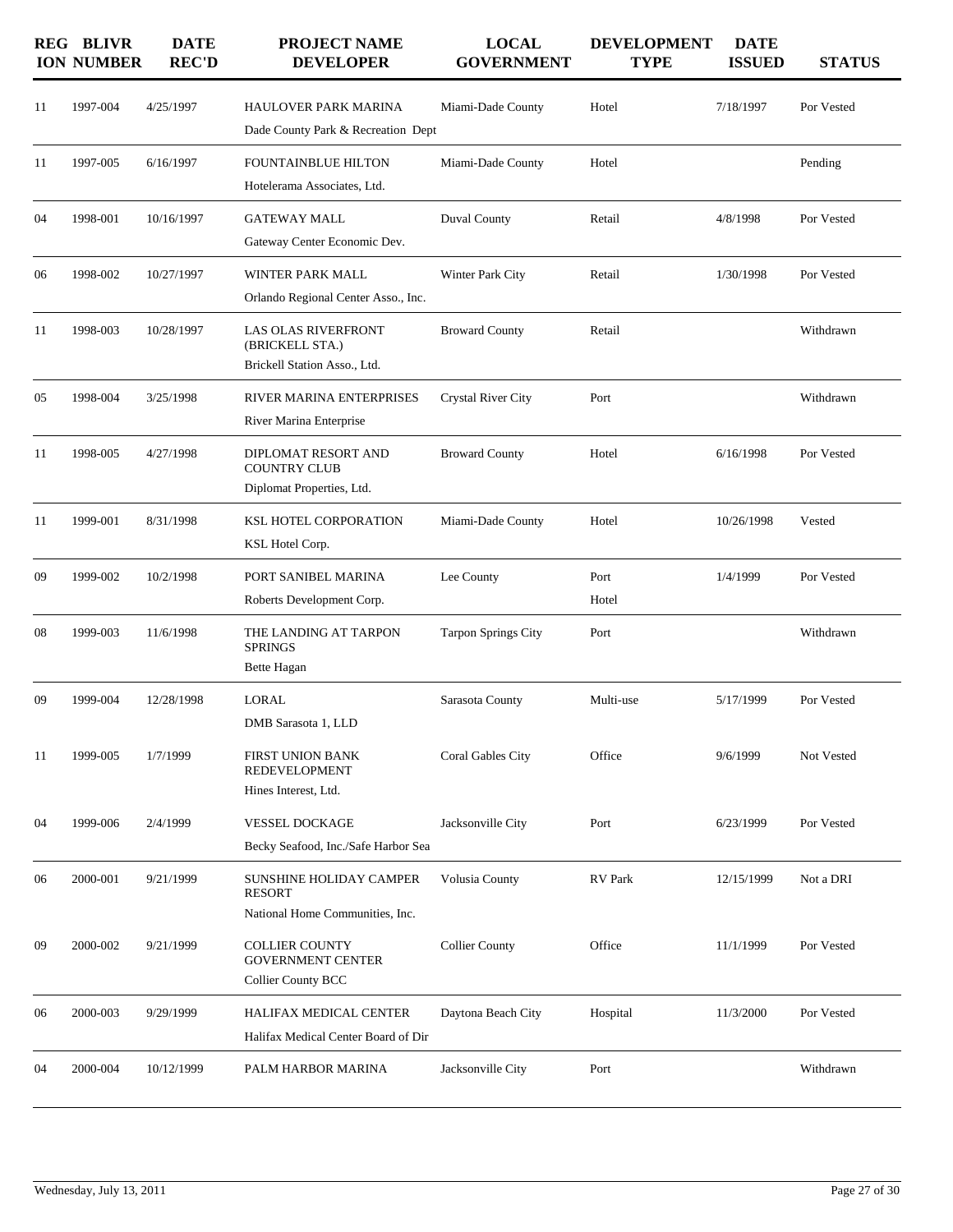|    | <b>REG BLIVR</b><br><b>ION NUMBER</b> | <b>DATE</b><br><b>REC'D</b> | <b>PROJECT NAME</b><br><b>DEVELOPER</b>                                                             | <b>LOCAL</b><br><b>GOVERNMENT</b> | <b>DEVELOPMENT</b><br><b>TYPE</b> | <b>DATE</b><br><b>ISSUED</b> | <b>STATUS</b>           |
|----|---------------------------------------|-----------------------------|-----------------------------------------------------------------------------------------------------|-----------------------------------|-----------------------------------|------------------------------|-------------------------|
| 08 | 2000-005                              | 12/27/1999                  | <b>CLEARWATER MALL</b><br>Wilton Partners Clearwater                                                | Clearwater City                   | Retail                            | 4/7/2000                     | Por Vested              |
| 09 | 2000-006                              | 6/30/2000                   | <b>MARRIOTT'S MARCO ISLAND</b><br><b>RESORT</b><br>Massachusetts Mutual Life Insurace               | <b>Collier County</b>             | Hotel                             | 10/24/2000                   | Not a DRI               |
| 09 | 2001-001                              | 10/23/2000                  | <b>MARINA 31</b><br>Bonita Bay Properties, Inc.                                                     | Lee County                        | Port                              |                              | See AGM-01-024          |
| 09 | 2001-002                              | 2/5/2001                    | <b>MARCO RIVER MARINA</b>                                                                           | <b>Collier County</b>             | Port                              | 8/29/2001                    | Por Vested              |
| 11 | 2001-003                              | 3/8/2001                    | <b>GULFSTREAM PARK</b><br>Magna Entertainment Corp.                                                 | <b>Broward County</b>             | Attraction<br>Retail              |                              | <b>SEE BLID 01-007</b>  |
| 11 | 2001-003                              | 3/8/2001                    | <b>GULFSTREAM PARK</b>                                                                              | <b>Broward County</b>             | Attraction<br>Retail              | 4/26/2001                    | Not a DRI/Por<br>Vested |
| 11 | 2002-004                              | 11/13/2001                  | Magna Entertainment Corp.<br><b>CAPRI PROJECT SITE</b><br>Sable Resorts, Inc.                       | Fort Lauderdale City              | Hotel<br>Residential              | 1/9/2002                     | Not a DRI               |
| 10 | 2002-005                              | 10/18/2001                  | PRATT WHITNEY<br>United Technologies Corp.                                                          | Palm Beach County                 | Office<br>Industrial              | 9/25/2002                    | Por Vested              |
| 11 | 2002-006                              | 6/21/2002                   | BROWARD GENERAL MEDICAL Broward County<br><b>CENTER</b><br>North Broward Hospital District          |                                   | Hospital<br>Office                | 7/26/2002                    | Por Vested              |
| 11 | 2003-001                              | 9/27/2002                   | <b>WATSON ISLAND</b><br>Flagstone Properties/City of Miami                                          | Miami City                        | Port                              | 11/15/2002                   | Vested                  |
| 09 | 2003-002                              | 10/7/2002                   | <b>MAINSAIL MARINA</b><br>Mainsail Marina, Inc.                                                     | Lee County                        | Port                              | 12/6/2002                    | Vested                  |
| 11 | 2003-003                              | 10/9/2002                   | RADISSON BAHIA MAR BEACH Fort Lauderdale City<br><b>RESORT</b><br>Rahn Bahia Mar, Ltd.              |                                   | Port<br>Hotel                     | 11/25/2002                   | Vested                  |
| 11 | 2003-004                              | 12/10/2002                  | UNIVERSITY OF MIAMI<br>MEDICAL SCHOOL<br>University of Miami                                        | Miami-Dade County                 | Hospital<br>School                | 2/18/2003                    | Por Vested              |
| 09 | 2003-005                              | 12/27/2002                  | WILLIAMS CAPRI<br><b>MARINA/MISFITS MARIN</b>                                                       | <b>Collier County</b>             | Port                              |                              | Pending                 |
| 05 | 2003-006                              | 1/10/2003                   | <b>SEVILLE</b><br>Optima DHM Corp                                                                   | Hernando County                   | Residential<br>Retail             | 2/25/2003                    | Does not Divest         |
| 11 | 2003-007                              | 3/21/2003                   | DORAL CENTER<br>Koala Miami Realty Holding Co.                                                      | Miami-Dade County                 | Office                            |                              | Pending                 |
| 06 | 2004-001                              | 7/15/2003                   | KISSIMMEE GOOD SAMARITAN Osceola County<br><b>RETIREMENT</b><br>Evangelical Lutheran Good Samaritan |                                   | Office<br>Residential             | 11/7/2003                    | Vested                  |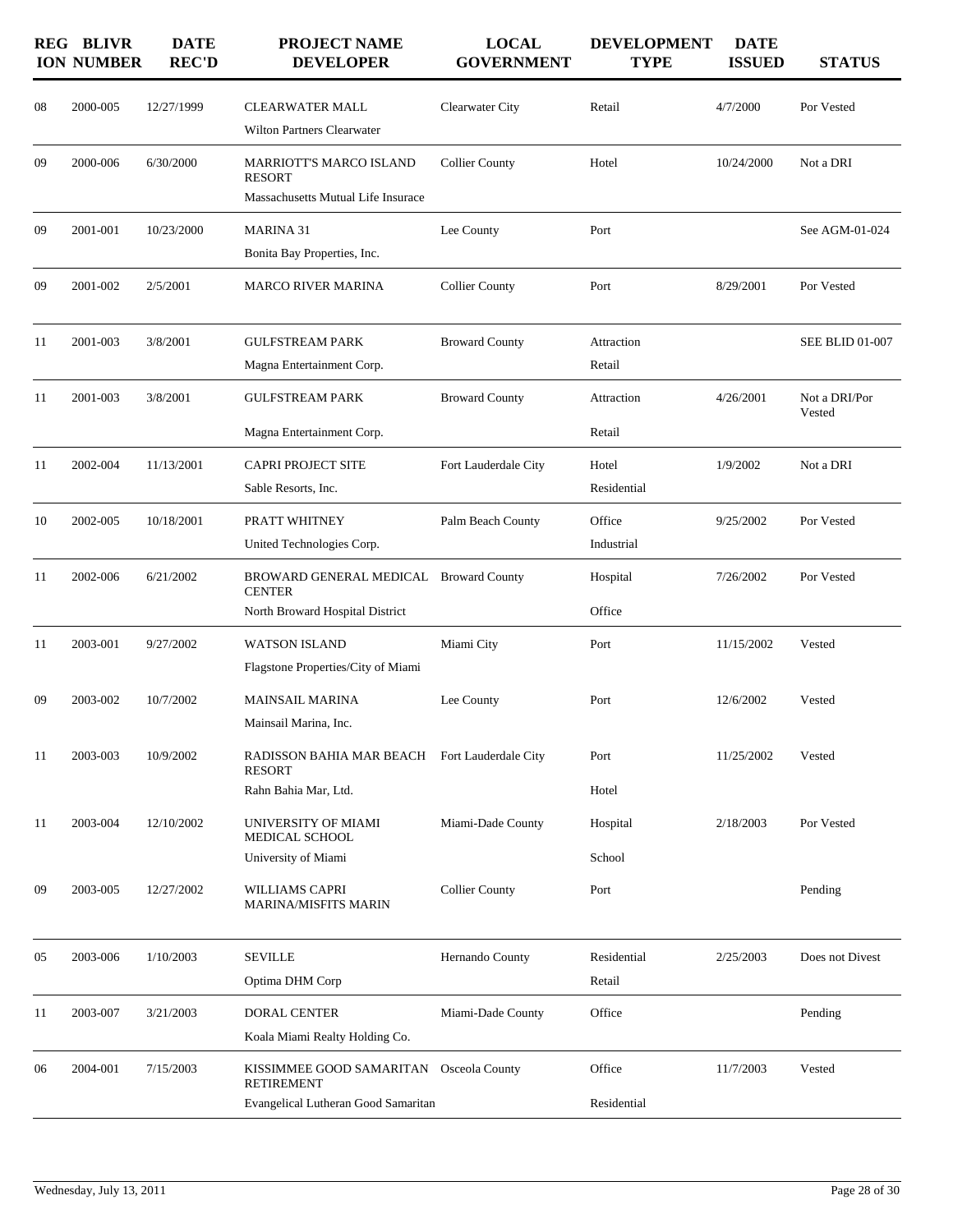|    | <b>REG BLIVR</b><br><b>ION NUMBER</b> | <b>DATE</b><br><b>REC'D</b> | <b>PROJECT NAME</b><br><b>DEVELOPER</b>                                       | <b>LOCAL</b><br><b>GOVERNMENT</b> | <b>DEVELOPMENT</b><br><b>TYPE</b> | <b>DATE</b><br><b>ISSUED</b> | <b>STATUS</b> |
|----|---------------------------------------|-----------------------------|-------------------------------------------------------------------------------|-----------------------------------|-----------------------------------|------------------------------|---------------|
| 09 | 2004-002                              | 1/27/2004                   | MURDOCK VILLAGE<br><b>Charlotte County</b>                                    | <b>Charlotte County</b>           | Residential                       | 4/14/2004                    | Vested        |
| 11 | 2004-003                              | 4/28/2004                   | SABLE RESORTS, INC.<br>Sable Resorts, Inc.                                    | <b>Broward County</b>             | Hotel<br>Residential              |                              | Pending       |
| 09 | 2005-001                              | 11/1/2004                   | BOKEELIA HARBOR SEAPORT<br>Highpoint Towers Technology, Inc.                  | <b>Charlotte County</b>           | Port                              | 3/1/2005                     | Por Vested    |
| 08 | 2005-002                              | 11/15/2004                  | TAMPA GENERAL HOSPITAL<br>Tampa General Hospital                              | Tampa City                        | Hospital                          | 3/1/2005                     | Vested        |
| 06 | 2005-003                              | 5/4/2005                    | EMBRY-RIDDLE<br>AERONAUTICAL UNIVESITY<br>Embry-Riddle Aeronautical Universit | Daytona Beach City                | School                            | 12/15/2005                   | Por Vested    |
| 06 | 2005-004                              | 5/6/2005                    | ORLANDO SUN RESORT & SPA<br>Orlando Sun Resort & Spa, LLC                     | Osceola County                    | Hotel                             | 9/14/2005                    | Vested        |
| 11 | 2006-001                              | 8/17/2005                   | BEACON CITY CENTER (KOGER) Doral City<br><b>CM Doral Development Company</b>  |                                   | Office                            | 11/21/2005                   | Vested        |
| 11 | 2006-002                              | 11/7/2005                   | ATLANTIC VILLAGE<br><b>Bayard Spector</b>                                     | <b>Broward County</b>             | Office<br>Port                    | 7/16/2007                    | Not a DRI     |
| 07 | 2006-003                              | 12/5/2005                   | PAYNE CREEK MINE<br>Mosaic Fertilizer, LLC                                    | <b>POLK County</b>                | Mine                              |                              | Pending       |
| 06 | 2006-004                              | 2/13/2006                   | SPEEDPLEX OFFICE PARK<br><b>International Speedway Corp</b>                   | Daytona Beach City                | Attraction<br>Retail              | 5/5/2006                     | Por Vested    |
| 11 | 2006-005                              | 5/24/2006                   | <b>DANIA JAI ALAI</b>                                                         | Dania City                        | Attraction                        | 10/4/2006                    | Vested        |
| 06 | 2007-001                              | 9/29/2006                   | DAYTONA MALL<br>Swerdlow Lightspeed Management<br>Co.                         | Daytona Beach City                | Retail                            |                              | Withdrawn     |
| 11 | 2007-002                              | 11/13/2006                  | MIAMI INT'L MERCHANDISE<br><b>MART</b><br>South Florida Hotel, Inc.           | Miami-Dade County                 | Retail                            | 12/26/2006                   | Vested        |
| 11 | 2007-003                              | 8/22/2007                   | MALL OF THE AMERICAS<br>Sterling Centrecorp US, Inc.                          | Miami-Dade County                 | Retail                            | 4/18/2008                    | Por Vested    |
| 08 | 2007-004                              | 10/9/2007                   | <b>SEMINOLE MALL</b><br>Downtown Seminole, LLC                                | Seminole City                     | Retail                            | 1/25/2008                    | Vested        |
| 11 | 2007-005                              | 1/15/2008                   | ORANGE BOWL<br>Florida Marlins, LP                                            | Miami City                        | Attractions                       | 2/15/2008                    | Vested        |
| 11 | 2007-006                              | 1/25/2008                   | LAUDERHILL MALL<br>LM TIC I, LLC                                              | Lauderhill City                   | Retail                            |                              | Withdrawn     |
| 02 | 2008-001                              | 7/24/2008                   | TERRY WALMART                                                                 | <b>Liberty County</b>             |                                   |                              | Pending       |